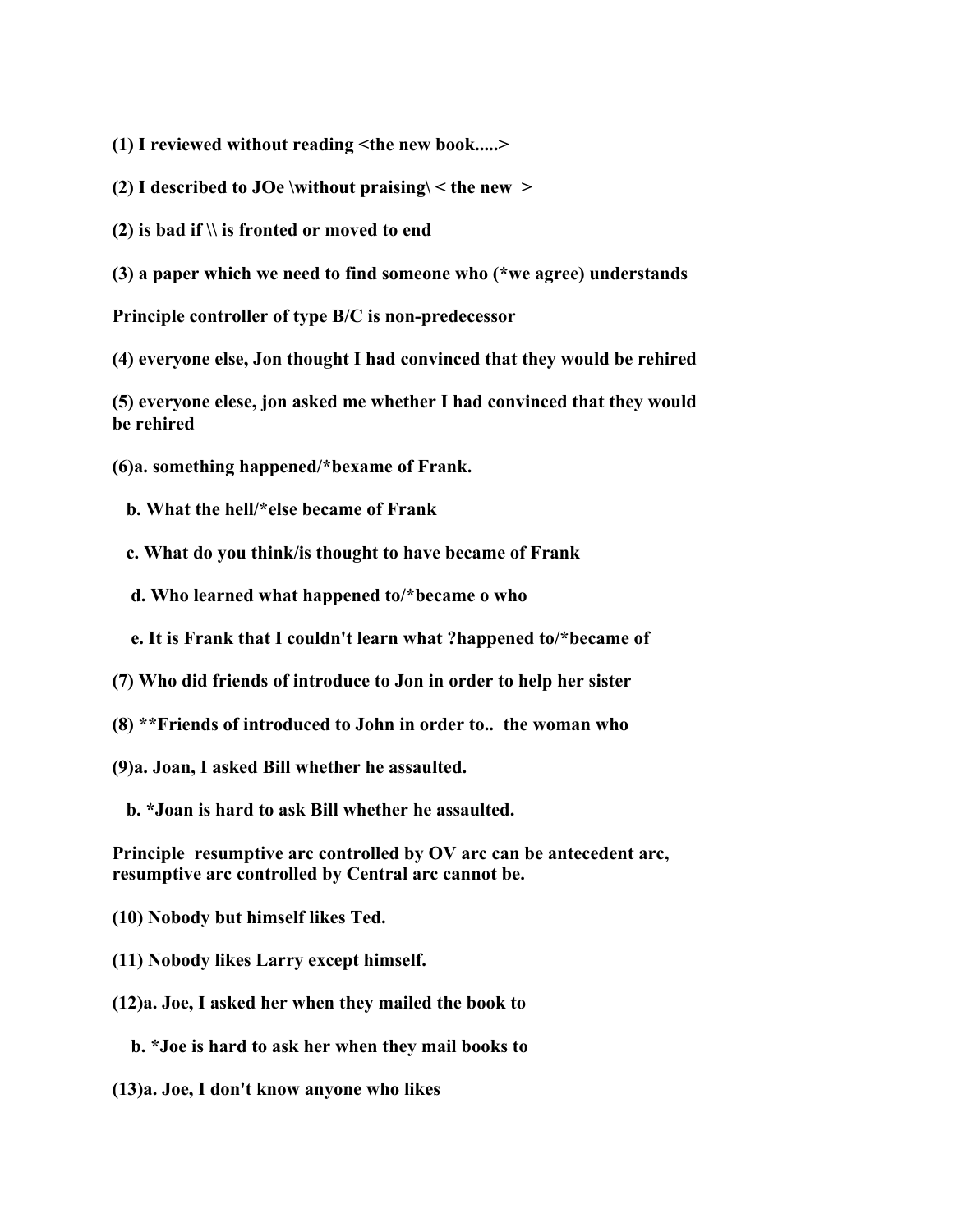- **b. Chicken, I don't know anyone who likes**
- **c. the guy who I don't know anyone who likes**
- **d. \*Sally interviewed more guys than I know someone who likes**
- **e. \*No matter who you call someone who likes**

**(14)a. Joe, they never asked me whether I had met**

 **b. \*Joe was hard for them to ask me whether I had met**

 **c. Joe was hard for them to prove to me that I had met**

**(15)a. \*Himself they never asked me whether Joe had criticized.**

 **b. \*Joe considers himself difficult to ask (Jane) whether he criticized/understands.**

**(16) a woman that most people who meet anyone who can tolerate tend to tolerate**

**(17)a. \*It was some other manX that hisX mother voted against.**

 **b. \*No other manX did hisX mother vote against.**

**(18)a. Joe, they never would have asked me whether I loved**

 **b. \*Everyone else they never would have asked me whether I loved.**

 **c. ?Someone else, they might not have asked me whether I loved**

**(19) Any other book, he would have gone home and read..**

**(20)a. I found out where/who**

 **b. \*I found where/who out.**

**(21)a. \*June, he was born in.**

 **b. \*That month, he was born in.**

 **c. What month were you born (in).**

 **d. Who sang what when/for how long?**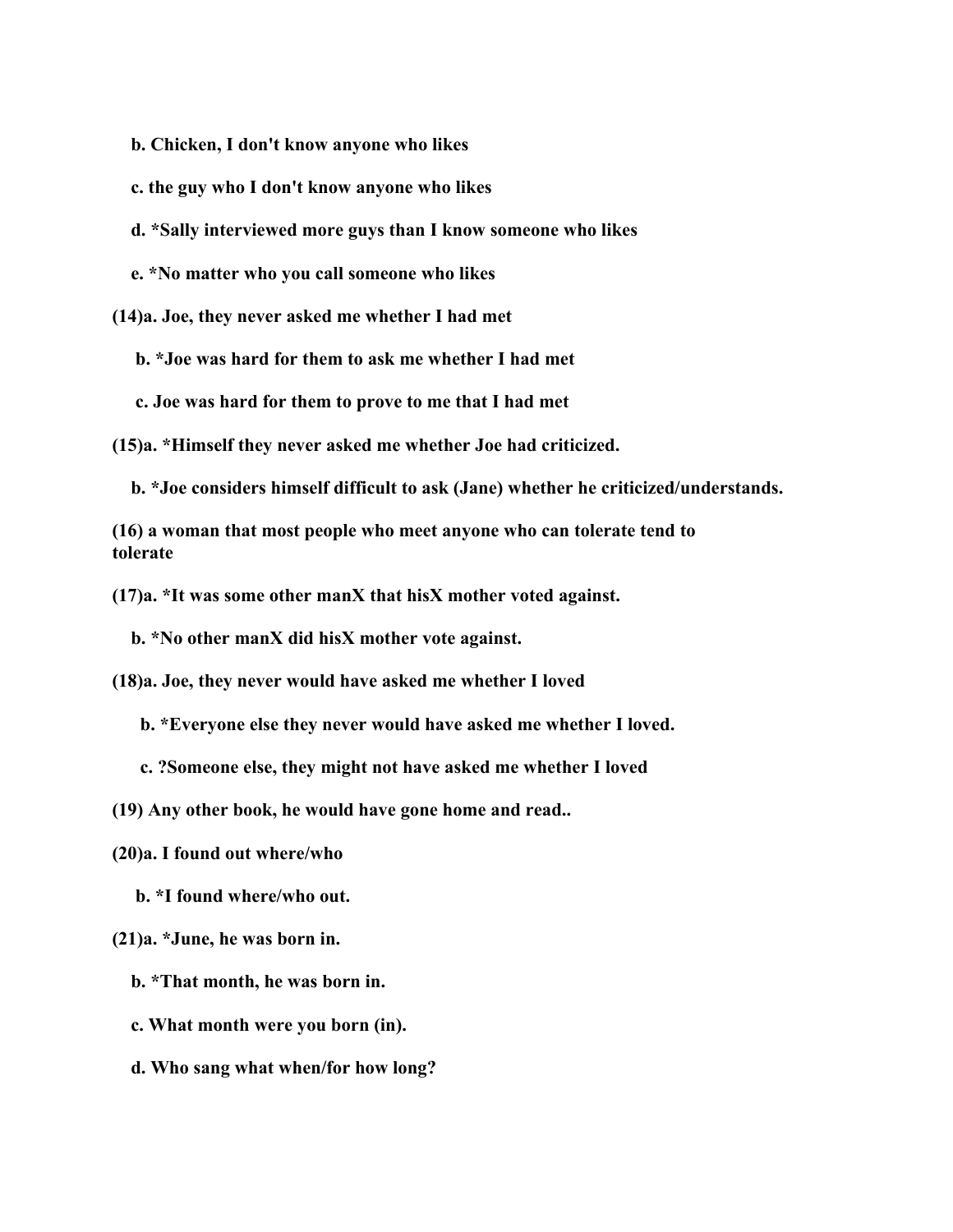**(22)a. I told Fred to relax and he (\*went home and) did.**

- **b. I told Fred to relax and he (went home and did so.**
- **c. but they arrested the guy who (\*went home and ) did (ok did so)**
- **(23) \*With which people can you play poker, still remain sane, and not argue??**
- **(24) ??Where can you buy a house, still stay sane and live cheaply?**

**(25)a. lord it over**

- **b. stay at it \*I found him at it.**
- **(26)a. What speed was he driving at?**

 **b. \*That speed, I never drive (at).**

**(27) Otto kissed more nurses than were arrested/\*difficult to please/too ugly to date.**

**(28)a. that was never figured/\*found out**

 **b. \*It was found out that S**

**(29) Any other book, he would review (\*Syn Struc) without reading**

**(30)a. Anyone else, she would have run home and shot**

 **b. \*Anyone else, I would regret it if she shot.**

 **c. Bob, I would regret it if she shot**

**(31)a. \*Who did they tell why you called?**

 **b. ??Who did they tell her why you called?**

 **c. John, they never told her why you called**

- **d. \*They indicted more people than he told her why you called.**
- $(32)$  who said that  $\leq$  Frank gave the diamonds to whom?
	- **\* if the diamonds moves to <>**

#### **------ added 12/5/93**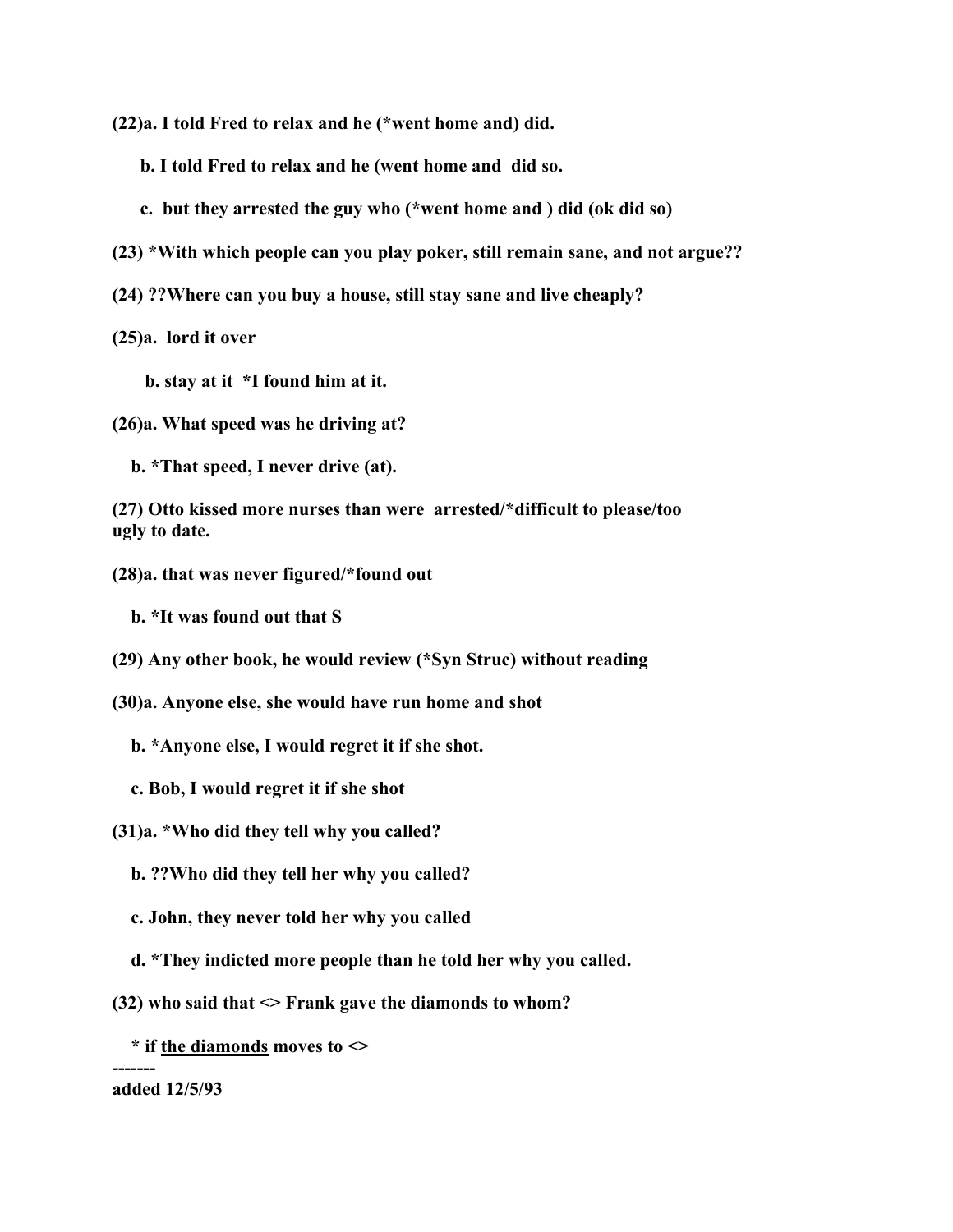**Who do you regret/deplore that Frank gave the diamonds to \*Who do you regret that thediamonds Frank gave to**

**(33) \*Who said that (under the tree) there was sitting what (under the tree)?**

**(34) \*To Frank it is time to be shown certain books**

**-------**

**(35)a. ?To Frank, I would prefer it if you said certain books had been shown**

 **b. \*To Frank, I would prefer it if you said had been shown certain books**

**(36)a. I know under which bed which mice are hiding?**

 **b. \*I know under which bed are hiding which mice.**

- **(37)a. \*Those mice, I know under which bed he believes are hiding**
- **(38)a. Joan, I went to sleep after kissing.**

 **b. \*Joan is hard to sleep after kissing**

**(39)a. There is somebody's cat in my car.**

 **b. \*Bob, whose cat there is in my car,**

 **c. \*anyone whose cat there was in my car**

**(40)a. the kind of people who there were at the party**

 **b. \*the kind of people whose mothers there were at the party**

 **c. \*the guy whose nickname they referred to me as**

**(41)a. \*tall though they care whether he is**

 **b. \*How tall did they ask whether he was?**

 **c. What height does a male giraffe reach?**

 **d. \*What height did they ask whether a male giraffe reaches?**

**(42)a. take it out on**

 **b. leave NP no passive**

 **c mind NP**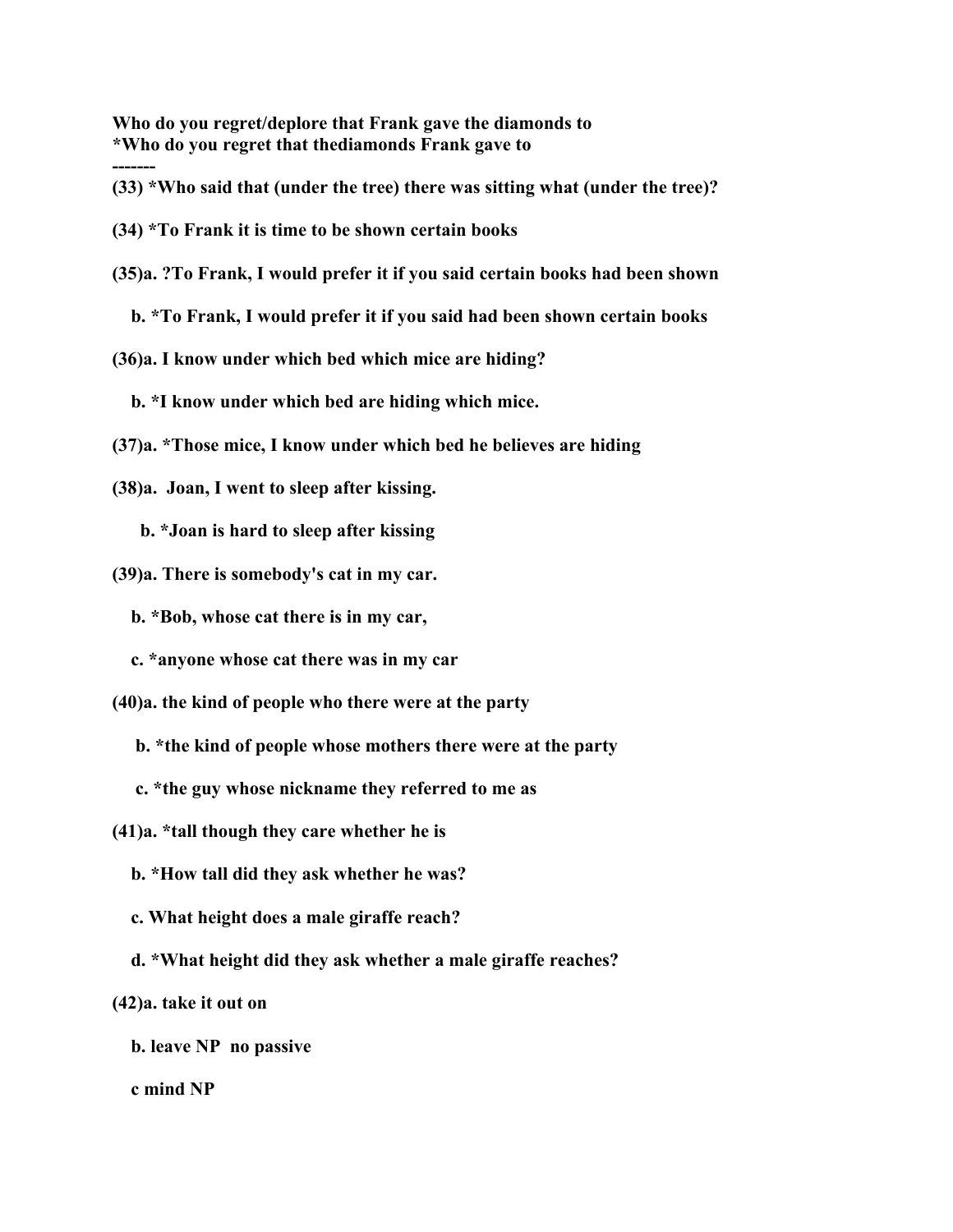**(43) the woman crossed herself and the man himself**

**(44) we suggest to our employees without accepting the advice of those who would have us require of them-- << >>**

- **(45)a. There was a gorilla (sitting) on the sofa.**
	- **b. He prevented there from being a gorilla (\*sitting) on the sofa.**
	- **c. On the sofa he prevented there from being a gorilla (\*sitting)**
- **(46) the woman he wanted to seduce rather than talk/\*matter to**
- **(47) Who did he promise/swear to that he would marry**
- **(48) Who did everyone who couldn't \*stand/?tolerate sneer at**
- **(49)a. I told sally that heroin I had never used.**
	- **b. ??It was sally who I told that heroin I had never used.**
	- **c. Tell her that the apples, I'll bring later.**
	- **d. \*Everyone who he told that p-gaps he understood laughed**
- **(50) Who did she convince that carvings of she had not defaced?**
- **(51)a. I convinced Joan that Ted she should not date**
	- **b. ??the girl who I convinced that Ted she shold not date**
- **(52) \*Green they never asked me whether I painted my house**
- **(53)a. nobody did they say it was time to call**
	- **b. \*the man whose mother they said it was time to call**
- **(54) Supporting herself, Joan would have preferred it if Barbara had been capable of**
- **(55) Which professor did you (\*meet a student who had) study(ied) under other than Frank?**
- **(56) \*Joe will be hard to arrest everyone who voted for.**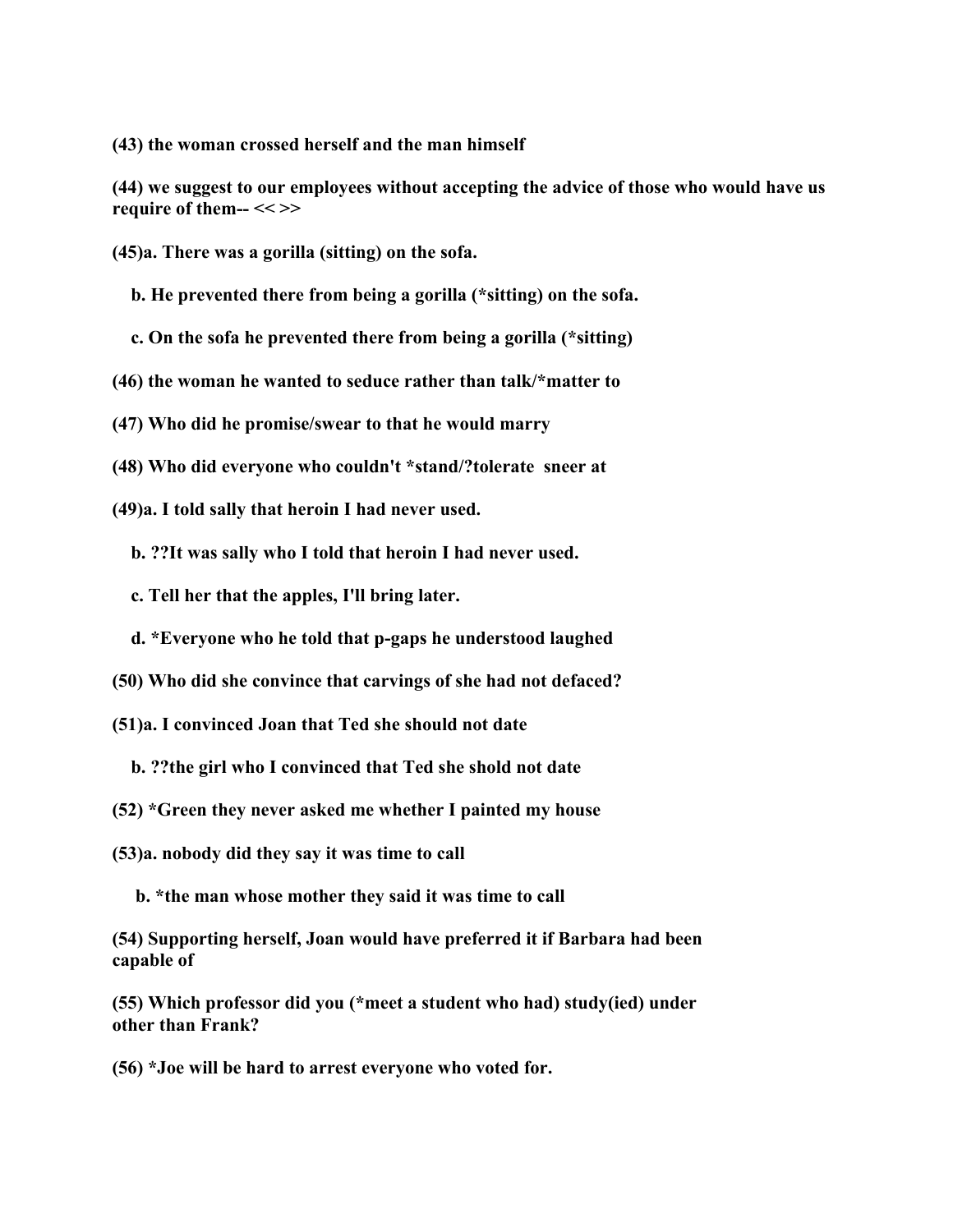**(57)a. Never will he accept that I can read mongolian.**

 **b. He will never accept that mongolian I can now read.**

- **c. \*Never will he accept that mongolian I can now read.**
- **(58)a. No one believed ?strongly/null that anyone came**

 **b. No one believes (\*strongly) that sushi I ate.**

**(59)a. \*Nobody cares if/whether sushi you eat.**

- **(60)a. \*Who did you convince t t should marry you**
	- **b. \*Barbara, I convinced t t should marry me.**
	- **c. Who did you convince t you would marry t?**

**(61)a. If you only read one paper, this\*mine should be it.**

 **b. Which one are you/is you?**

- **c. ?Which one did he ask them whether they believed was you?**
- **d. \*Which one did he ask them whether they believed were you?**
- **e. \*Which one does he believe are you?**
- **(62) \*Who said that in what drawer were found what condoms?**
- **(63) Who did Frank (\*dash in and/\*stand up and) say that it was that screamed?**
- **(64) To Mary/\*Himself, Jay is not sure whether to talk.**

**(65)\*It is that sort of religion that there may have arisen in France and**

**there certainly arose in England ...argues no cleft on RNR pivot.**

- **(66) \*Which/What criminals do there exist (pictures of) in that country?**
- **(67) I believe that/\*null joan he will call.**
- **(68) take A into account/account of A**
- **(69)a. Nixon't biggest mistake was <not giving up the tapes?**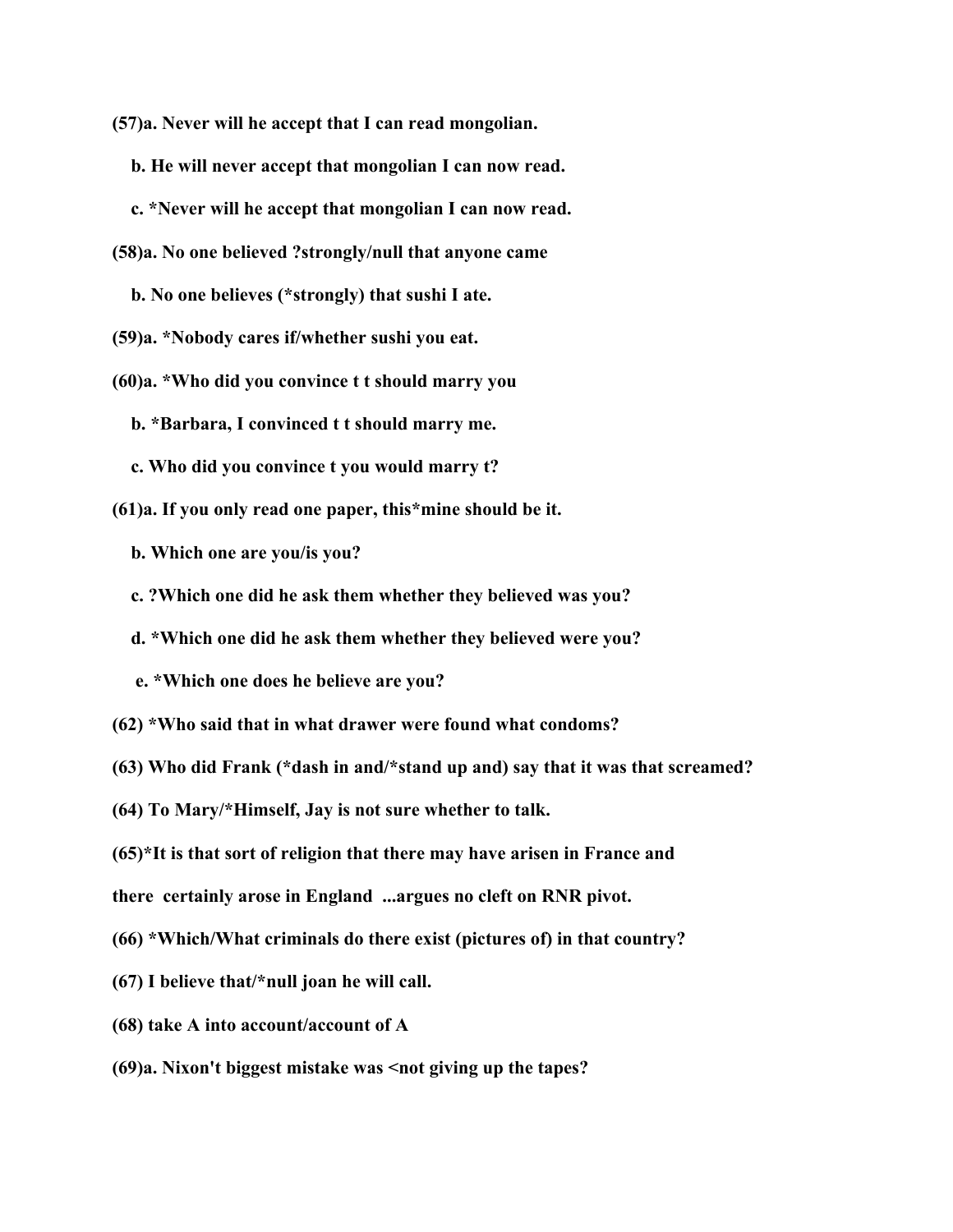- **(70) enter the army, \*the army was entered/\*the army was hard to enter.**
- **(71) ??Which service did he criticize before entering?**
- **(72) \*The army is too evil for me to enter.**
- **(73) the book which Arthur showed to Sally and (\*which) Milton to Louise**
- **(74) ?\*Which starlet did gossip about cause a scandal.**
- **(75) \*Which starlet did gossip about annoy herX/that starletX a lot.**
- **(76)a. gremlins are burrowing under(neath) my house.**
	- **b. My house is being burrowed under(\*neath) by G**
	- **c. Whose house is being burrowed under(\*neath) by G**
- **(77) This horse mounts/\*jumps on easily.**
- **(78) No thought was given that/\*it.**
- **(79) \*Who did Joan tell that he would chatter with Mary before interviewing**
- **(80) I offered to Bill before meeting the women who offered to Fred -- < >**
- **(81) \* He felt and my opinion was also that S**
- **(82) He felt and it was my view also that S**
- **(83)a. He believes and it appeared to us that S**
	- **b. \*He believed and it bothered me that S**
	- **c. \*It appeared to me and it bothered me that S**
- **(84)a. I told Jim how to make people like him.**
	- **b. Who did you tell how to make people like him/\*null**
	- **c. ?It was Jim who I told Frank how to make people like**
- **(85)a. \*Nude pictures of who shocked who?**
	- **b. Who was shocked by nude pictures of who**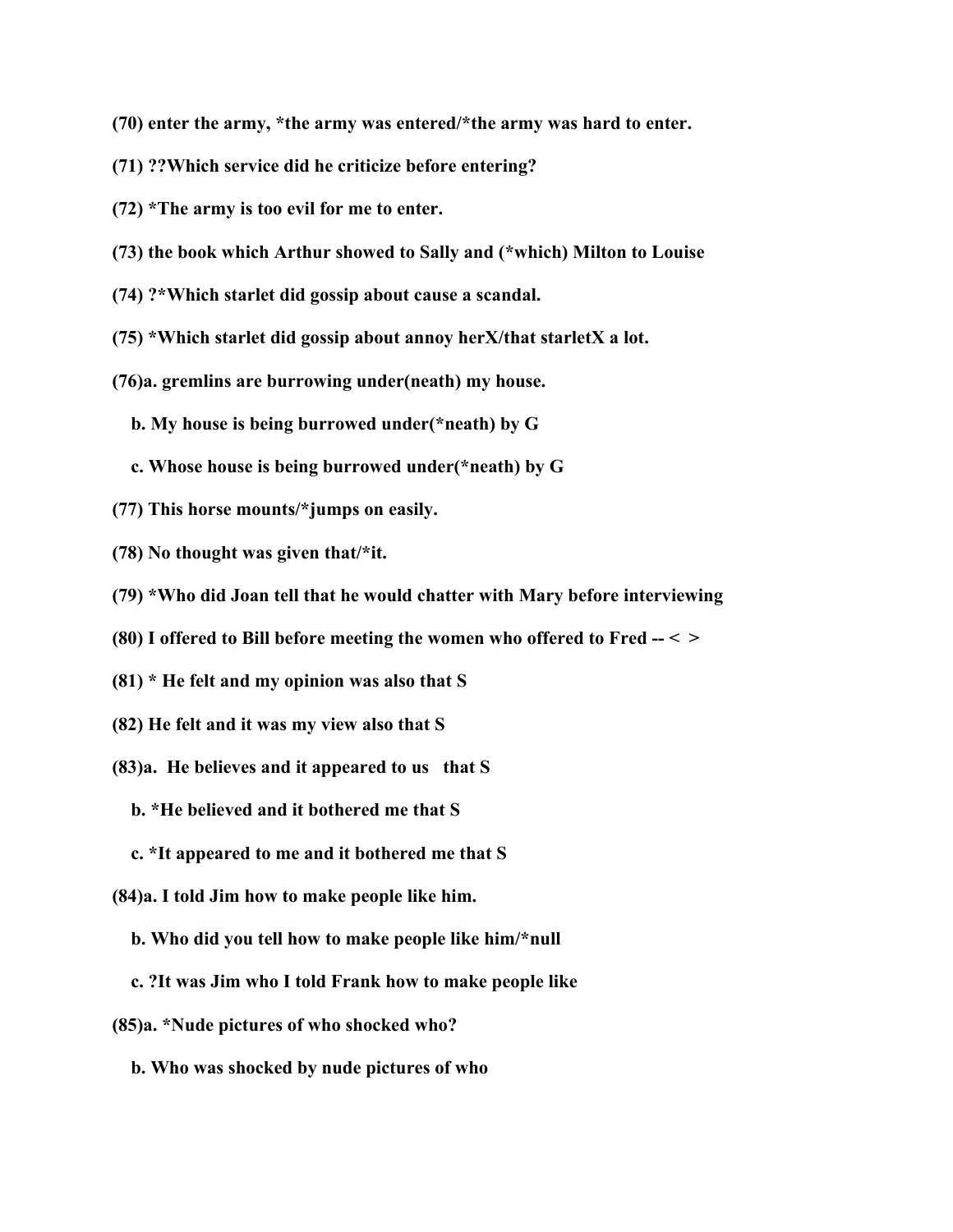**(86) Joan and Sally he respectively kissed - and hugged while interviewing (them).**

**(87) Who described whoseX mother to himX?**

**(88) Under what conditions would what man'sX mother hate himX?**

**(89)a. Mary wanted Bill to be given books and Frank magazines.**

 **b. \*Mary wanted books to be given Bill and magazines Frank**

**(90)a. \*Who did Joe say was guilty after hanging?**

 **b. Who did Joe imply was evil (while ostensibly praising)?**

- **(91) \*Who did Joe say was guilty after hanging**
- **(92)a. \*Who do you think the book was given?**
	- **b. What do you think he was given**
	- **c. Who do you think the slave was given?**

**(93) I showed Marie the magazine but not Helen.**

**(94) take a peek/look at/take care of/make sense of complex passives, Den Besten 1981: 66**

**(95) \*In Iran <abortion is hard to argue for> and In china against**

**(96) \*On sunday the bridge was flown over and on monday under**

**(97)\*On monday the bridge was impossible to fly over and on sunday under**

**(98)a. to hell with Nixon and Agnew**

 **b. \*to hell with N or A**

 **c. \*Not to hell with you**

 **d. To hell with everyoneone/\*no one \*anytone**

 **e. To hell with \*none/\*some/all of them**

**(99) \*your kissing pg1 made t1 the woman who....**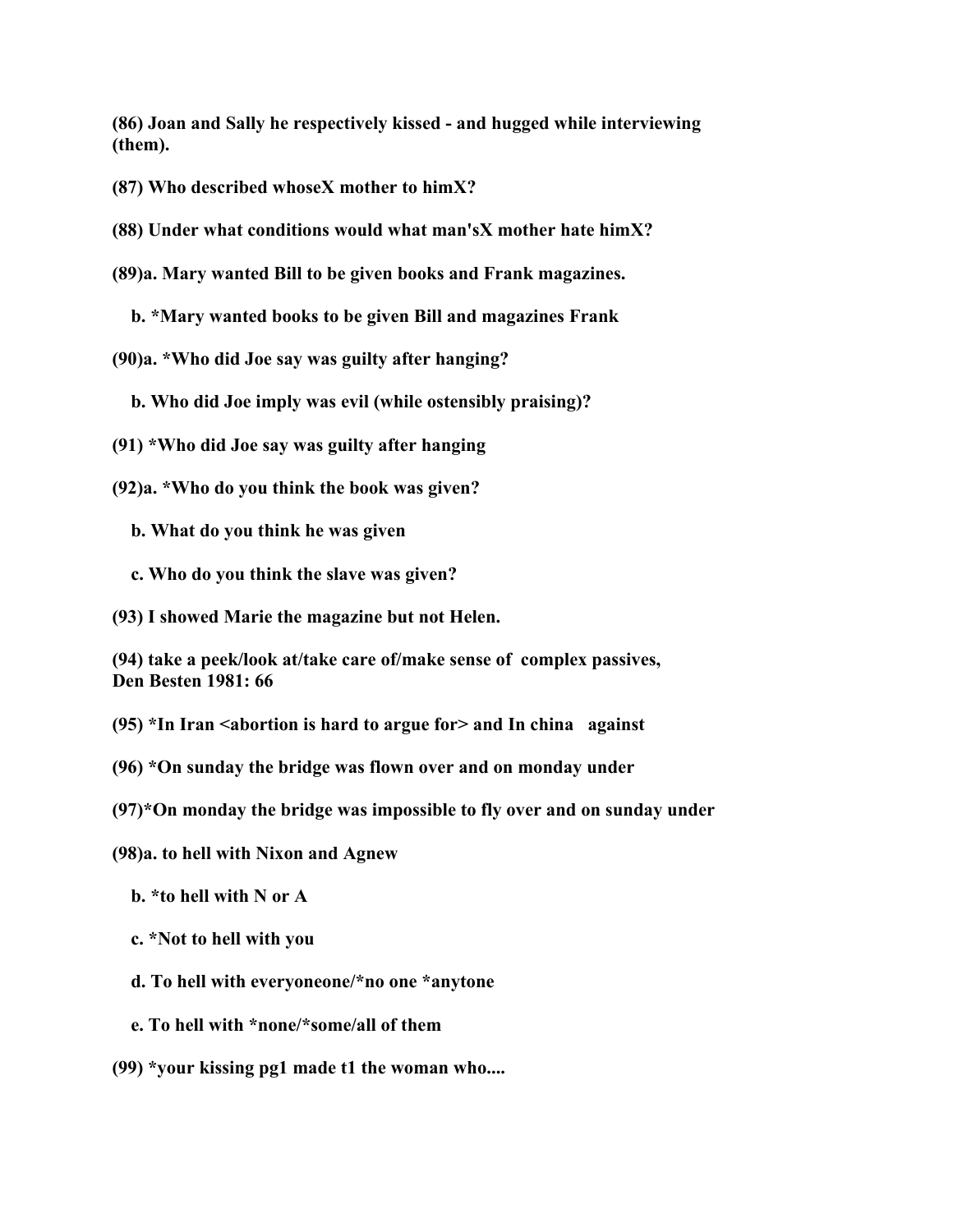**(100) whoX did your kissing hinmX make sick?**

- **(101) \*Himself Joe criticized after buying pictures of**
- **(102) WhoseX brotherY did you criticize after buying pictures of from him**
- **(103) Which bridge would you prefer it if he fell off of/\*null?**
- **(104) Ted thinks that pictures of him(self) will amuse Sally**
- **(105) Ted thinks that Sally, pictures of himself will amuse**
- **(106) Ted arranged for it to be himself that Sally called/\*called Sally**
- **(107)a. Who did you talk about Bob to?**
	- **b. \*Who was that explained by Bob to?**
	- **c. \*Joe was talked to by Betty about herself.**
- **What is it/the matter/wrong with you guys?**
- **(108) Which bridge did they ask whether he fell off \*(of)?**
- **(109) I consider \*me/myself easy for me to understand**
- **(110)a. I consider \*her/\*herself easy for Joan to understand**
	- **b. \*I consider herself easy for her to understand.**
	- **c. I am easy to describe to myself.**
	- **d. I am easy to talk to about myself.**
	- **e. I am very hard to talk to about myself.**
	- **f. I am very hard to argue with about myself.**
	- **g. \*Joan considers herself hard to talk to her about.**
	- **h. I consider myself hard to talk to me about**
- **(111) Harry I didn't tell herX you loved but herX I did.**
- **(112) It was her that I told her I loved.**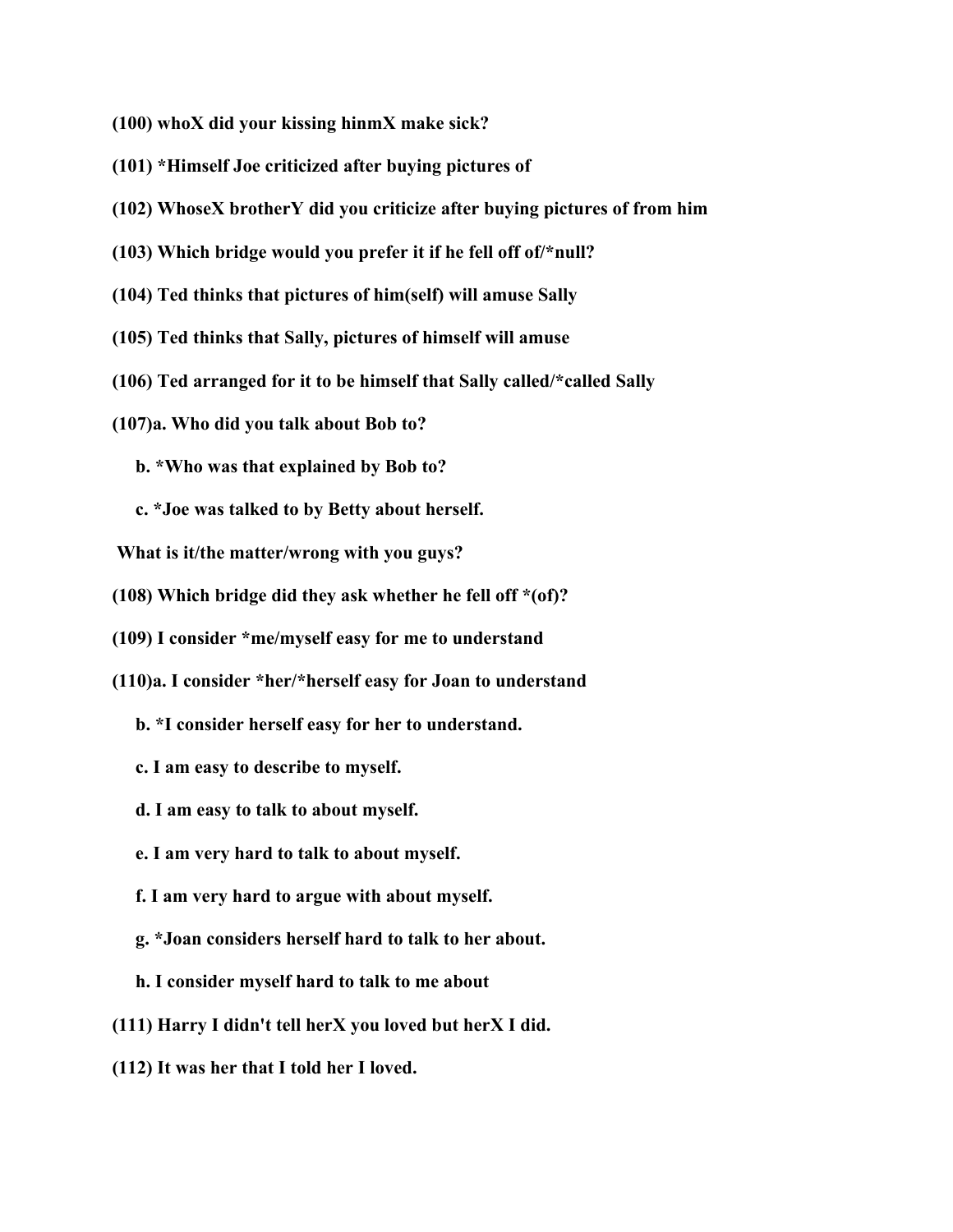**(113) Her I informed her that I loved**

- **(114) Her I informed that i loved her**
- **(115) JoanX, I informed herX that I loved.**
- **(116) befall**

**(117)a. For Bob, what did you buy?**

 **b. \*For Bob, the mercedes I bought yesterday.**

**(118) Ted saw/\*is the only person who voted for him.**

**(119) I regard Ted as the only person who voted for him.**

**(120) Mary had the chicken tasted by Bob without knowing why**

**(121) give it a thought/consideration/ make it a point of honor/get hold of, take notice of, bring word of, get word of**

**(122) Melvin, I expected to confess after you interrogated and confess after you interrogated he did.**

**(123)a. ?the things which I don't know who gave to whom**

 **b. \*the people who I don't know what gave to whom**

 **c. \*the people who I don't know what who gave to**

 **d. ?the people who I don't know who gave what to**

 **e. \*the people to whom I don't know who gave what**

**(124)a. the woman who I don't know where you thought Bob met**

 **b. \*the woman who I don't know where you thought met Bob**

 **c. \*I don't know where he thinks who ate the meat**

 **d. \*the woman who I don't know where he thinks ate what**

**(125)a. \*Which man'sX nose did Joysce describe to himX?**

 **b. \*Which woman described which man'sX nose to himX?**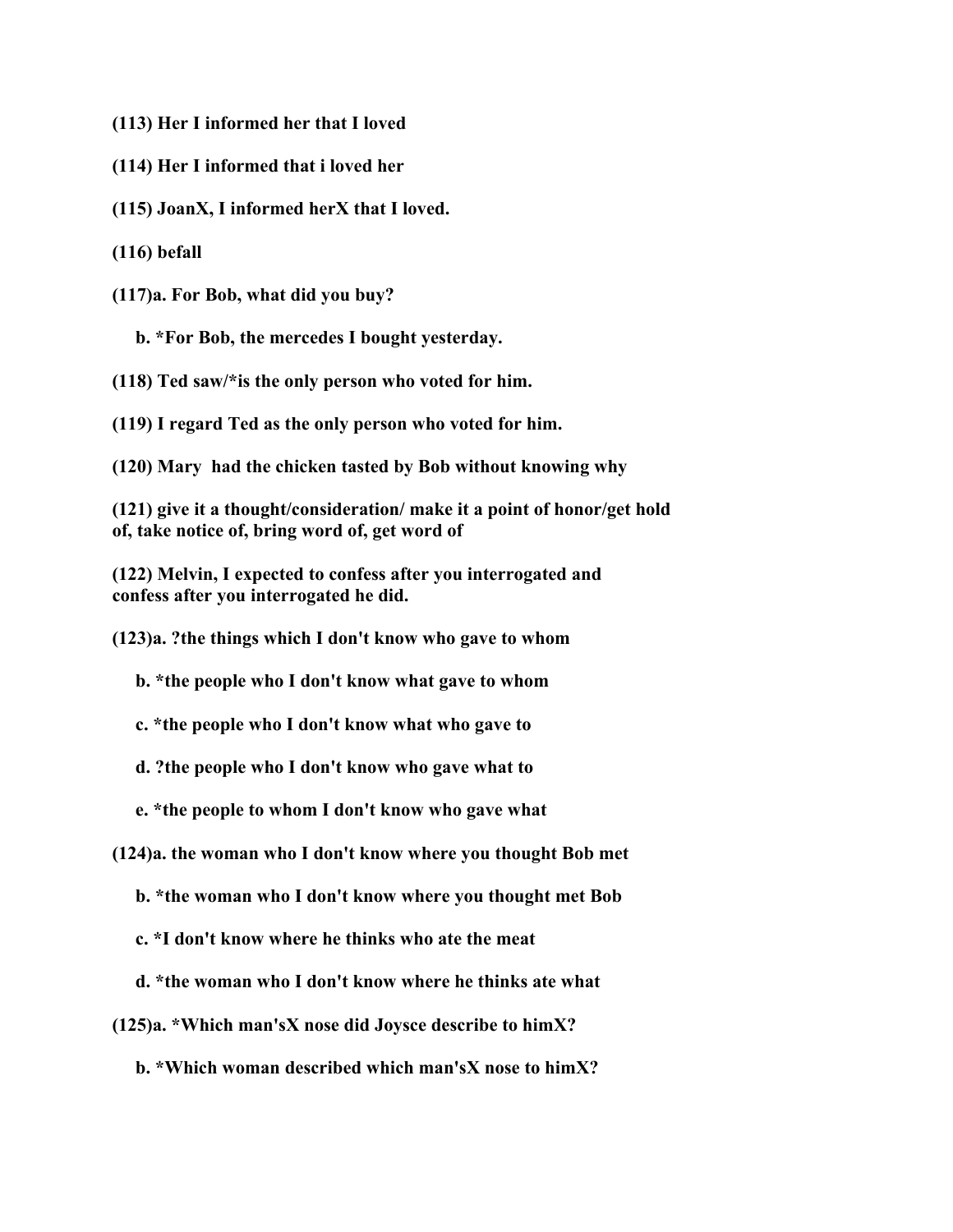**(126)a. I talked to some man's sister about him.**

 **b. \*Which man's sister did you talk to about him? c. \*Which man's sister did you talk about to him? d. \*Which man's sister did you talk about to him? e. \*Which man's sister did you describe to him f. that man, whose sister I talked to about him, (127)a. \*I bought pictures of no nudes from anyone. b. No nudes did I buy pictures of from anyone. c. ?I bought pictures of no nudist from that nudist. d. \*No nudist did I buy pictures of from that nudist.**

**(128)a. 5 dollars were/was paid for that sheep. (Haj)**

 **b. 5 dollars was/\*were foolish to pay for that sheep.**

 **c. 500 kilometres were/was travelled by the team.**

 **d. 500 kilometres \*were/was hard for that team to travel.**

**(129)a. Betty is dead, as I was sure \*null/\* of**

 **b. Betty is dead, which I was sure \*null/ok of**

 **c. Betty is dead, as \*it/\*null seemed**

 **d. Betty is dead, as was obvious**

 **e. Betty is dead, which was obvious,**

**(130)a. He is, as I informed you ?null/\*of, a doctor**

 **b. He is, as I told you, ..**

 **c. He is, as I mentioned oknull/\*it to you,**

 **d. He is, as I always believed,**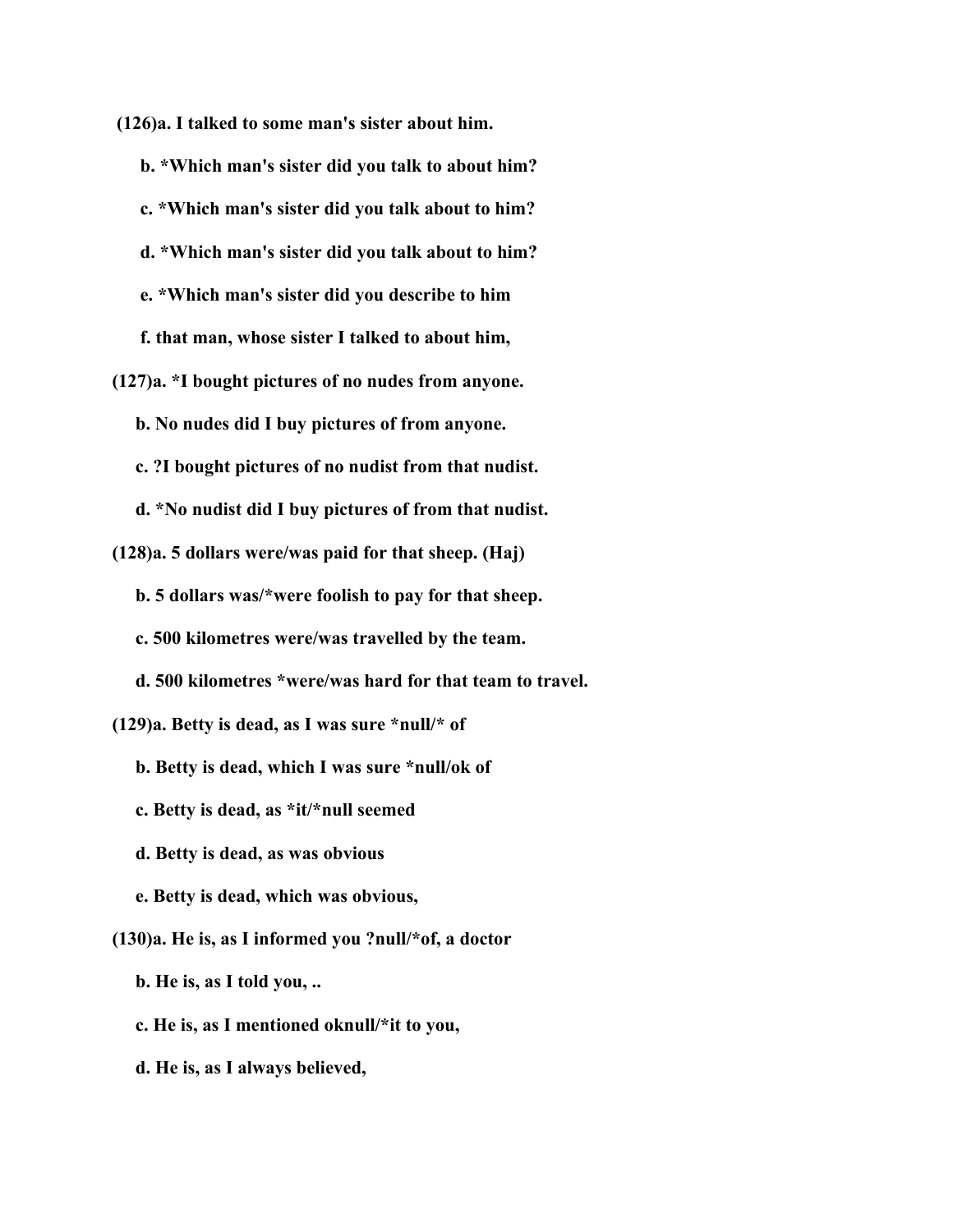**e. He is, as (??it) ok null was made clear,**

- **f. Joe is, as seemed \*null/ok obvious, going to die**
- **(131) as it was agreed (\*on)/ as it was decided (\*on) as we agreed (\*on)**
- **(132) so he claims/soi it appears/so it was claimed/as I persuaded him (\*of)**
- **(133) Ted should, I persuaded him (\*of), leave...**
- **(134)a. ?It was believed to have turned out that**
	- **b. It was believed to have been inevitable**
	- **c. as it/\*null was believed to have turned out**
	- **d. as \*it/null was believed to have been inevitable**
	- **e. as it/\*null is certain to turn out**
	- **f. as \*it/null is expected to be inevitable**
- **(135) That/\*who kissed Sally, Ted never asked (whether you were wondering).**
- **(136) Ted isn't really sick, as it/null is easy to prove.**
- **(137) \*who did tom prove t was aware that I believed pg was incompetent.**
- **(138) \*who did the police warn pg t was likely to be arrested.**
- **(139) Martha prayed to be allowed to go but Jack didn't (\*pray to)**
- **(140) Martha wanted to be allowed to go but Jack didn't (want to).**
- **(141) count/decide/insist/concentrate/dawn/focus/rely/bet/depend/rest**
- **(142) It may be \*time/nice to buy a canary but I'm sure that to buy a dog isn't**
- **\*To kiss a starlet may be nice but I am sure that to kiss a gorilla isn't.**
- **(143)a. \*I forgive that he did that.**
	- **b. That he did that is hard to forgive.**
	- **c. That he did that has not been forgiven.**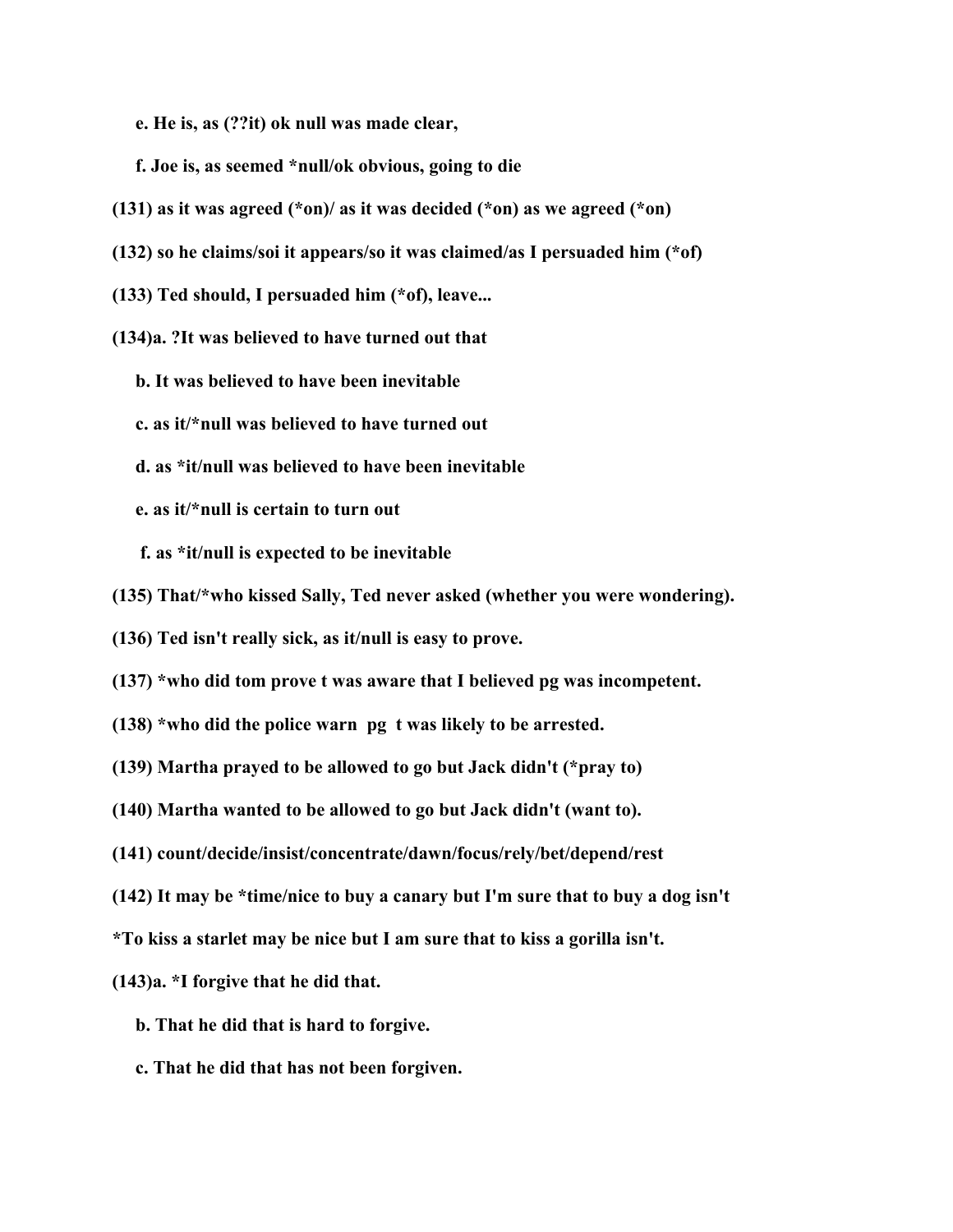**d. That he did that, I will never forgive.**

- **(144) refer/admit/swear/see/testify/agree/confess/object/to**
- **(145) Ted helped/treated/staked/helped himself/Mary to an icecream cone**
- **(146)a. Expensive slaves are difficult to mail things to**

 **b. Expensive slaves are difficult to treat Bob to**

#### **(147)a. I insist \*null/on that**

- **b. I insist null/\*on that he die.**
- **c. That he die, no one insisted \*null/?on**
- **d. That was insisted \*null/on**
- **e. That he died was insisted \*null/?on by everyone**
- **f. It was insisted null/\*on that S**
- **g. I insist on it, that he died/ figure/point/find oyt**
- **(148)a. You will answer to God for that.**
	- **b. \*God will be answered to for that.**
	- **c. \*God is hard to answer to for such crimes.**
- **(149)a. There is getting into college to consider.**
	- **b. There is that he might die to consider.**
	- **c. \*There is it to consider that he might die.**
	- **d. We have getting into C to consider.**
	- **e. \*We have it to consider that S.**
	- **f. We choose that S to prove.**
	- **g. \*We chose it to prove that S**
	- **h. \*Meatballs are hard to choose to discuss.**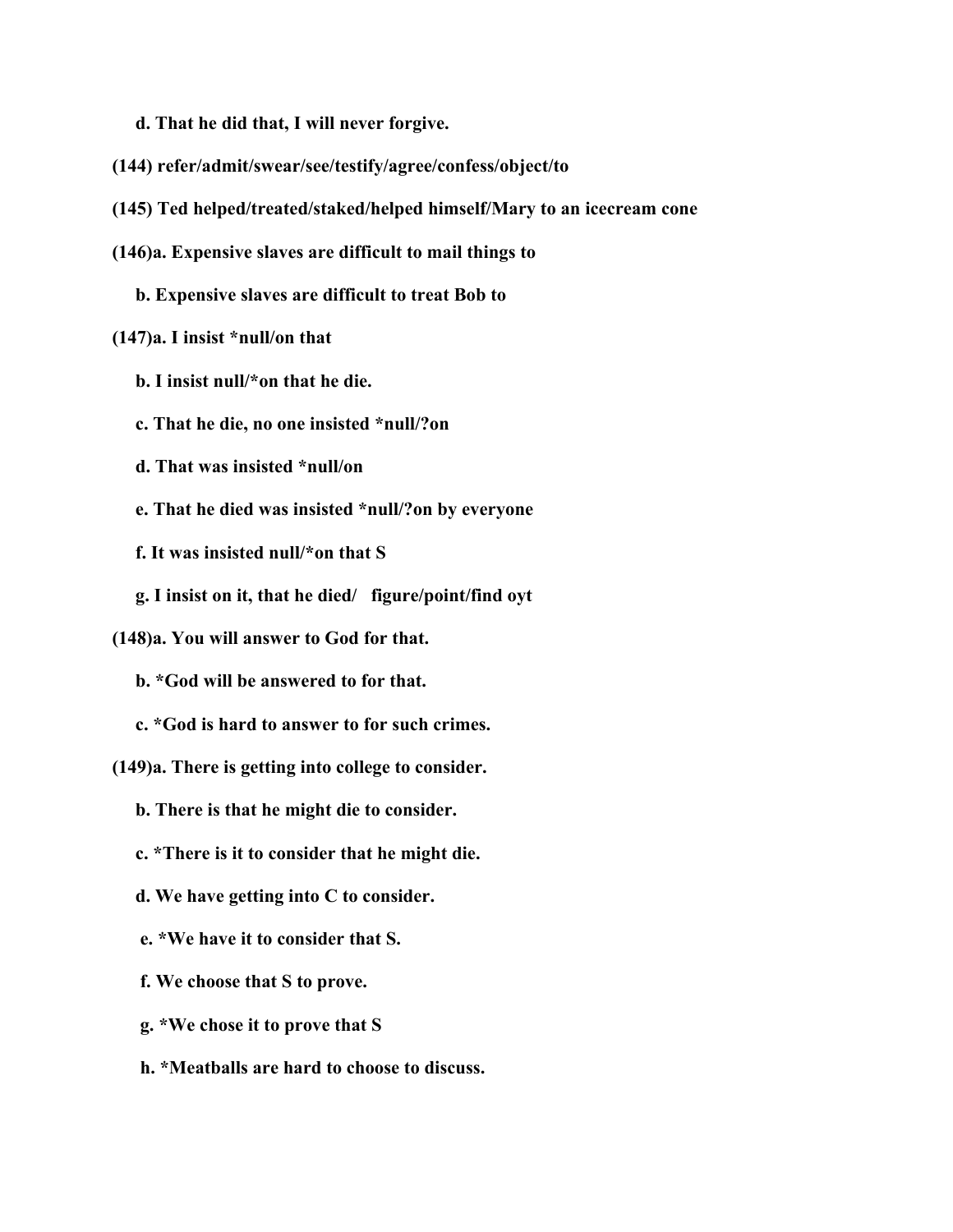**(150) \*I consider likely to emerge shortly of this book a review**

**(151)a. Reagan helped us, I am glad to say, to (all) understand that Panama must be destoryed.**

- **b. Reagan gave us to (\*all) understand that S.**
- **c. \*Two coats of paint were received by each fender**
- **d. \*No explanation was received by those facts.**
- **(152) Now will be hard to prove to be a good time to invest in windmills.**

**(153)a. John's oil ran out.**

- **b. John ran out of oil**
- **c. \*John's oil is out.**
- **d. John is out of oil.**
- **e. John's battery ran down.**
- **g. \*John ran down of battery.**
- **h. John's battery is down.**
- **i. John is down of battery.**
- **(154)a. out/down are intrans . adjectives**
	- **b. ran is intrans incohative verb, requiring A-raising.**
	- **c. out triggers out ascension, but down does not.**
- **(155)a. I don't know which one is you/you are**
	- **b. Which one did they ask her whether she believed was you/\*you were**
- **(156)a. Which one did they ask her whether she believed to be you**
	- **b.\*Which one did they ask her whether she could prove you to be**
- **(157) Which car did he steal t after a. longing for b. coveting for a long time**

 **c. \*wanting "**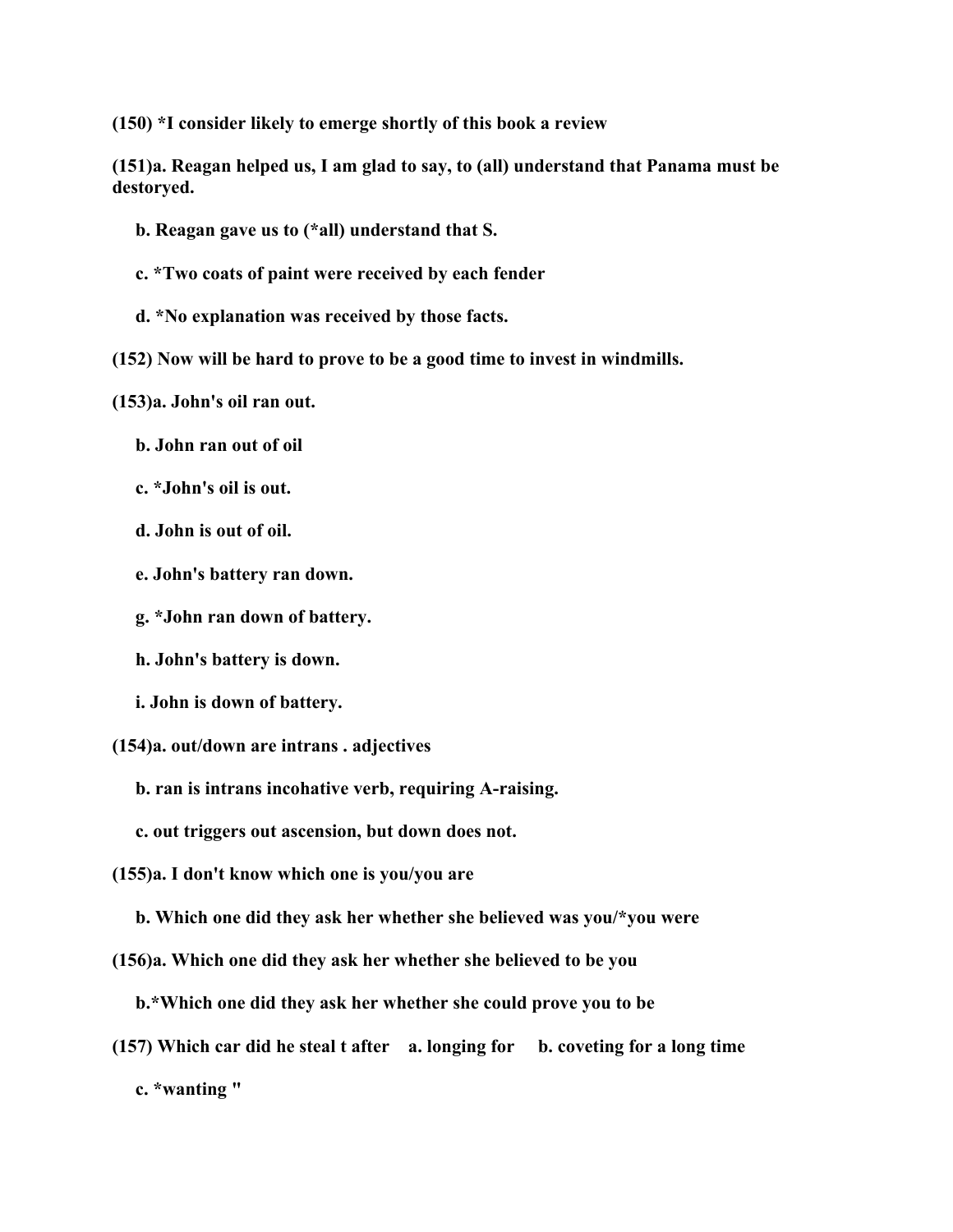**d. \*needing "**

 **e. \*desiring "**

**(158)a. Who did he interview from Harvard before hiring Sally?**

 **b. \*Who did he interview from Harvard before hiring?**

**(159)a. How many people did he interview who had no PH.Ds. before hiring Sally?**

 **b. \*How many people did he interview who had no PH>Ds. before hiring?**

**(160)a. Someone else, I might have interviewed (\*who had no PH>D>)**

**(161) the person that everyone who told me to call wanted me to meet**

**(162) the person that she wanted me to meet who had red hair**

**(163) the person that everyone who told me to call Sally wanted me to meet who had red hair**

**(164) the person that everyone who told me to call wanted me to meet who had red hair**

**(165) Who elsedid his contacting Sally lead you to meet who was luscious?**

**(166) Who else did his contacting pg lead you to meet t who was luscious?**

**(167) Who else did his contacting Sally lead you to meet from Ireland?**

**(168) Who else did his contacting pg lead you to meet t from Ireland?**

**(169) Who else did John say (after talking to Sally/\*pg) that he had met from Ireland?**

**(170) Who else did John say after talking to Sally/\*pg was hired who had a PHD**

**(171) Who else did Joe say immediately after talking to pg was hired who had a PHD.? (172) Who else did Joe inform t that I wanted to meet who had a PHD.**

**(173) No one else did Joe meet who had a phd.**

**(174) No one else have I before even interviewing pg affirmed was going to be hired (\*who had a PHD).**

**(175) I choose someone yesterday who had a phd for you to interview**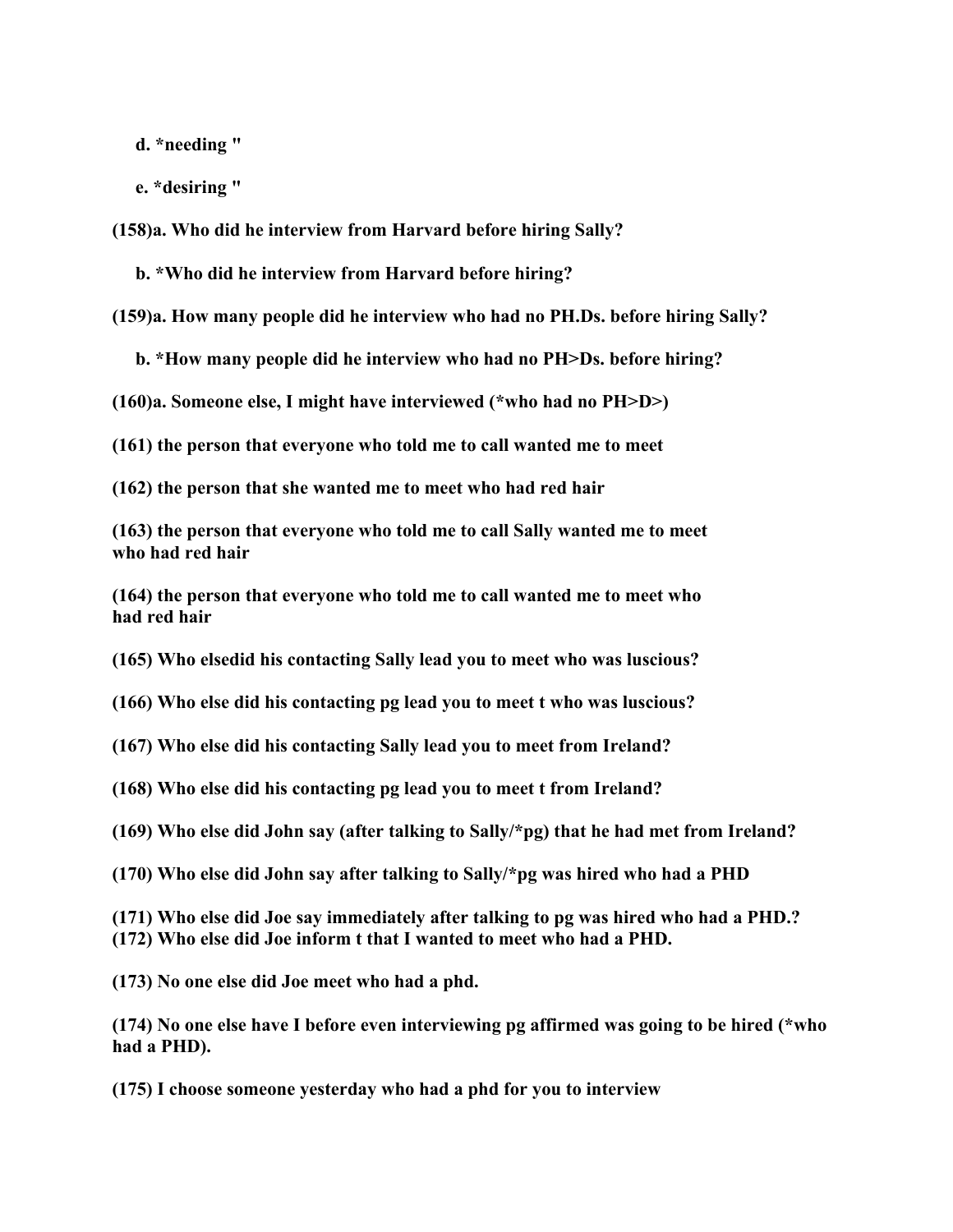**(176) I choose someone yesterday for you to interview who had a phd.**

**(177) Who did you choose yesterday for me to interview who had a phd?**

**(178) Who did Jack interview and Sally hire who had a phd.**

**(179) \*Who did Jack interview who had a phd and Sally hire**

**(180)a. Who from Bananstan did he meet yesterday?**

 **b. Who did he meet yesterday from Bananastan?**

**(181)a. Who else that had a forked tongue did he meet yesterday?**

 **b. Who else did he meet yesterday that had a forked tongue?**

 **(183)a. Who else did he date on Monday after meeting at the conference?**

 **b. \*Who else did he date on Monday from Bananastan after meeting at the conference?**

 **c. \*Who else did he date on Monday after meeting at the conference from Bananastan?**

**(184)a. Who else did your stories about Sally annoy other than Ralph.**

 **b. OKWho else did your stories about annoy other than Ralph.**

**(185) Who else did you date other than Louise after ditching Sally.**

**(186) \*Who else would you prefer it if I dated other than Louise after ditching Sally?**

**(186) who else is it time to date other than Louise after ditiching sally**

**(187) Frank called more people than I met from Persia. (1) Let J be an island arc and K a 31 arc neighbor of J and successor of a branch of J. Then J's Starter is replaced by a copy arc.**

**(2) Starter (A,B) iff R-predecessor (A,B) and R-Successor(C,A) and R-Successor(B,C) -=- {31}(C)**

**(3) CTRL arcs are (i) controlled (ii) local successsors of 31-arcs.**

**(4) If Control (A,B), then either neighbor A B or subjacent B,A.**

**(5) If Resumptive(A,B) then B is not ascension host**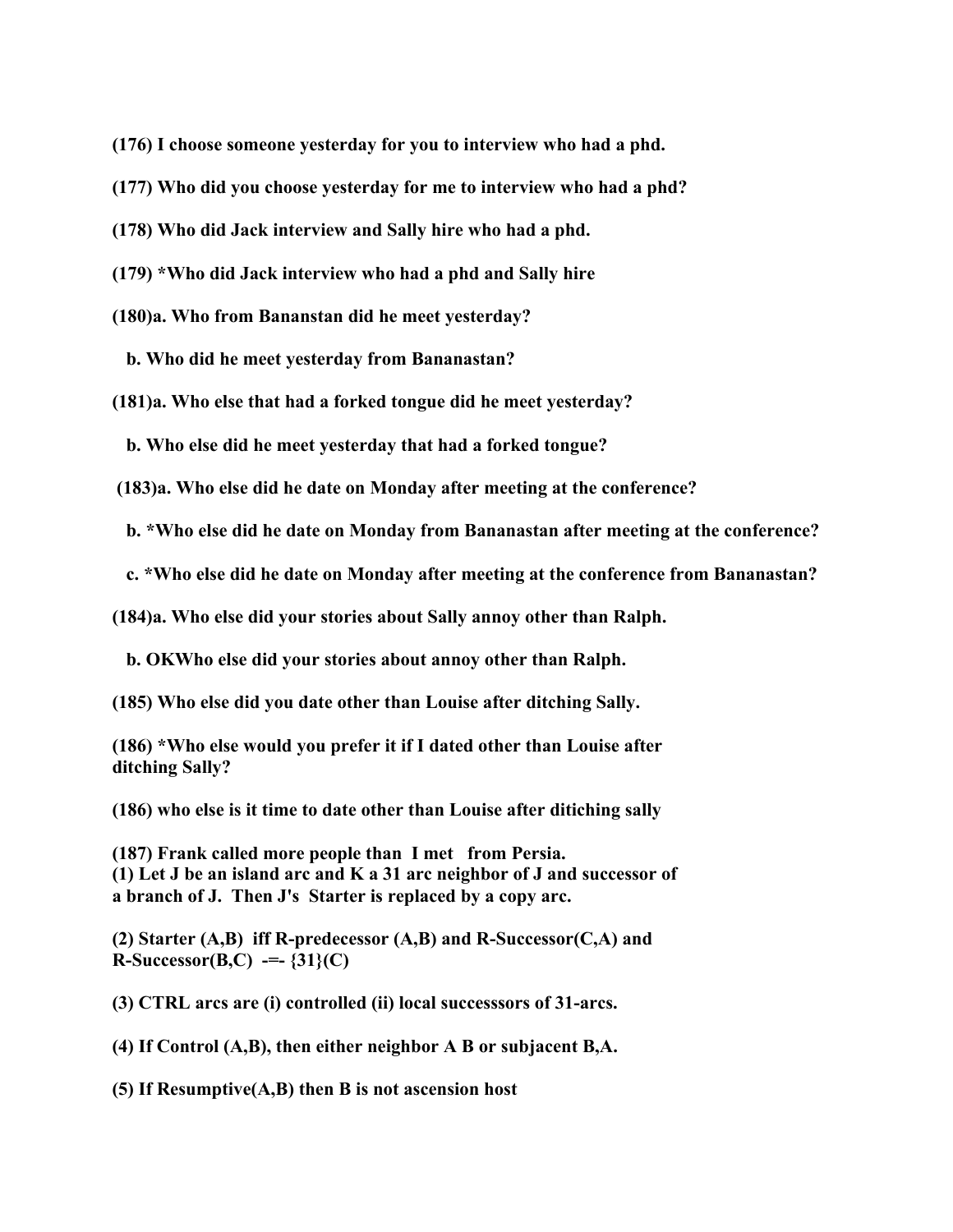**I love it, kissing sally**

**Joan is easy to approve of (\*it,) her living with**

**'subject' control goes into R-Dis, Top islands**

**Joan is/\*I am intrigued by the idea of CTRL shooting herself.**

**the idea of shooting herself/\*myself intrigues Joan**

**the fact that shooting herself is not legal is of no interest to Joan.**

**\*the fact that being you was important amused the killer.**

**the fact that shooting himself was illegal worried the secret agent.**

**(1) Mary thought that proM/proH giving birth to a mutant would upset her husband.**

**(2) Mary thought that under those conditions proM/proH giving birth to a mutant would upset her husband.**

**(3) Marth thought that under no conditions would proM/proH giving birth to a mutant upset her husband.**

**(4) Their all giving birth to mutants surprised them.**

- **(5) \*\*\*All giving birth to mutants surprised them.**
- **(6) Their having all given birth to m.... them**

**(7) \*\*having all given birth to mutants surprised them.**

**(8) ?We expect to have all left.**

**Irene thought that sitting by herself would upset Ted.**

**Irene thought that under those conditions sitting by herself would upset Ted.**

**Irene thought that under no conditions would sitting by herself upset Ted.**

**Irene thought that no one would her/\*null sitting by herself please.**

**Irene though that nothing would her/null sitting by herself accomplish.**

**Irene thought that no such attitudes would sitting by herself be revealing of.**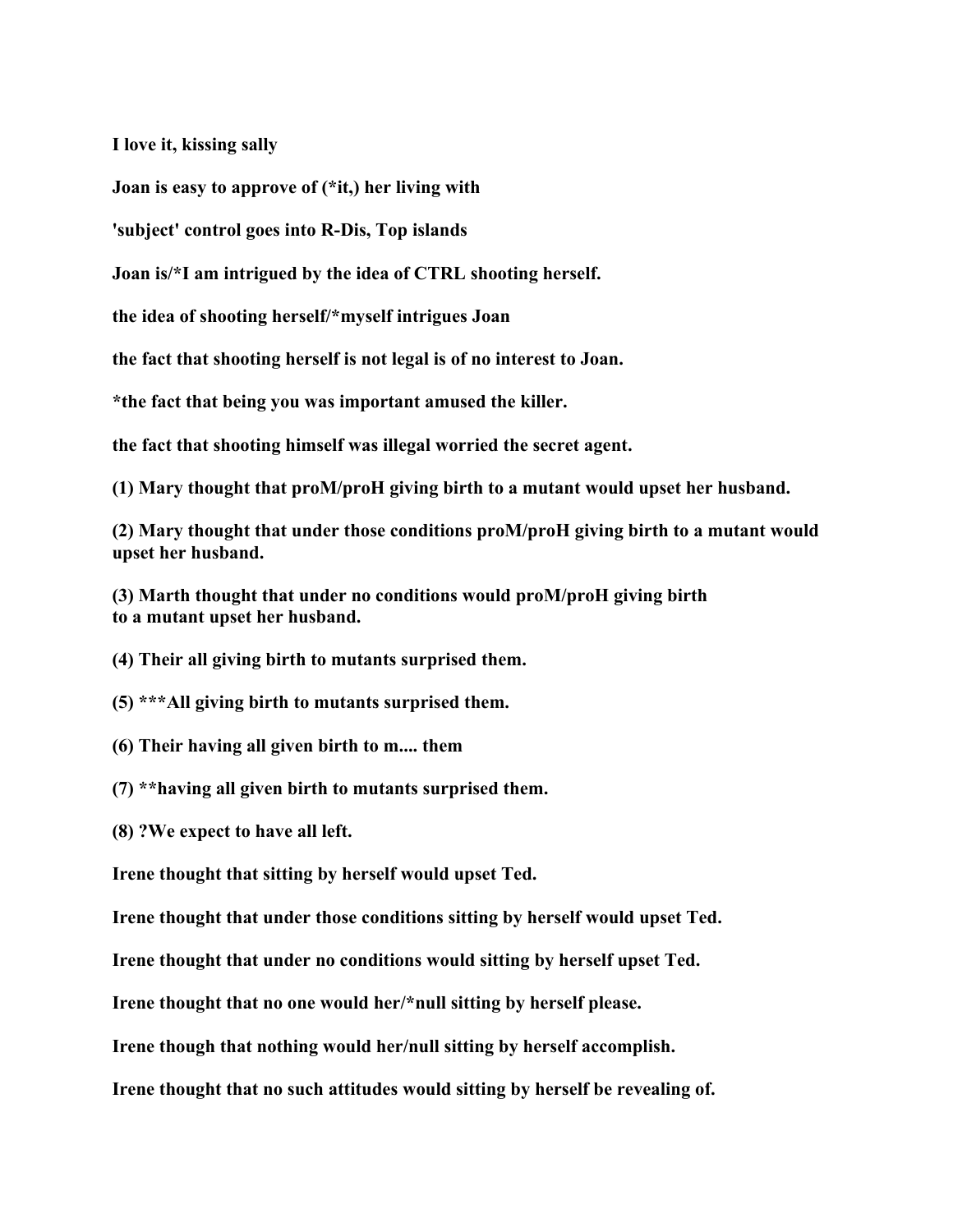**Irene thought that sitting by herself would make Ted angry.**

**Irene thought that under no conditions would sitting by herself make Ted angry.**

**Irene thought that under no conditions would sitting by herself anger Ted.**

**Irene didn't think that under any conditions could sitting by herself upset Ted.**

**Irene didn't think that under any conditions could it upset Ted to sit by herself.**

**\*Joe came home and I said that shaving himself had upset Louise.**

**Joe got drunk and said that shaving himself had upset Louise.**

**\*Joe said he was sick and I said that drinking 10 beers had upset Sally.**

**\*Joe is sick and drinking beer is prohibited.**

**Joe woke up and said cutting himself had upset his wife.**

**Joe is clever and says cutting himself won't upset his wife.**

**I spoke to Joe about the possibility of my dating Louise or null = my/\*\*null = Joe marrying Joan**

**Joe insulted Louise but I didn't and Frank didn't**

**Joe insulted Louise but I didn't see her and Frank did \*\* = insulted Louise.**

**Mary got upset and null/\*Joe said it was necessary to be by herself.**

**Mary got upset and was reported by Joe to have said it was necessary to be by herself.**

**I mentioned to Joe the possibility of calling Sally and of shooting myself/\*himself.**

**I talked to Joe about shooting himself/myself**

**\*I talked to Joe about shooting himself and shooting myself.**

**I talked to Joe about shooting himself and stabbing himself.**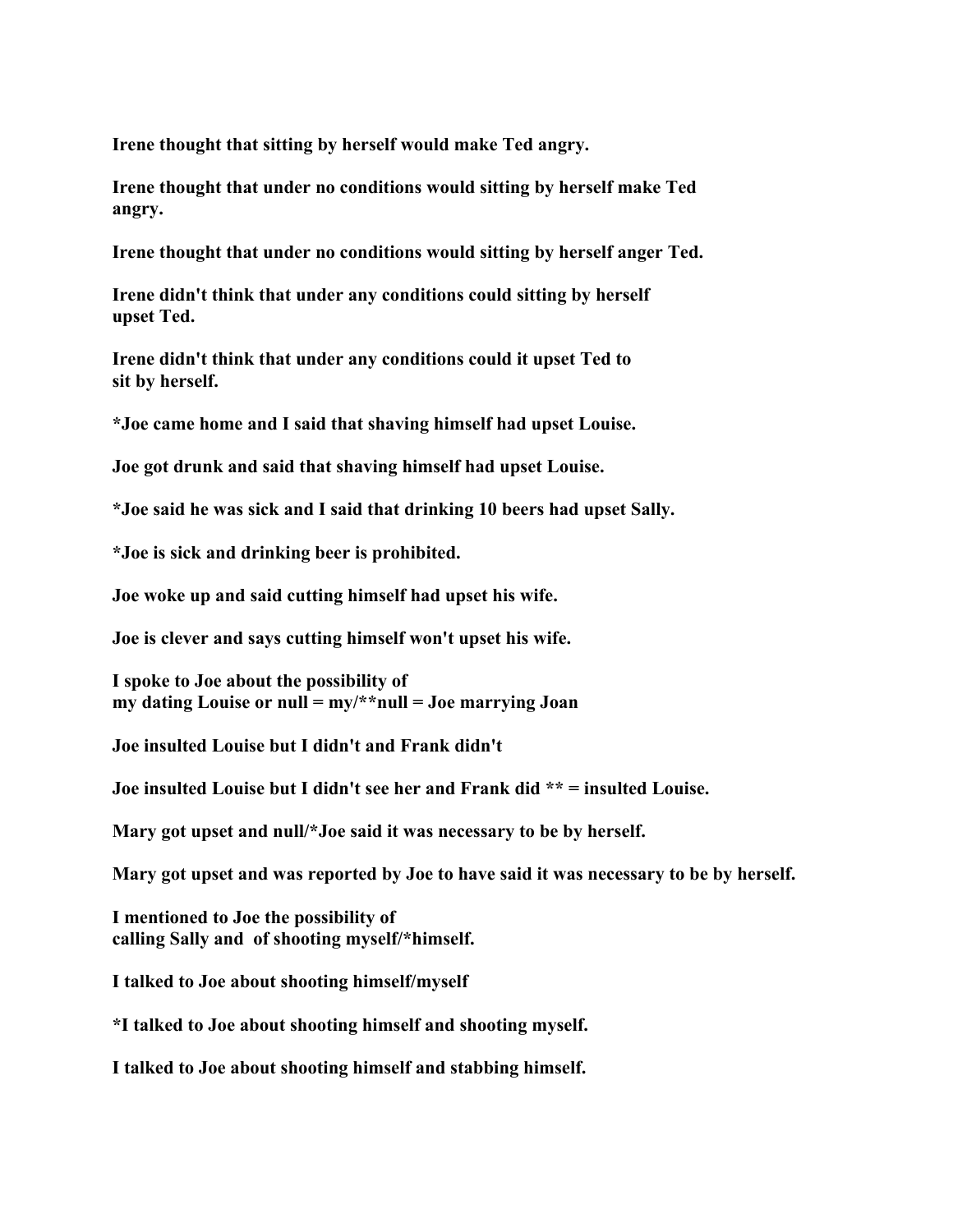**I mentioned to Joe the possibility of shooting himself and to Louise the possibility of shooting myself**

**I mentioned to Joe the possibility of shooting himself and the possibility of shooting myself**

**I mentioned to Joe the possibility of shooting Al and to Louise the possibility of shooting herself/\*\*himself**

**I believe that that you are sick, Joe claims they admitted**

**\*I believe that that you are sick, Joe claims was never admitted.**

**That you are sick, Joe claims was never admitted**

**That bananas were psychic was explained/reported to congress**

**To congress was reported that bananas were psychic.**

**connection between**

**2 and 2 is 6 as I suspected even before proving**

**and claim that as represents so and not an NP:**

**I suspected x even before proving it was so**

**I suspected 2 and 2 was 6 even before proving it was so**

**Date: 11 Feb 1993 12:30:21-EST (Thursday) From: POSTAL@YKTVMV To: ellrossj@nusvm Subject: old locative fact in new bottle**

**Hey it has long been known to linguistic scientists and other unproductive citizens that locatives don't like to be pronouns:**

**(1) Frank discussed that brothel in that brothel/\*it.**

**(2) Which brothel did Frank discuss in that brothel/\*it?**

**(3) Which brothel did Frank discuss that in?**

**Now note parasitic gap facts:**

**(4) \*Which brothel did Frank discuss t in pg?**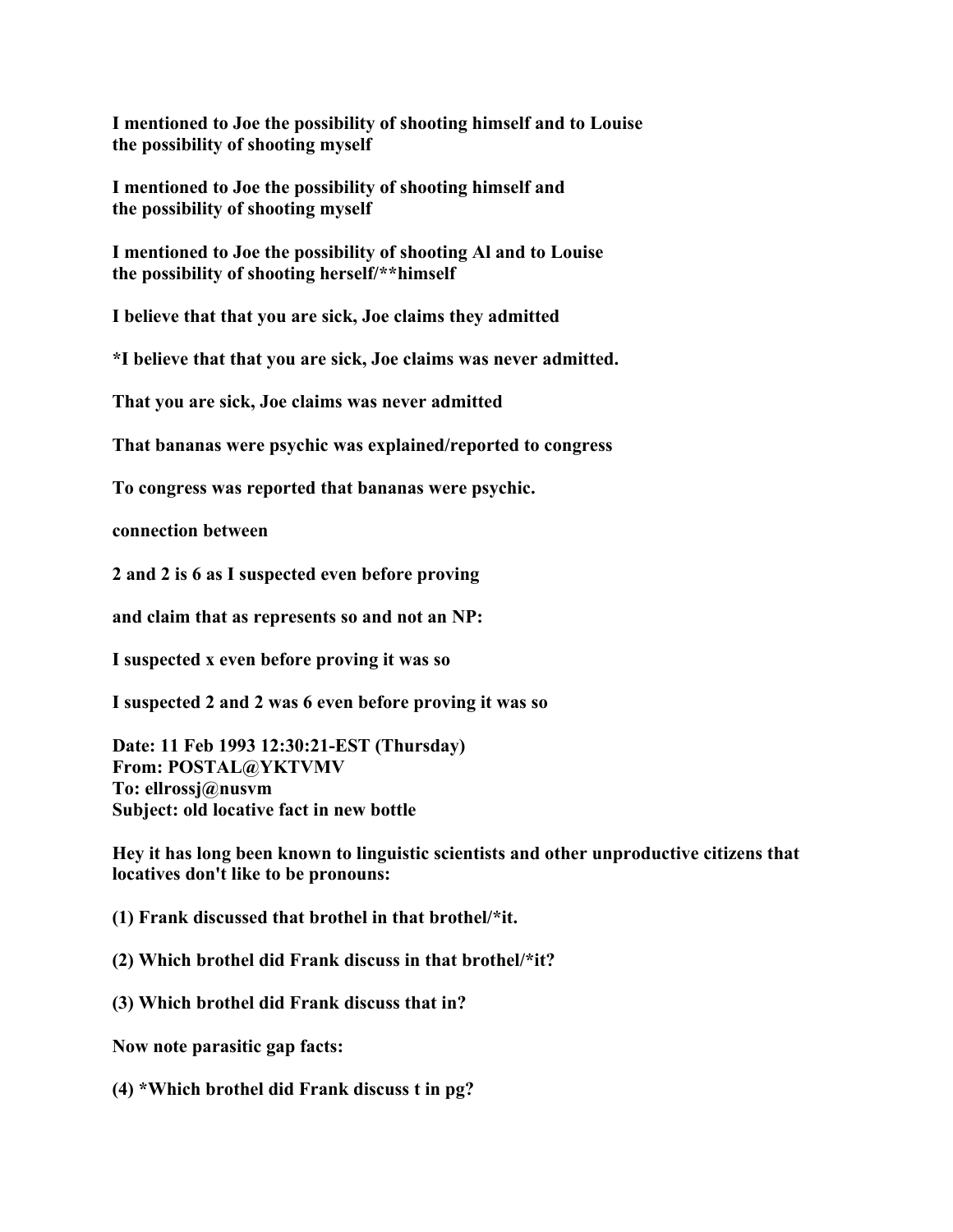**(5) \*Which brothel did Frank discuss a picture of pg/t in pg/t?**

**Thus, more evidence for pronominal character of P-gaps.**

**( ) As for Jerome, he is the winner.**

- **( ) \*As for Jerome, the winner is him.**
- **( ) He is the winner, Jerome.**
- **( ) \*The winner is him, Jerome**

**(1) Sentence from Robert Levine, January 1994 LSA Meeting Boston**

**Out came the rain and washed the spider out**

**That's nonsense snapped robin and stalked out of the room**

**Date: 18 Jun 1993 09:24:37-EDT (Friday) To: pullum@cats.ucsc.edu Subject: fact**

**At one time if memory serves you were involved in a dispute, perhaps with the beloved Higgintop, as to the question of whether the clause of a SUCH THAT construction must involve an NP bound to the head. I believe you argued NEIN.**

**But for the parallel question for English restrictive relatives, everyone would surely answer uncontroversially yes.**

**Consider though the following verbatim from a not too long ago Nissan Infiniti ad in the NY TIMES magazine:**

**(1) It is definitely not a car that years from now you'll say, "What was I thinking?".**

**(1) is remarkably good. It perhaps decays a bit if one substitutes WHICH for THAT. Notably, attempts to analyze (1) such that it contains a hidden reprise of the head are immediately not close-fetched.**

**(2) ..a car that years from you'll say about (it) "What...thinking?".**

**Anyway, note that the hypothetical reprise position in (2) is an island:**

**(3) \*\*\*the car that he said about "What was I thinking?"**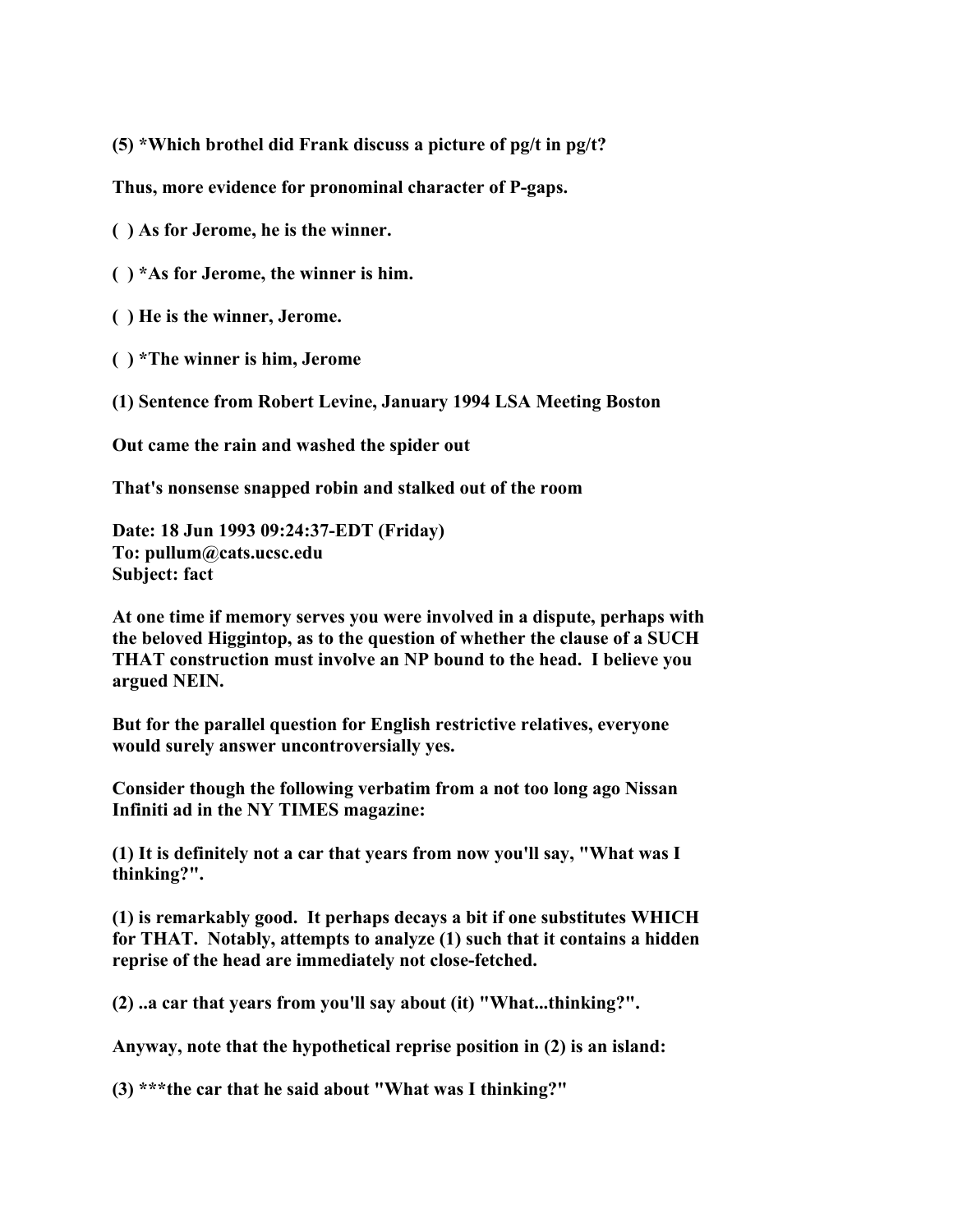**(4) \*\*\*the car that he said about that it sucked.**

**Clearly a problem which evidence has been presented that help is needed to solve.**

**PMP**

**Paul--**

**I have some questions regarding the sentences we discussed like:**

**1. Who was it explained by that the world is flat?**

**You mentioned trying other extraction constructions and, if I recall, mentioned a correlation with "that" deletability. Can you tell me who has discussed this issue?**

 **DEJ WJP PMP**

**Now some judgements; mine are weak/fluctuate in some cases. Consider:**

| 2. Who is it obvious to that the world is flat?                                                                                                   | OK. | OK.                 | ok           |
|---------------------------------------------------------------------------------------------------------------------------------------------------|-----|---------------------|--------------|
| 3. Who did it occur to that the world is flat?                                                                                                    | OK. | OK                  | ok           |
| 4. Who was it explained to that the world was flat?<br>5. Who was it explained by that the world is flat?                                         | クォ  | $\cdot$ ?<br>$\ast$ | ?<br>$\star$ |
| 6. Who did it seem to that the world was flat?<br>(cf. ** Who did John seem to to be fat?)<br>i.e., Raising and extraction worse for some reason) |     | $2^*$ $2$           | $\ast$       |
| 7. Who did Jack mention to that the world was flat?                                                                                               |     | ÷<br>÷              | $\star$      |

**8. Who did Jack mention it to that the world was flat? ?,OK ?,OK ?**

**But it also seemed to me that the "that" deletability almost but not quite parallels these judgements:**

**In the sentences below, I take 2' (obvious)**

**and 3' (occured) to be extraposed from 1;**

**4'(be explained) to be extraposed or maybe even extracted from 2; 6' (seem) to be neither extraposed nor extracted; 7' (mention) might be null extraposed or extracted (ie., seem and mention are not equivalent). DEJ WJP PMP**

| 2'. It is obvious the world is flat         | OK OK             | 0k             |
|---------------------------------------------|-------------------|----------------|
| 2". It is obvious to Jane the world is flat | $\gamma$ $\gamma$ | 0 <sub>k</sub> |
| 3'. It occured to Jane the world is flat    | ?? ??             | ok             |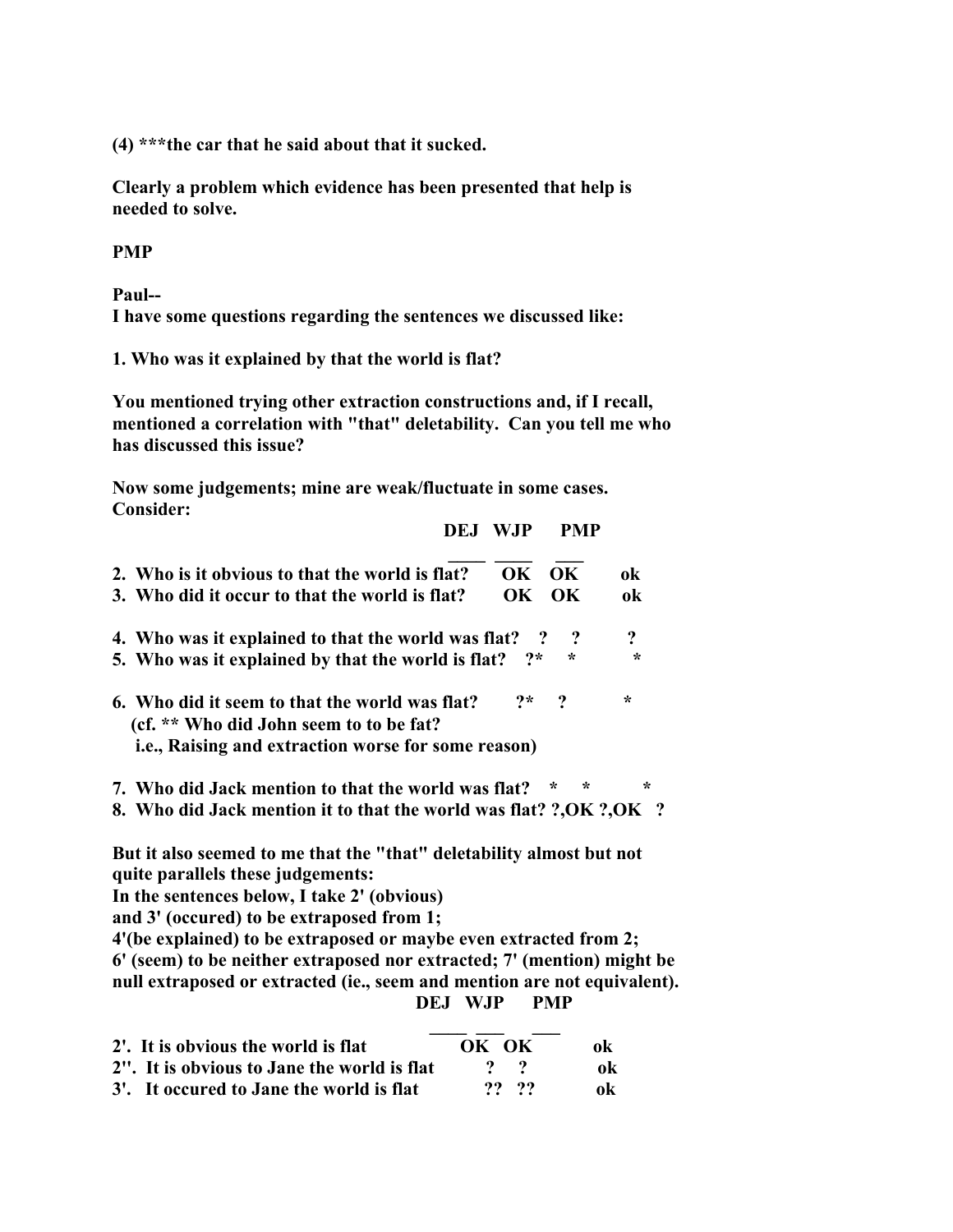| 4'. It was explained the world is flat                                                 | ÷              | ÷                  | $\star$          |            |
|----------------------------------------------------------------------------------------|----------------|--------------------|------------------|------------|
| 4'. It was explained to Jane the world is flat                                         |                | $\star$<br>$\star$ | $\star$          |            |
| 4". It was explained by Jane the world is flat                                         |                | $\star$<br>$\star$ | $\star$          |            |
| 6'.<br>It seems the world is flat                                                      | <b>OK</b>      | OK                 | ÷                |            |
| Jack mentioned the world is flat<br>$7^{\prime}$ .                                     | ?              | ??                 | クォ               |            |
| Jack believes the world is flat<br>$8^\circ$ .                                         | OK             | OK                 | ok               |            |
| With Wh-extraction no "that" can be deleted:                                           |                |                    |                  |            |
| 2"". Who is it obvious to the world is flat?                                           | $\ast$         | $\star$            |                  | $\star$    |
| 3"'. Who did it occur to the world is flat?                                            | $\star$        | $\star$            |                  | $\star$    |
| 4"'. Who was it explained to the world is flat?                                        | $\star$        | $\star$            |                  | $\star$    |
| 5"'. Who was it explained by the world is flat?                                        | $\star$        | $\star$            |                  | $\star$    |
| 6"'. Who did it seem to the world is flat?                                             | $\star$        | $\star$            |                  | $\ddot{?}$ |
|                                                                                        |                | $\star$<br>**      |                  | $\ast$     |
| 7"'. Who did Jack mention to the world is flat?                                        |                |                    |                  |            |
| 8"'. Who did Jack mention it to the world is flat?                                     |                | $\star$<br>$\star$ |                  | $\star$    |
| Finally some judgements on extractions from the "that" clauses                         | <b>DEJ WJP</b> | <b>PMP</b>         |                  |            |
|                                                                                        |                | <b>OK</b>          | ok               |            |
| 2a. Who is it obvious that Mary hates?<br>3a. Who did it occur to Jane that Mary hates |                | $\ddot{?}$         | ok               |            |
| 4a. Who was it explained to Jane that Mary hates?                                      |                | **                 | ÷                |            |
| 5a. Who was it explained by Jane that Mary hates?                                      |                | **                 | ÷                |            |
| 6a. Who did it seem to Jane that Mary hates?                                           |                | $\ddot{?}$         | $\boldsymbol{?}$ |            |
| 6b. Who did it seem that Mary hates?                                                   |                | OK                 | ok               |            |
| 7a. Who was it mentioned that Mary hates?                                              |                | **                 | $\star$          |            |
| 7b. Who did Jack mention to Jane that Mary hates?                                      |                | **                 | $\star$          |            |
| 7c. Who was it mentioned by Jane that Mary hates?                                      |                | **                 | ÷                |            |
| 8. Who did Jack mention it to Jane that Mary hates?                                    |                | **                 | $\star$          |            |

**I don't have all of this worked out, obviously. But I still think I'm on the right track.**

**It seems to me that all the OK cases can be related to predicates allowing (forgetting unaccusative) "basic" (i.e., no passive) sentential subjects. I.e., we have:**

**9. That S (be) obvious to NP 10. That S occured to NP**

**11.\*That S seems to NP**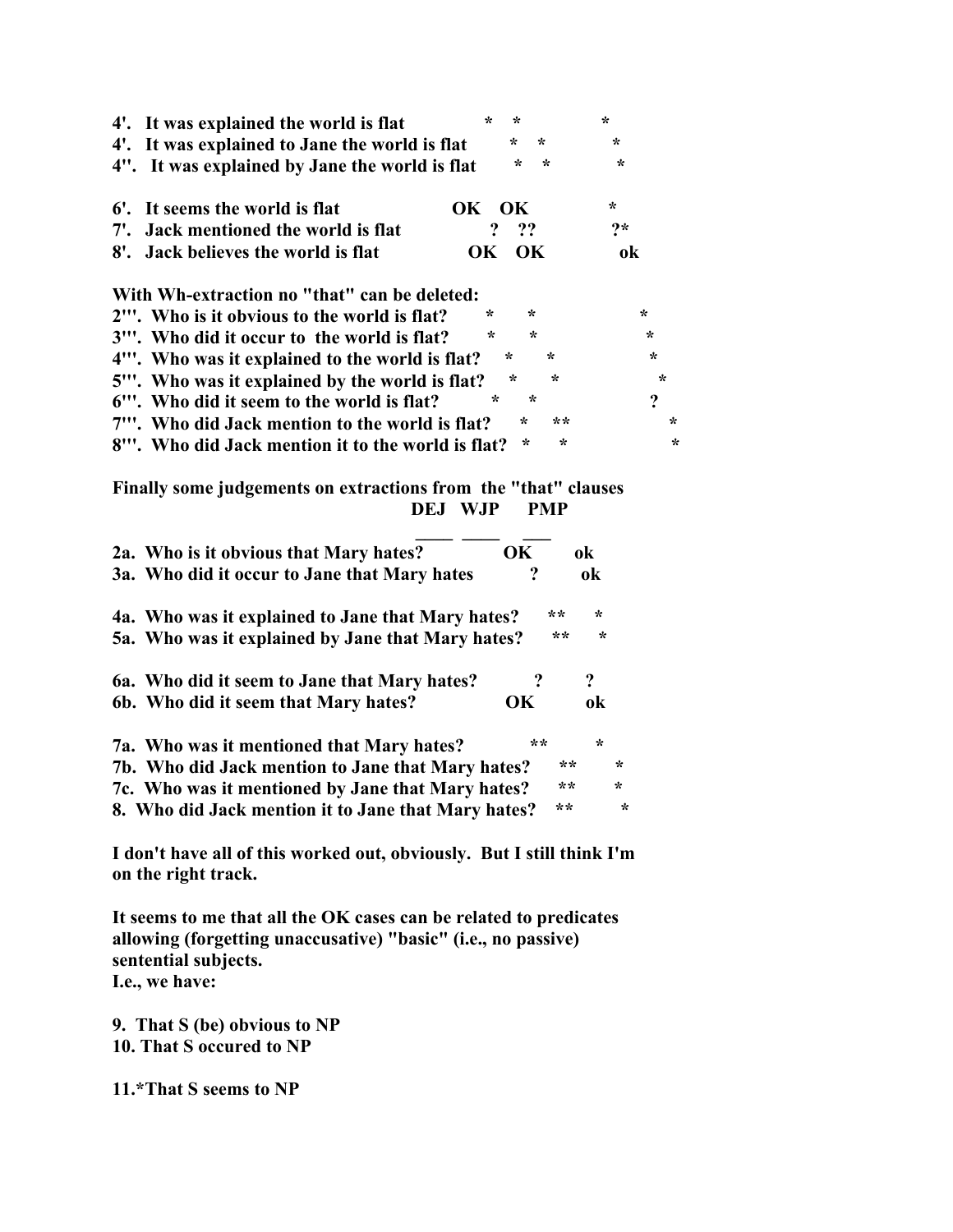**12. That S was explained by/to NP (BUT THIS IS PASSIVE so the "that S" in "It was explained that S" could be argued to be extraposed from 2 (like "seems".)**

**That's part of what I think is going on: clauses in some sense to be specified associated with 2s disallow the leftward extraction.**

**Next: in something like**

**13. "Who was it explained by that Max is a fool"**

**I claim the "by \_\_" intervenes beteween the verb and the "that S" by virtue of the "that S" be extracted to the right, leaving informally an "extraction 2 gap" that cannot be crossed be leftward extraction (my basic claimed generalization).**

**Do you know whether anyone has ever tabulated and/or discussed such data before? Where do you suggest I look (other than Fodor and Pesetsky). If it's new territory, I'd like to expand on this and try to write a syntax squib/paper.**

**Best, David**

## **25-JUN-1993 11:10:54.13**

**Paul - Here are a few facts culled form a recent letter to George - hope you are thriving unixly, and that you will like these. No word from Canada yet, but said to be supposed to be be perhaps soon - good for the soul, this waiting**

**- Love to you all up there in Twinky-land - Peace - Haj**

**Date: Fri, 25 Jun 93 11:27:24 BSC**

**From: Haj Ross <PERSIANO@BRUFMG>**

**But I do have a nice birthday squib for you. Remember our joint squib about "the availability or not of funds"? Brame wrote a reply saying that of course no one could say it, it therefore proved how full of shit we were, etc. Wel l we may not be among many people who say it in English, but in Brasilian, it i s robust, though these "ou nao"s (= or not) only go after some presently myster ious subclass of (mostly deadjectival) nominalizations: seriousness, availibi lity, possibility, comparability, - many. Not after things like refusal, heig ht, etc. Interesting problem in itself, but forget that...Lookee here:**

**The fact that funds are available is a surprise/\*mystery**

**Whether or not funds are available is a \*surprise/OK mystery.**

**The availability (or not) or funds is a mystery**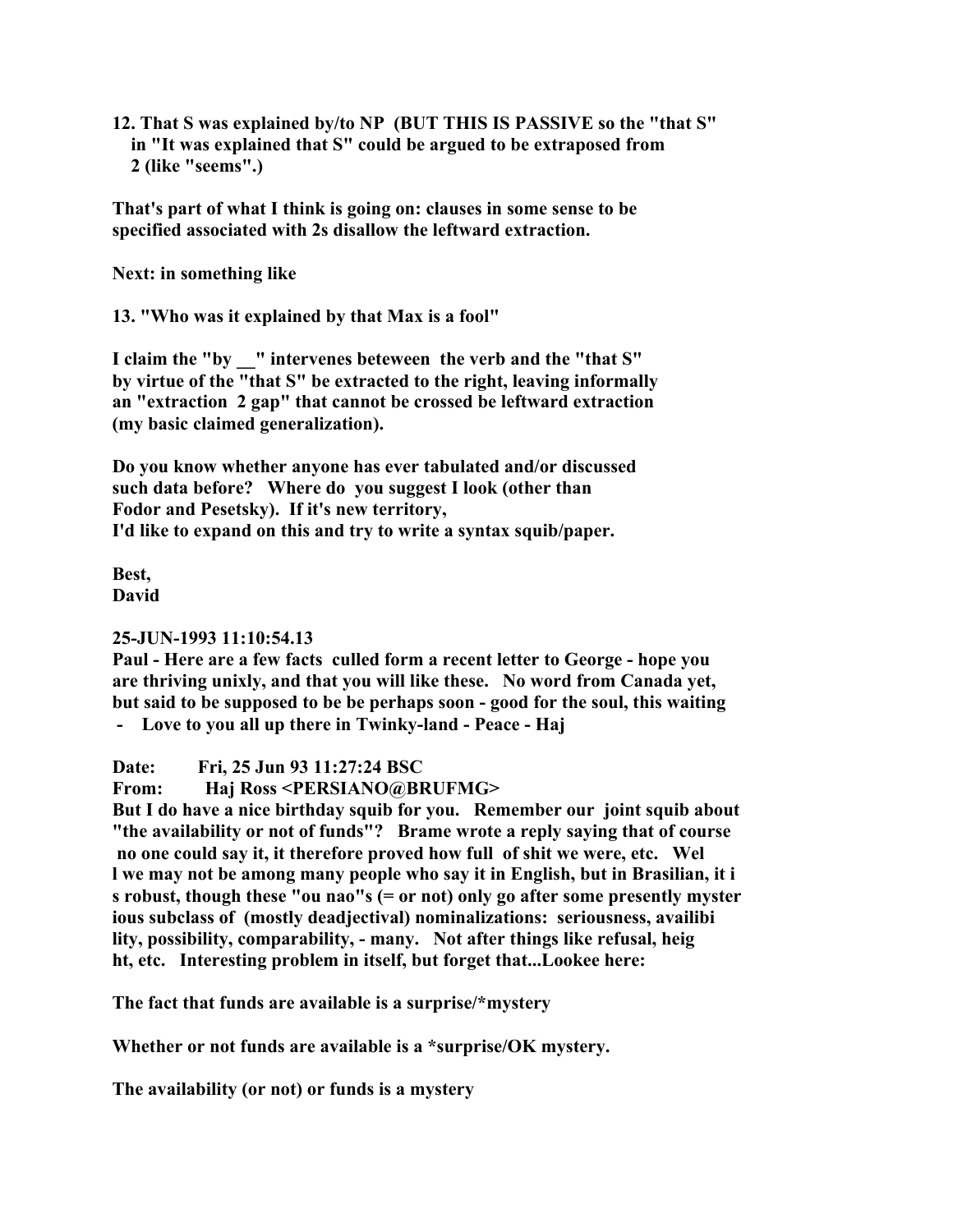**The availability (\*or not) of funds is a surprise.**

**Same facts in Brasilian, of course. So raise high the banner of nominalizatio n of questions, which will be a nice entering wedge.**

**Hey - here's something transderivational to make the day brighter:**

**Infinitival questions (like what to wear, where to live, etc.) are good after w hat predicates? Why, I'm glad you asked. They work after:**

**mystery, enquire,. wonder, etc - the predicates which take only disjunctive Q 's**

**or after:**

**know, find out, learn, discover, etc - the words which take either disjunctive \*or\* conjunctive Q's**

**And what don't they go after? \*\*Very\*\* glad that you asked:**

**just after surprise, horrify, odd, wild, fantastic, etc - the class that \*only\* takes conjunctive Q's.**

**So the rule that forms these infinitival Q's, which I am currently amassing evidence to the effect that it is a totally regular rule which deletes the subj ect and "should" (another rule sure to be popular in certain unnumbered buildin gs on the East Coast) is transderivational: you can only do it if the predicat e you are the question complement of COULD TAKE A DISJUNCTIVE QUESTION - NB -not "is now taking" - because to get "we finally discovered what to wear" - tha t is a conjunctive Q, not a disjunctive one.**

**From: IN%"PERSIANO@BRUFMG.BITNET" 17-AUG-1993 09:25:41.22 Paths, points, and proforms**

 **Haj Ross Circle Noetic Services**

 **One of the first questions that a linguist who works on spatial expressions must face is: what is the distribution of words whose primary sense is a spatial one? Such words can be prepositions (such as "from," "to," "in," "out (of)," "on," "off (of)," "across," "over," "under," etc.), or verbs (such as "go," "come," "rise," "fall," "enter," etc.), or adverbs (such as "far," "deeply," etc.), and so on. The linguist wants to know under what conditions these words can be used non-spatially, in extended, or metaphorical, senses, as in "I prevented him \*from\* leaving," "We were**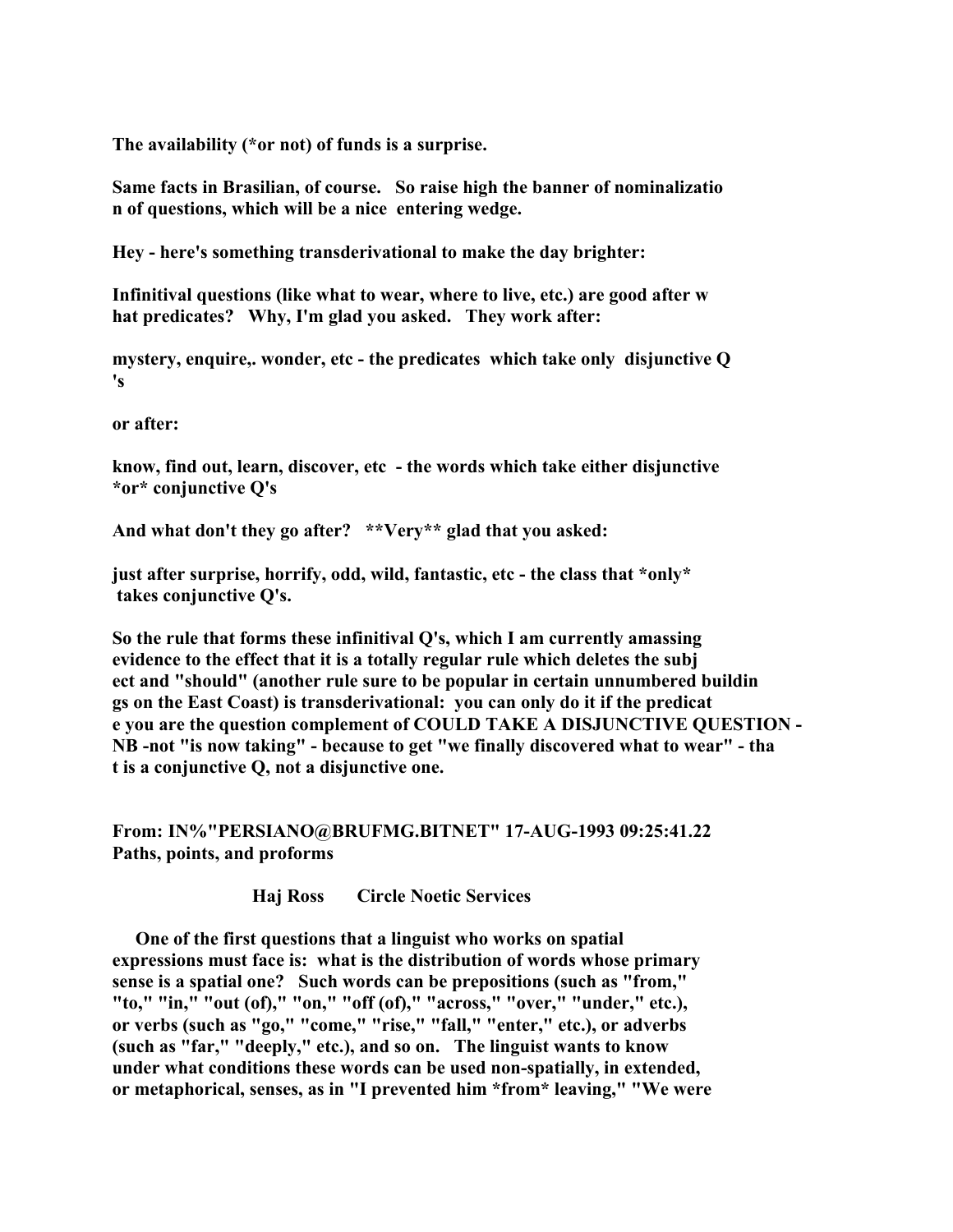**acting \*out of\* desperation," "Ben \*went\* crazy," "Sue \*came\* \*to\* her senses" "You are \*far\* smarter than I am," "I \*deeply\* resent you for your condescension," etc. The question of the distribution of such basically location or motion-related words has attracted enormous amounts of attention, not only in the recent literature (especially that dealing with metaphor), but also in work which goes back centuries.**

 **All of the above words presuppose the existence of various kinds of spaces; they deal with the location of certain sorts of entities in these spaces, or, in the case of movements, with changes in location. A typical phrase describing a movement would be "from LA along Route 1 through Santa Barbara to San Francisco." My work is in part concerned with the characterization of the maximally general form of such expressions for movements, which I refer to as "paths." Briefly, I argue that all paths can be decomposed into a sequence of "legs," starting with a single (optional) "initial leg" (such as "from LA"), which can be followed by any number of "medial legs" (such as "along Route 1," "through Santa Barbara," etc.), ending with a single (optional) "final leg" (such as "to San Francisco). One of the innovations in my work is the investigation of the extent to which these three types of legs are similar, and to what extent different. A related, and immense, problem is the specification of which members of the extremely large set of possible path types go with which types of predicates, and under what conditions. Why, for instance, is it that the rule of \*To\* Deletion cannot apply when the final leg of a path contains only a noun phrase, as in (1)? That is, we cannot elide the preposition "to" in (1a), for (1b) is ill-formed (in these and later examples, a '\*' prefixed to a sentence indicates that the sentence is ungrammatical).**

**(1) a. We ran from this bridge to that bridge. b. \*We ran from this bridge 0 that bridge.**

**while such a shortening is possible if the final leg has a prepositional phrase following the "to":**

**(2) a. We ran from the house to under that bridge. b. We ran from the house 0 under that bridge.**

**Or why is it that when we say "They left from Tokyo on May 7," we do not imply that they did not return, while when we say "They left Tokyo on May 7," there is such a suggestion? There is also a rich tradition of research into questions like these, concerning the conditions under which certain variants of basic path structure are required or prohibited. Much has been learned about these conditions, but much more remains mysterious.**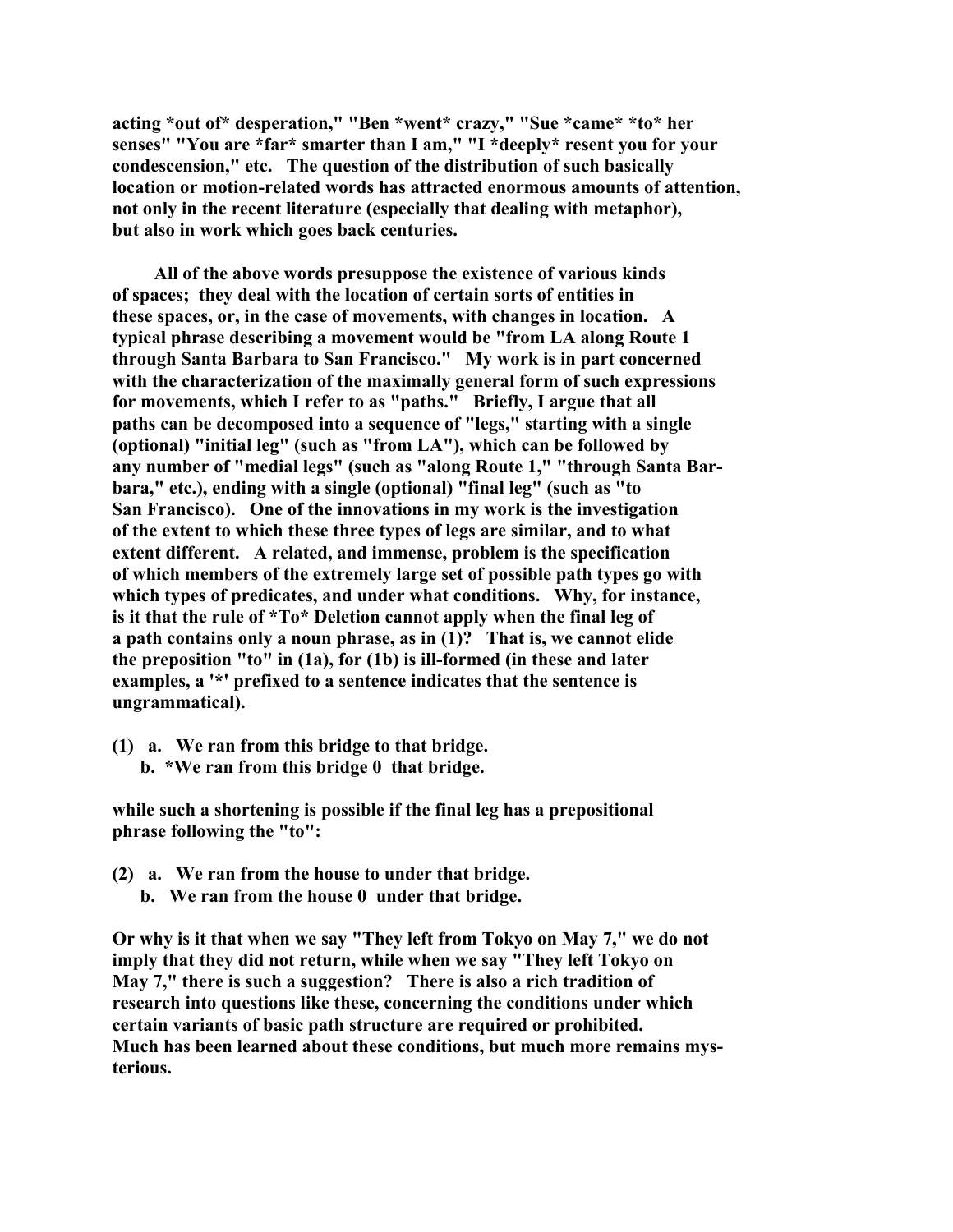**It is when we come to the next set of basic questions which my research addresses that we find ourselves on terra more or less incognita at least, I have been able to find little work that bears on these issues. At issue is what kinds of "proforms" (i.e., "pronouns" (like "she," "he," "they," "it"), "pro-adverbs" (like "there," "then," etc.)) can be used to refer to paths and subparts of paths, and how various adverbial modifiers of paths (like "right," "far," "way,", etc.) fit into the syntax and semantics of movement. Behind the details of the research lies a fundamental problem: how are the notions of "context," or "generalized location" (such as points, regions, scatterings, etc.) in a space to be characterized, conceptually and syntactically?**

 **One way into the problem is to reflect on the contrast between "it" and "there" in a sentence like (3):**

**(3) a. The tower is so high that I'm not sure that I want to jump from it. b. The tower is so high that I'm not sure that I want to jump from there.**

**It seems intuitively correct to say that the so-called "personal pronouns," such as "she," "he," "it," etc.) are used to link sets of coreferential "participants," while pro-adverbs, like "there," "then," and "thus," are used to link coreferential "contexts," of various types. (My distinction between participants and contexts is, I believe, the same as the one that Langacker draws between participants and settings.) It is only partici pants that can undergo processes like "Passivization," which takes a noun phrase form after the verb and moves it forward in its clause to convert it into a subject. Thus we find that "jump from it" in (3a) can be passivized (cf. (4a)), while "jump from there" in (3b) cannot be (cf. \*(4b))**

**(4) a. It was never jumped from. b. \*There was never jumped from.**

 **A probable cause for this gap in passivizability is the function of this rule, whici is to up the clausal prominence of the passive subject, to make it a more salient participant. But the function of "there" is just the opposite - it is to assign to the noun phrase to which it refers a role which is out of the limelight. Thus there is a functional tug of war, and the sentence is trashed.**

 **What are the general conditions under which a noun phrase in a sentence can be replaced by "there"? The first answer that suggests itself is that "there" is always possible when one is referring to some noun phrase in a path. It turns out, however, that things are more complex, as we see when we contrast a sentence like (5), in which "there" can replace the object of "from,"**

**(5) a. We cleared the snow from the sidewalk.**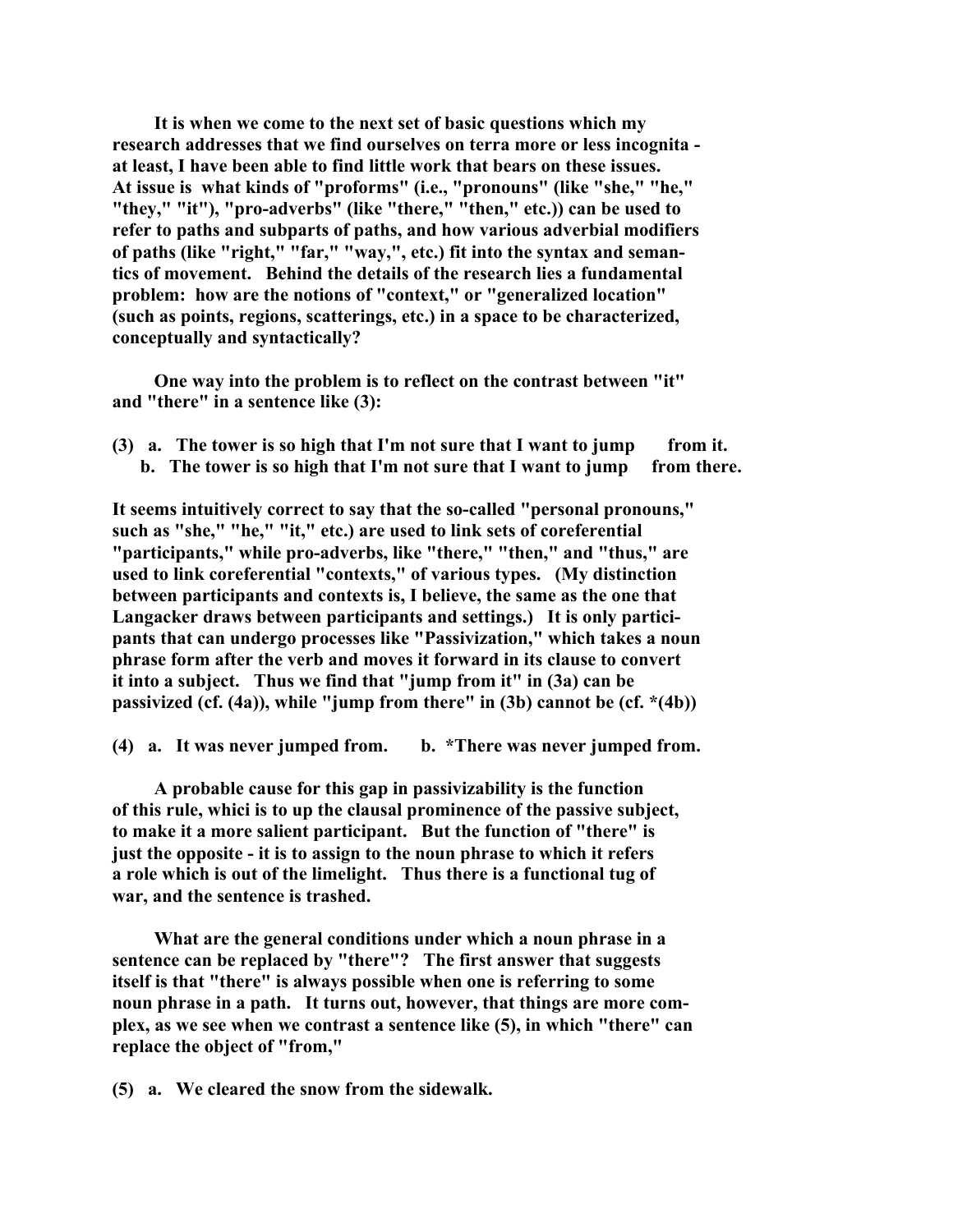**b. We cleared the snow from there.**

**with another variant of the same sentecne - (6):**

**(6) a. We cleared the sidewalk of snow. b. \*We cleared there of snow.**

**in which "there" cannot appear. It is clear tjhat in both versions, the phrase about the sidewalk \*is\* part of a path - it is designating the initial leg of the snow's journey. Then why should "there" only be possible in the first variant? I believe that the answer here also has to do with discourse prominence, but I will not go into the details of this answer here.**

 **For a final puzzling fact about "there," let us ask: when can this proform be modified by the adverb "right"? In (7b), we see that "right there" can follow "from," but in (7d), we see that this same sequence is impossible after the preposition "behind" (most other prepositions behave like "behind" in this respect).**

- **(7) a. We jumped from there.**
	- **b. We jumped from right there.**
	- **c. We jumped behind there.**
	- **d. \*We jumped behind right there.**

**This is just the first manifestation of a fundamental difference between the structure of prepositional phrases headed by the two "end-prepositions" - "from" and "to" - and that of all other prepositions that are not linked to end-legs.**

 **One other reflex of the participant/context distinction can be found in a restriction on the use of "what". Considewr the contrast in (8), which I owe to Paul POstal.**

- **(8) a. What I lived in was that house.**
	- **b. \*What I lived in was that country.**
	- **c. \*What I lived in was Kansas.**

**It is not that "country" and "Kansas" can never be linked to "what" - cf. (9):**

- **(9) a. What I described was that house.**
	- **b. What I described was that country.**
	- **c. What I described was Kansas.**

**Rather, there seems to be a class of locative nouns, like "country," "Kansas," "Berlin," etc., which, when they occur in locative contexts (such as after a spatial preposition, like "in"), can only function as contexts, not as participants. This also explains the contrast in (10):**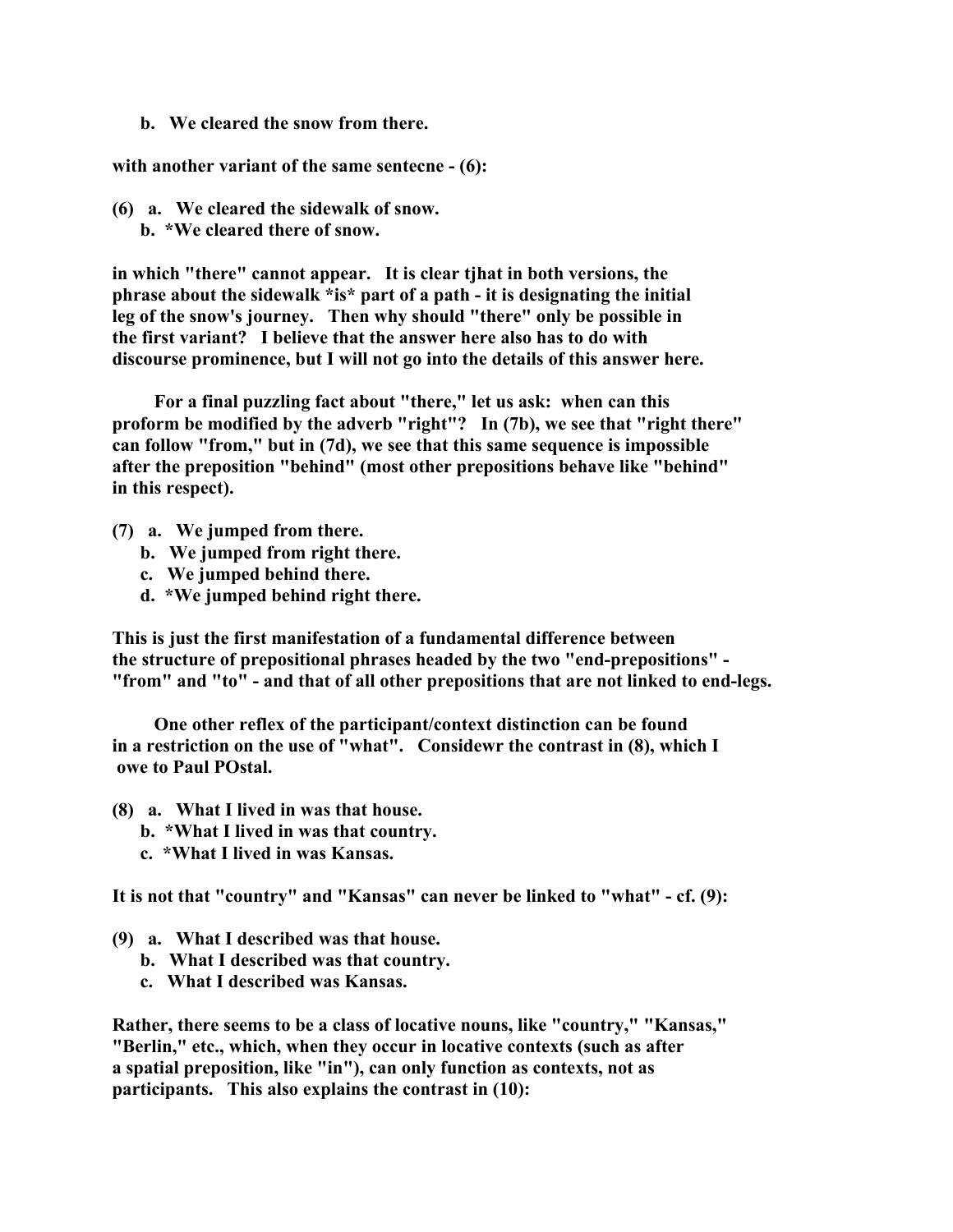- **(10) a. She lived in that house and he lived there too.**
	- **b. She lived in that house and he lived in it too.**
	- **c. She lived in that country and he lived there too.**
	- **d. \*She lived in that country and he lived in it too.**

**Possibly the most important finding for syntactic theory of my investigation of where adverbial proforms are possible comes from the observation that there is a difference in "thereability" in the object of "of" between the sentences in (11):**

**(11) a. The robot affixed a searchlight on top of the tower.**

 **b. The robot affixed a searchlight on the top of the tower.**

**In (12), we see that "the tower" can be replaced by "there" in (11a), but not in (11b):**

**(12) a. The robot affixed a searchlight on top of there. b. \*The robot affixed a searchlight on the top of there.**

**By itslef, this fact would be of only minor interest. But when we realize that the difference between having and not having the definite article preceding "top" also affects the distribution of the reciprocal pronoun "each other," as we see in (13),**

- **(13) a. The robots affixed searchlights on top of each other.**
	- **b. \*The robots affixed searchlights on the tops of each other.**

**then we conclude that just as reciprocalization is a process, whose scope must beconstrained by one of the various theories of rule constraints now under elaboration, so must "thereing" be a process of the same type. Thus ultimately, the question as to whether "there" can function as a spatial modifier of some predicate will have to be included in theories of rule scope and islands.**

 **I think that enough has been said to allow us to conclude that the "thereability" of a noun phrase - i.e., whether it is functioning as a participant or as a context - depends on a myriad of complex factors. I have discussed some of these only to show the depth of the waters here.**

 **I believe that I am on a promising track towards some revealing answers for questions in this last basic set, answers which necessitate drawing a fundamental distinction between the syntax of medial legs and that of end-legs. Briefly, I believe that while the deep object of end-prepositions like "from" and "to" is the noun "point," this is not the case for medial prepositions like "along," "through," "across," and so on, whose objects can be any of various noun phrases which can be used describe locations. The matter is an extremely complex one, however, since there are various contexts in which prepositions such as "at" and**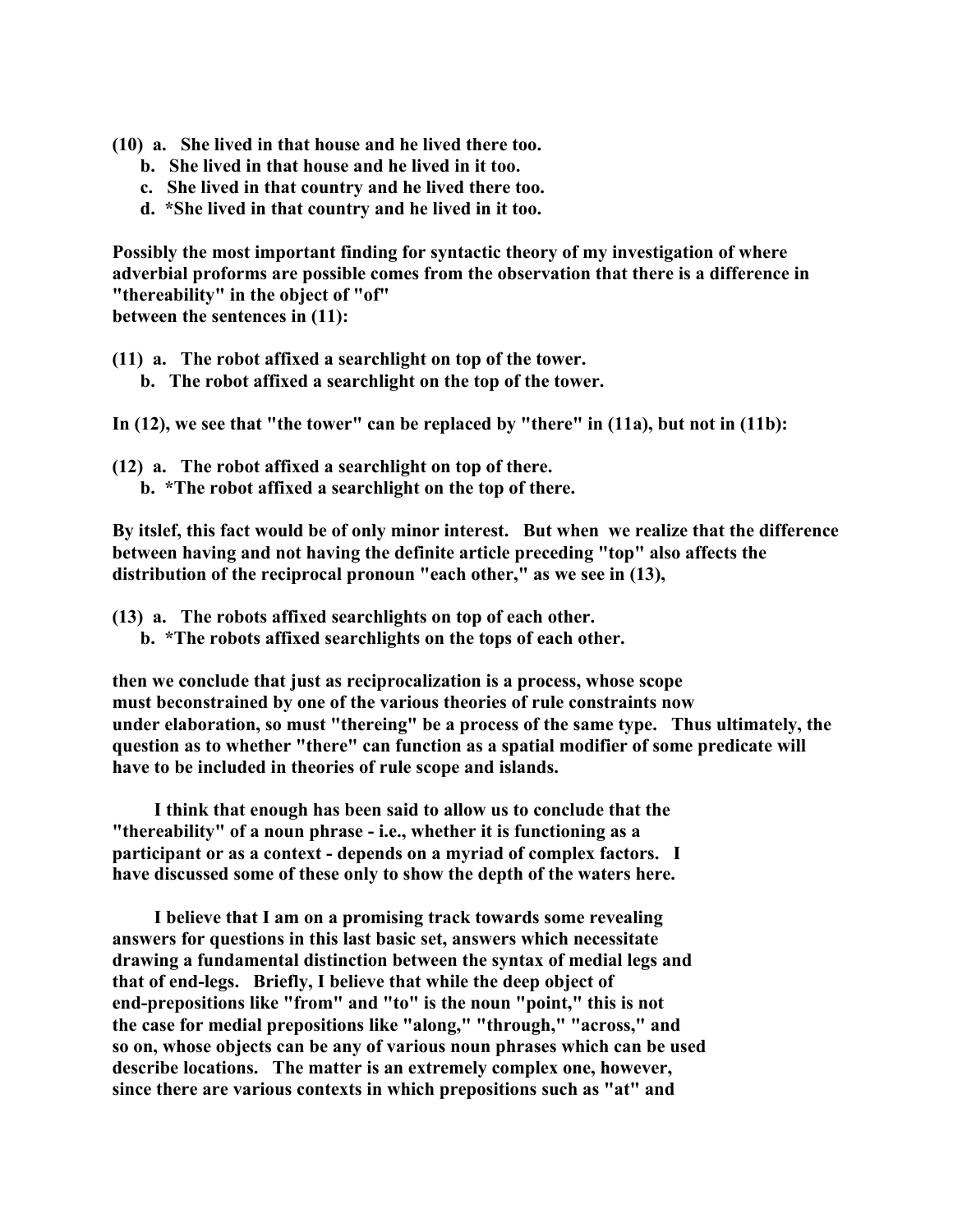**"to" can be deleted (recall (2): "We ran from the house (to) under the bridge"), and others in which prepositional phrases can be elided, if they refer to a previously mentined location. For instance, (14a) can be abbreviated as (14b):**

**(14) a. I dropped the box, and the kitten jumped in (to it). b. I dropped the box, and the kitten jumped in.**

**These facts make extremely difficult the ascertaining of the path structure of sentences with sequences of prepositions, such as "He jumped up in under the bench."**

 **The syntax and semantics of the participant/context distinction has intimate connections with that of paths, and therefore with the central notion of what spaces are, and of what possible motions within them are. I believe that there will be interesting spinoffs, both for geographers and for those who work with spatial cognition, from my investigations into the detailed structure of paths and of their proforms.**

```
From: IN%"PERSIANO@BRUFMG.BITNET" "Haj" 2-SEP-1993 07:09:01.18
To: IN%"POSTAL@ACFcluster.NYU.EDU" "Paul Postal"
Date: Tue, 31 Aug 93 08:28:35 BSC
From: Haj <PERSIANO@BRUFMG>
Subject: Eternal Golden Shining TruthAbout Movement
To: Paul <postal@yktvmz>
```
 **Paul -**

**Thanks a lot for the comments, especially about laundering the autobiographical stuff, which I will do. I am not sufficiently allergic to that yet.**

 **I think that the idea about avoiding problems with unwanted gaps in the presence of "there" by refusing to call it an NP will not work very well. First of all, often it does function as a NP - like it can cleft and pseudocleft. Secondly, note that you have to make sentences like (1) and (2) anyway**

- **(1) I cleared the sidewalk of snow.**
- **(2) The garden was swarming with bees.**

**Now, since you want "there" to sometimes show up right after verbs (I reached there, left there. etc), how do you stop "there" from replacing "sidewalk" in (1)? Or "garden" in (2)? It is not so easy to specify where "there" is possible - if the answer is not: it replaces any constituent of a (deep) path, then what is the characterization? That one has the advantage of maybe**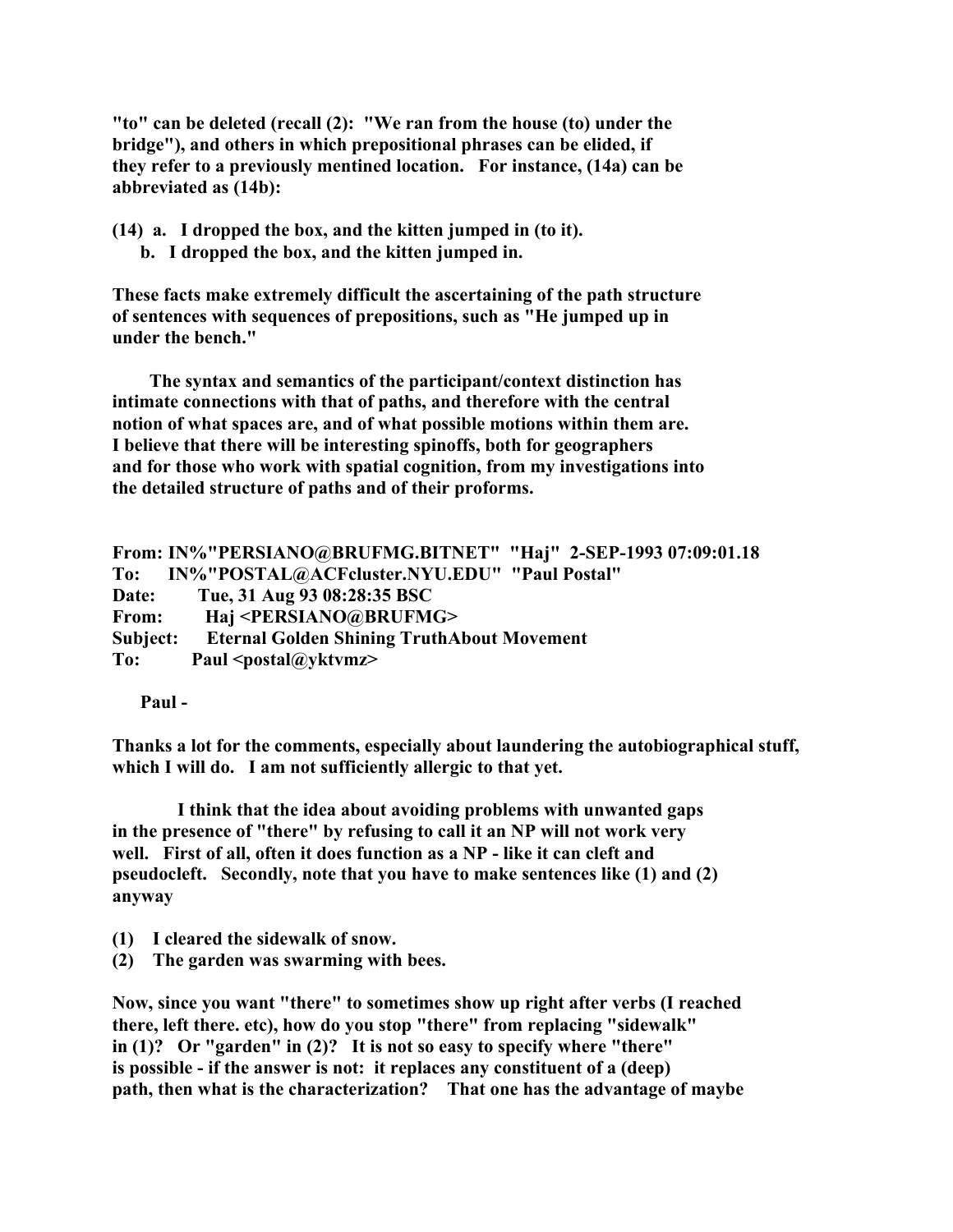**being right - and it is hard enough to get airborne anyway - like what is the path which is enabling the "there" in (3)?**

**(3) I slept, went home, ate, etc. there. (I.e., garden variety locatives But locating \*what\*? In what path? I'm sure you can imagine the popularity of any such claim in circles where syntax is done)**

# **I have recently come to understand why this contrast:**

**(4) We jumped from out of the boat. \*into**

**It has taken me a long time to realize that what follows "from" and "to" are locations (i.e., are points, modified by relative clauses). They are not directionals - obvious, you may think, but there have been so many prepositions of so many flavors whizzing around in my head for so long that I didn't know how to prove that. Now I have a simple argument:**

**it depends on "straight," which only goes with directionals - so notice that (5) is ambiguous without "straight," but only a directional with it.**

**(5) a. Sheila jumped in front of the school b. Sheila jumped straight in front of the school.**

**Now observe that "straight" won't go in "from"-phrases"**

**(6) Sheila left from (\*straight) in front of the school.**

**So why then the contrast in (1)? It is because "out of" has a locative sense:**

**(7) The points are out of / \*into the boat.**

 **I probably have lots more to tell you (ah yes - I do: I think I know why**

- **(8) I let the cat (right) in.**
- **(9) I let (\*right) in the cat.**

**contrast. It probably has to do with reanalysis being blocked by inserted adverbs: He was depended (\*continually) on. But in order to get that to work, there are interesting things to say about the rule which moves things to the front of paths:**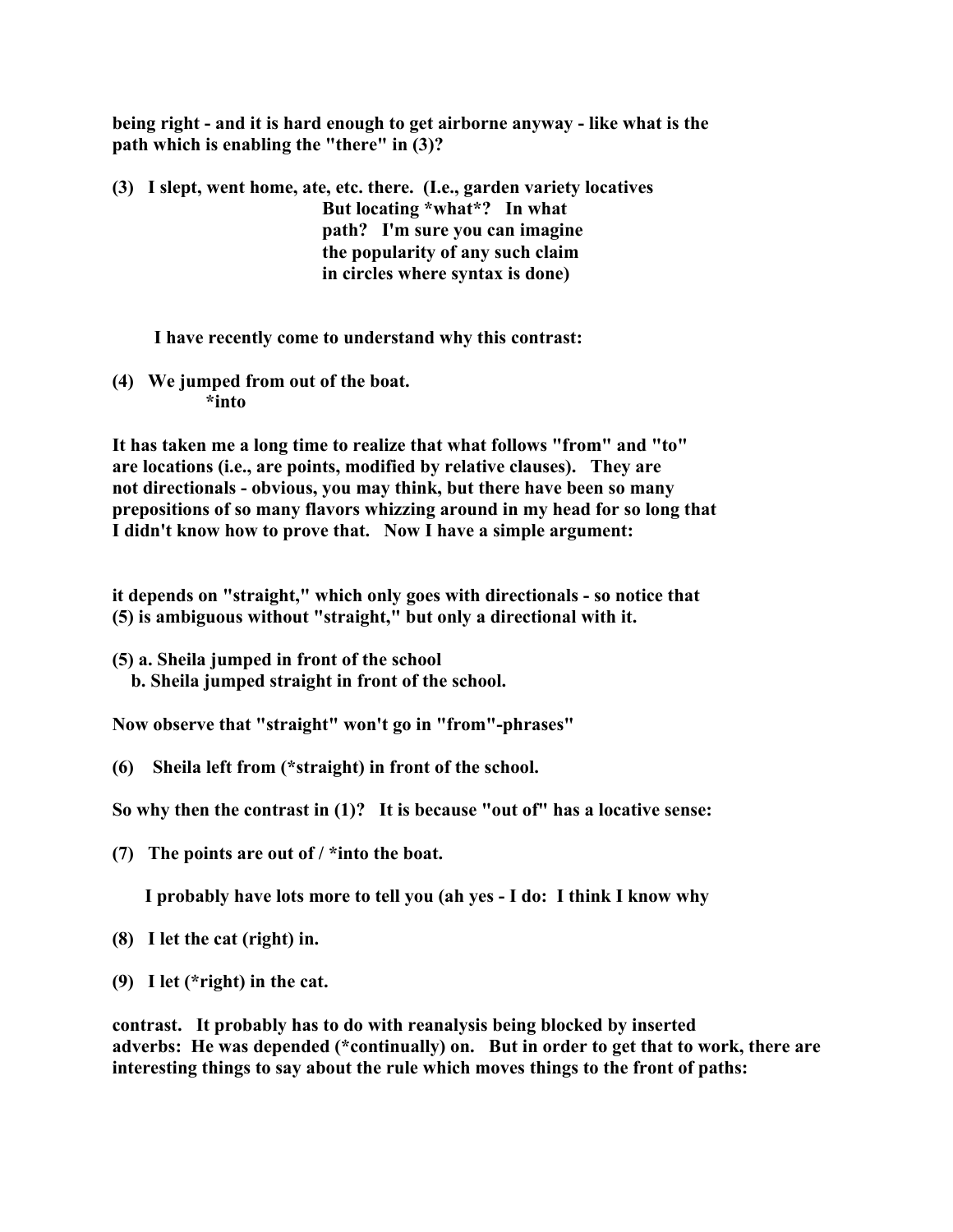**(10) He ran from the barn (right) in (to the house)**

 **0 (11) He ran (right) in from the barn**

**The rule doesn't take the "in" out of the path, as opposed to the rule which fronts the whole path and presumably adjoins it to the verb in "let in". The latter rule blocks whenever the "in" is modified by anything - right, down, way, straight - etc. The rule which pops things to the front of paths don't care a hoot. I think that this non-hoot-caring rule may be also responsible for**

**(12) towards the west (13) west-wards**

**Maybe even for this interesting pair:**

**(14) from NY to the south (15) south of NY**

**All these and yet other wonders will become crystallinely clear in my next encyclical. Meanwhile, running mode.**

 **I'm sorry to hear about the no break in the heat. It must be unthink ably bad there. At least in Singapore, everybody knew it was going to be hot , the taxis are airconditioned, some buses are, almost all stores etc. Not in NY, though.**

 **Peace - Haj**

**Paul - I remembered two more arguments for differentiating long and short TM. The first has to do with an idea that I have never had time to write up or down. It is that an element which has been moved can't have satuff ripped out of it. I call it "quarantining," and an example of it is in (1)**

**(1) \*It is this symphony which I think that the end of \_\_ he can't play.**

**Now: I think that quarantining is varioable - that is, the stronger the variables in the rule which does the initial ripping, the stronger the quarantining. So (1) should be worse than (2), in which the thing that has had stuff ripped out of it was moved, but by Adverb Preposing, a far weaker rule than the one which made (1), whose quarantinee was made by Topicalization.**

**(2) ?It is this symphony which I think that at the end of \_\_, he may faint.**

**I made up these sentences in 1971 or thereabouts, for that confewrence in the University of Western Ontario, and incredibly, the judgements stay with me. I think I would be willing to call them "facts".**

**Now, however, let us pass on to the tougher nuts. There should be quarantining differences between (3) (with short TM) aand (4) (with long):**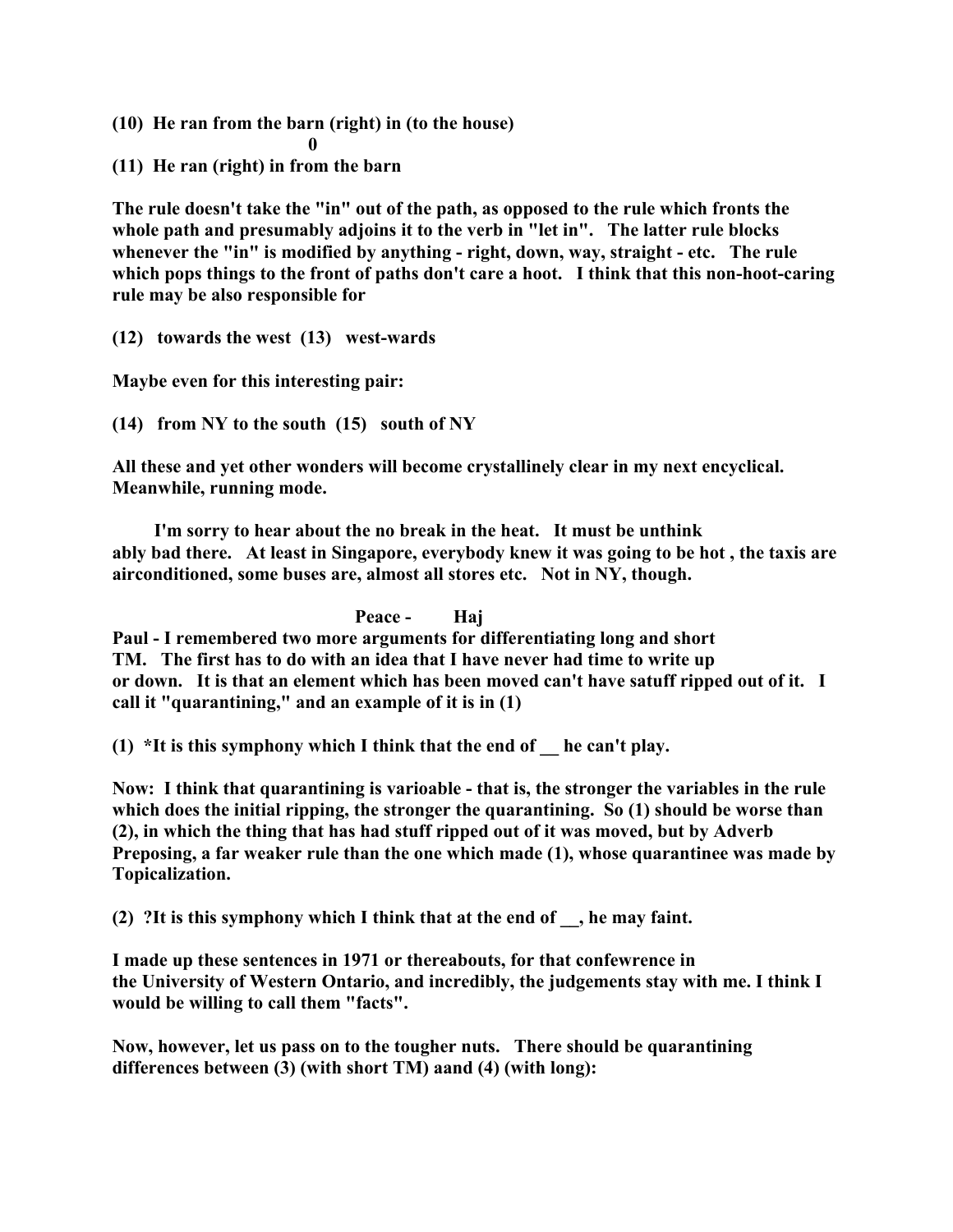- **(3) ?It is this symphony which I think that the end of \_\_ may be hard to play.**
- **(4) \*It is this symphony which I think that the end of \_\_ may be hard for you to imagine him saying that he played.**

**I still feel about those two the same way, but do you?**

**The other argument I don't have time now to recook up - it is the converse of the quarantining one, which says that when a rippee has "moved over" some clauses, you can't take anything out of them, the more so, the stronger the ripping rule which you used.**

 **Just one example:**

**(5) \*It is my violin which I think that the end of the symphony he can't play on \_\_.**

**I'm sure you can construct the relevant excaMPLE FOR Adverb Preposing, and then try out two matched examples for short and long TM.**

 **Haj "Haj" 3-SEP-1993 08:22:52.05 Paul - How \*\*\*could\*\*\* I ever challenge your stars? Anyway, that is, as Oscar Wilde said of patriotism, the last refuge of a scoundrel.**

**In this case, it just doesn't work, what you say, because there are MANY prepositions which can be followed by "there" which can't be followed by PP's: through, in, along, underneath, above, etc. On and on. The ONLY ones which can be followed in SS by PP's are end-prepositions, like "from" and "to". Which is what has been driving me crazy for a long time.**

**Also, what stops the of course there won't replace anything but PP's are sentences with "reach" and "leave," like "Reach Boston," "Leave Texas," which can be followed by "there," but not by PP's. So why can't "clear"?**

 **And don't forget the un"then"ability of**

**(1) 1944 / \*Then saw Frank Sinatra hit Hoboken.**

**That baby is out for the same reason: advancees can't be locatively pronominalized. I really think that that law will turn out to be quite useful, but may-be not.**

 **At any rate, let me flash back to your long and short TM query.**

**If you agree with me about the difference in quarantining strength between (2) and (3) (do you?)**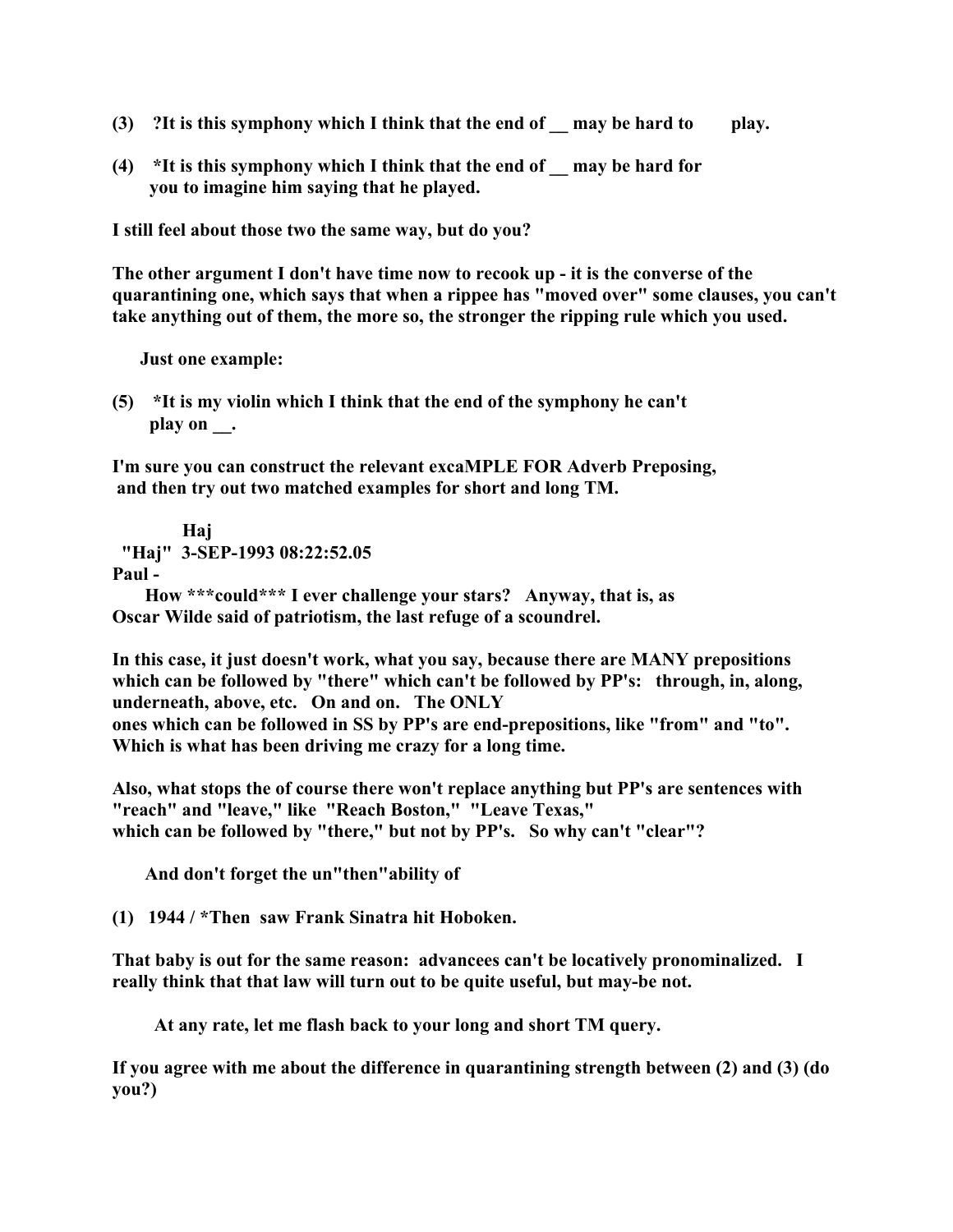- **(2) (?)It was this symphony which the end of \_\_\_ was hard to play.**
- **(3) \*It was this symphony which the end of \_\_\_ was hard to imagine Frank saying that he could play.**

**then notice how beautiful, how beautiful. Because note that when you look at the "---"'s in the two sentences, there is nothing to tell you thaty one has come from "further away" (i.e., has been moved to the front by a longer version of TM) than the other, especially if you believe that TM is Object Deletion. If you are using chains, boundaries, whips, and other essentials of modern grammar, note that you are going to have to have a virulently global theory of (non-so-called) islands - you are going to have to look further back down the tree to see what the relationship was between the "---" in question and the verb "play". This will not be very palatable in certain numbered buildings.**

For me, tudo bem (=everything well =OK) - I have thought that we need to have a global **theory of islands ever since the Guess Who? stuff. But (2) and (3), if the "facts" seem even close to being such for you, they seems to put the ball pretty solidly in the other court. Wuyya think?**

 **Hey - have we or have we not biutnet about such things as:**

**(4) I talked to Zelda about Jim near ?her (\*\*\*self) him (\*\*\*self)**

 **behind ?her?\*himyou/Alan/Mr. Swithers/etc.**

**There seems to be a sometimes relaxable unguessably how to statable constraint which says that if you are in the sort of subject/object/IObj part of the sentence, you better not appear coreferentially in the locative/temporal part too:**

**(5) I talked to Zelda about Jim after ?her.\*him**

 **Peace - Haj**

**Hey Paul -**

 **Look at this: go (just (right (straight (to bed)))).**

**The order of those three adverbs is fixed; more interesting is their meaning/distribution. The closest one to the PP is straight - it only goes with clear directionals, has one meaning only. Next out is right: it has a lot of meanings, goes with temporal adverbs: right after that. So it can mean no separation in space, or in time, and it has some hard to classify meanings - like in "it might fall right over".**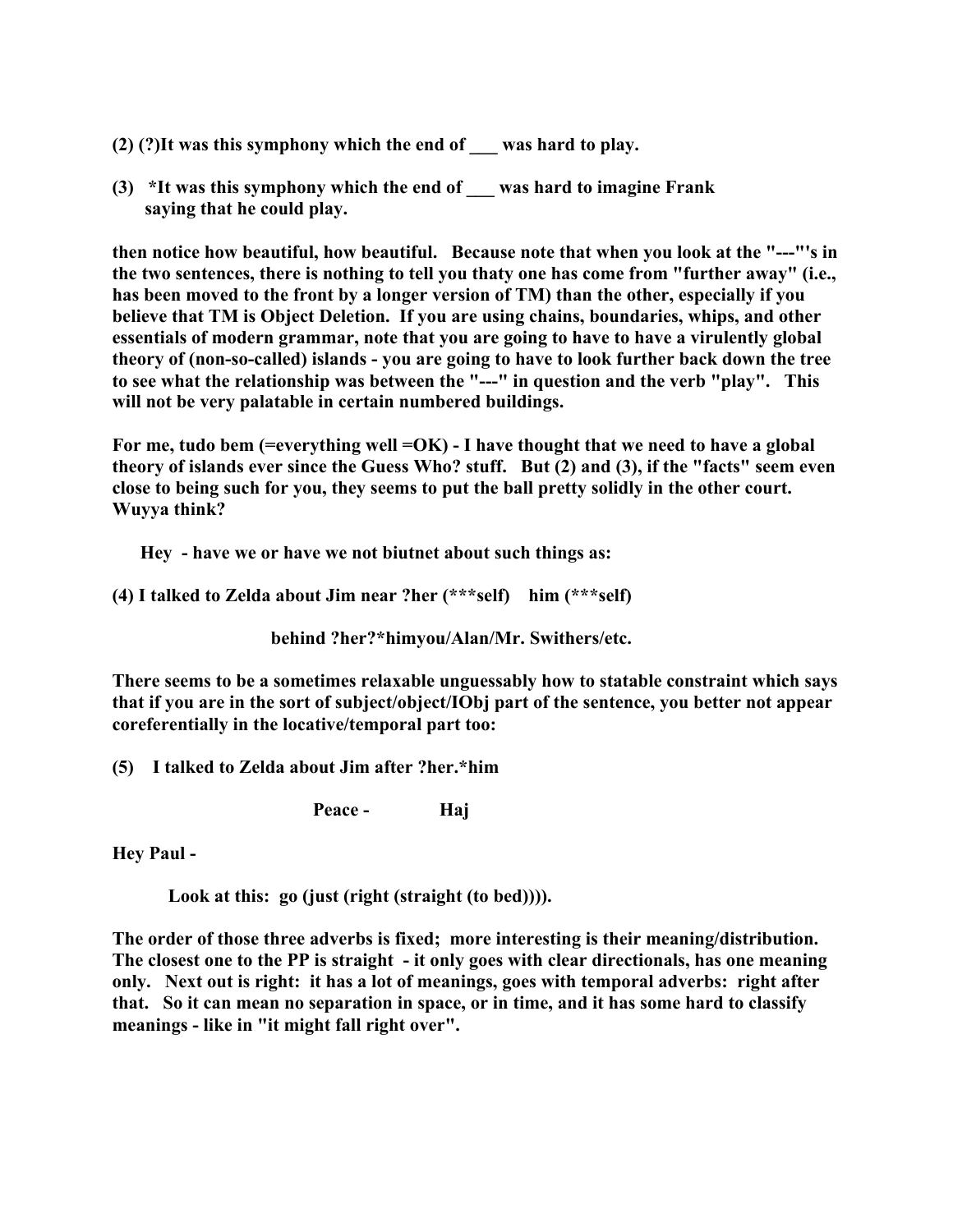**And then the furthest out, just, is also loose syntacticaLLY \_ IT CAN PRECEDE THE VERB. Aside from the fact that it used to mean justice, and now can mean only, but lotsa other things too -**

 **Don't we find the same thing in**

 **the poor (derived meaning) rich (no derived meaning) students**

**or in: must have been being written**

 **The innermost verb, passive, has only one (or maybe two) meaning(s) thgen be + ing, which mostly means continuative aspect, but hasa other possibilities (Pickles are containing more and more strontium these days) then "have," which means straight past, perfective, lots of allosemes (there's a great word, how did we let it slip into disuse?)**

**So I am wondering: is there some prioncliple (or possibly even a principle) which says that whenever you have ABC syntactically, C being the head, that A, being syntactically looser, also is semantically looser, freer to wander and acquire new allosemes? Wuyya think?**

 **Another query: lookee here:**

- **(1) Alain put le plastique (\*way/\*right) under few bridges.**
- **(2) What did Alain put le plastique (\*way/\*right) under**

**Doesn't it seem that Negative Attraction (or whatever it is to be called) and ripping are wanting to obey the same rules?**

**I think that the restriction is like this: paths are sort of in a different part of the syntax of a sentence from the 1, 2, 3 part of RG. Paths mostly are about prepositional phrases, and contexts of actions, states, etc. When they are stripped down (i.e., don't have any fancy shit on them like "way" "right", then they can be conscripted into duty as part of the relational part**

**of the sentence.**

**This is why the well-known contrast: This bed/\*country was slept in. Basically, a context can't passivize - but when we know that the context can get rumpled, etc., by virtue of an action, then we grudgingly allow it to behave a bit like a patient.**

 **I know this is all pretty crazy right now, but lookit this:**

- **(3) I have gone from few cities along the coast to SF.**
- **(4) ?I have gone from LA along few roads to SF.**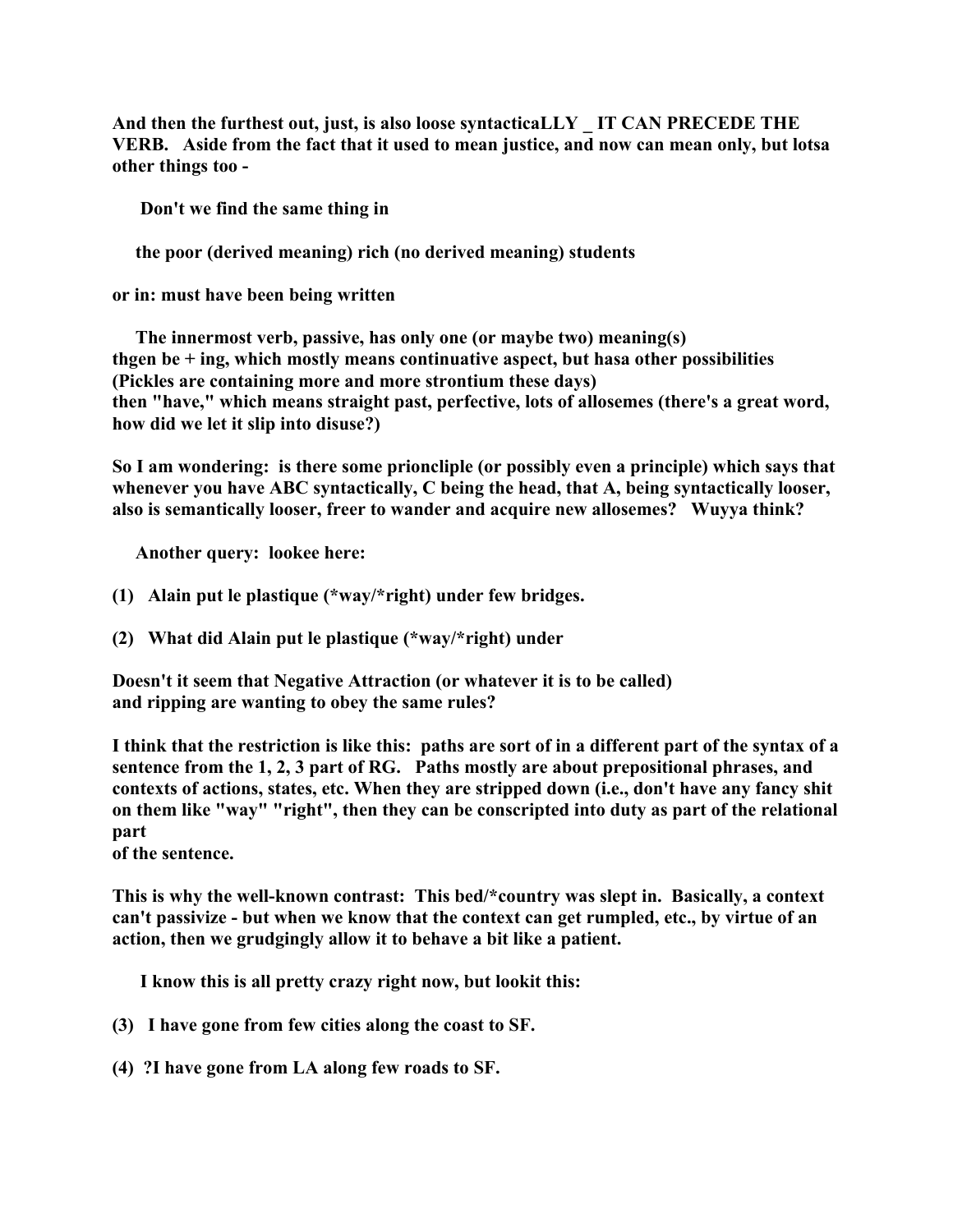**(5) ?I have gone from LA along the coast to few cities.**

**Negation Attraction doesn't like to stick the n- into paths except into things at the left end of them, which is the "boundary" between the two kinds of syntaxes (which is sort of parallel, maybe to the distinction that you and Dave made about kinds of terms - the RG rules mess with NP's, not much with PP's , unless they can lose their P's, right.**

 **Peace - Haj Date: Mon, 15 Nov 1993 17:11:57 -0800 (PST) From: Haj Ross Paul -**

**Just a flash of gratitude for proposing Paul's Law - namely that (\*at) there is always bad.**

**Look how that must be generalized:**

 **there \*at) here where now (\*at) then when**

**There is also a generalization to (\*to) here/there/where //now/then/when, etc., but it is trickier. It has to throw out**

**I came (\*to) here yesterday.**

**But the cool thing is that the generalization must say:**

**\* at +X+ pro [+path]**

**(I think that it is non-trivial to specify what the "X" is)**

**I think. I wonder if it should also throw out**

**Who did it (\*by) how? He left (\*for) why?**

**It also must throw out the corresponding things with wherever and whenever - begins to look a bit tricky. Fundamental, though, is the fact that -ere/-en is one morpheme, which doesn't like being preceded by at (or to - which also form for \$64 WHAT (the fuck) natural class?)**

**Happy Ides of November -**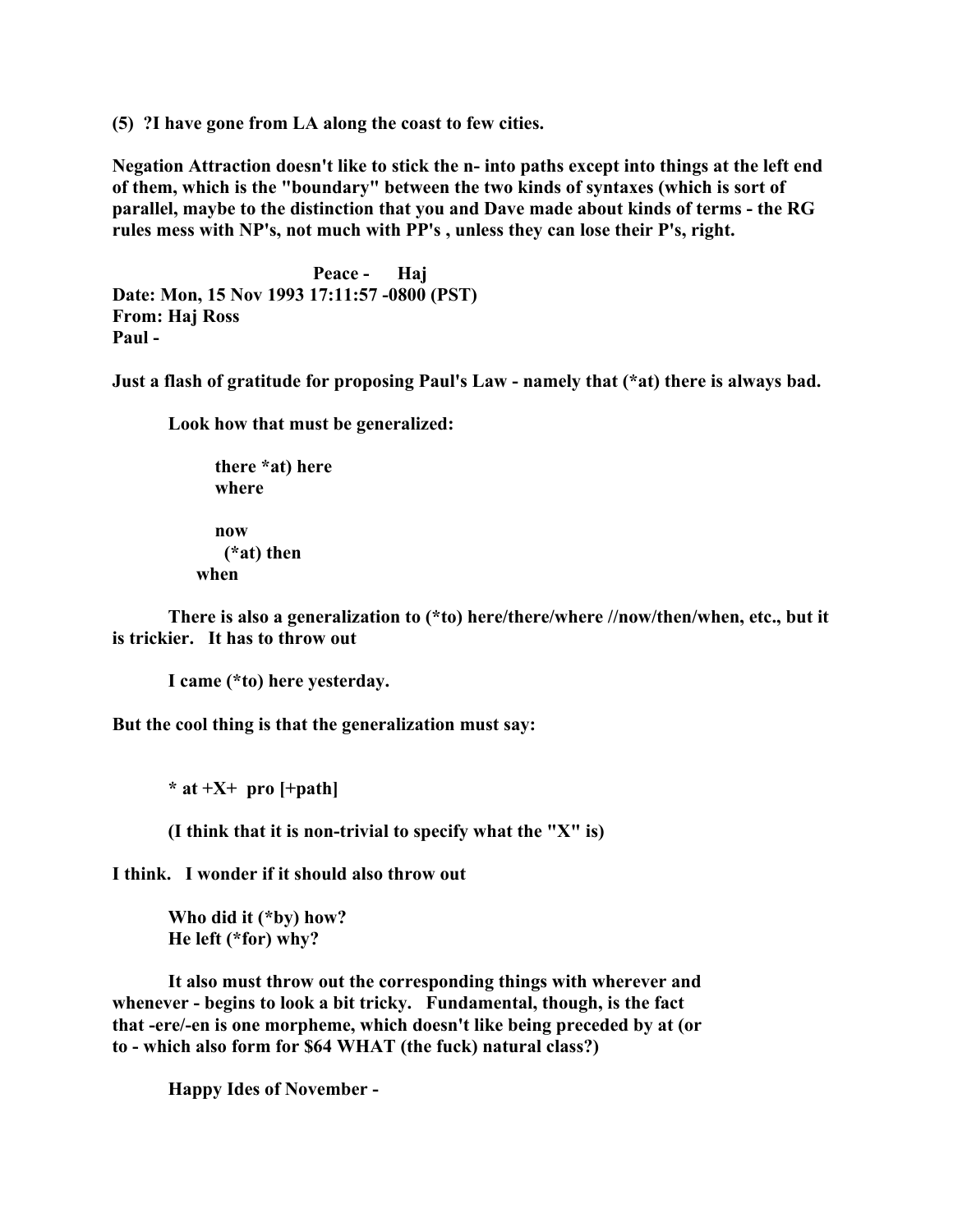### **Peace - Haj Ross,**

 **7 Jan 94 17:19 PST Date: Fri, 07 Jan 1994 17:02:18 -0800 (PST) From: Haj RossSubject: right-ability =whereability**

**Hey Paul -**

**Check this out: wherever one can have where, one can have right.**

**Like: in DO position, both are crummy:**

**1) I departed \*(from) right there at 12. (2) Where did you depart \*(from)?**

**And after medial P, both also are:**

**(3) Max jumped through (\*right) there.(4)\*Where did Max jump through?**

**Sounds like a minor thing, but in fact, for my understanding of my understanding, it feels like a biggie. Should have something for you to look at soon.**

**By the way, German makes a very sharp distinction between end-p and medial ones:**

**Only end-P can have "dort" [=there] after them:**

- **(5) Hans fuhr bis dort / bis da / \*dabis. H drove to there**
- **(6) Hans fuhr ( \*durch dort / \*durch da / dadurch ) Hans drove through there**
- **(7) Hans fuhr von dort / von da / \*davon .... from there ...**

**This last fact, which I have just noticed, is really wild, because, while \*dabis is hopeless on any interpretation - it's just an ill-formed word, "davon" is fine in other contexts -"Ich traeumte davon" means "I dreamed of it"**

**So it looks like the German scene makes a razor-sharp distinction between the ends of paths and the middles, and I could show you something equally stunning for the Brasilian one, but do I detect e-eye-gl;azing effects? You can see it in all its glory in the paper.**

**I'm outta here -**

**Date: Wed, 26 Jan 1994 22:37:11 -0800 (PST) From: Haj Ross <haj@unbc.edu> Hey Paul -**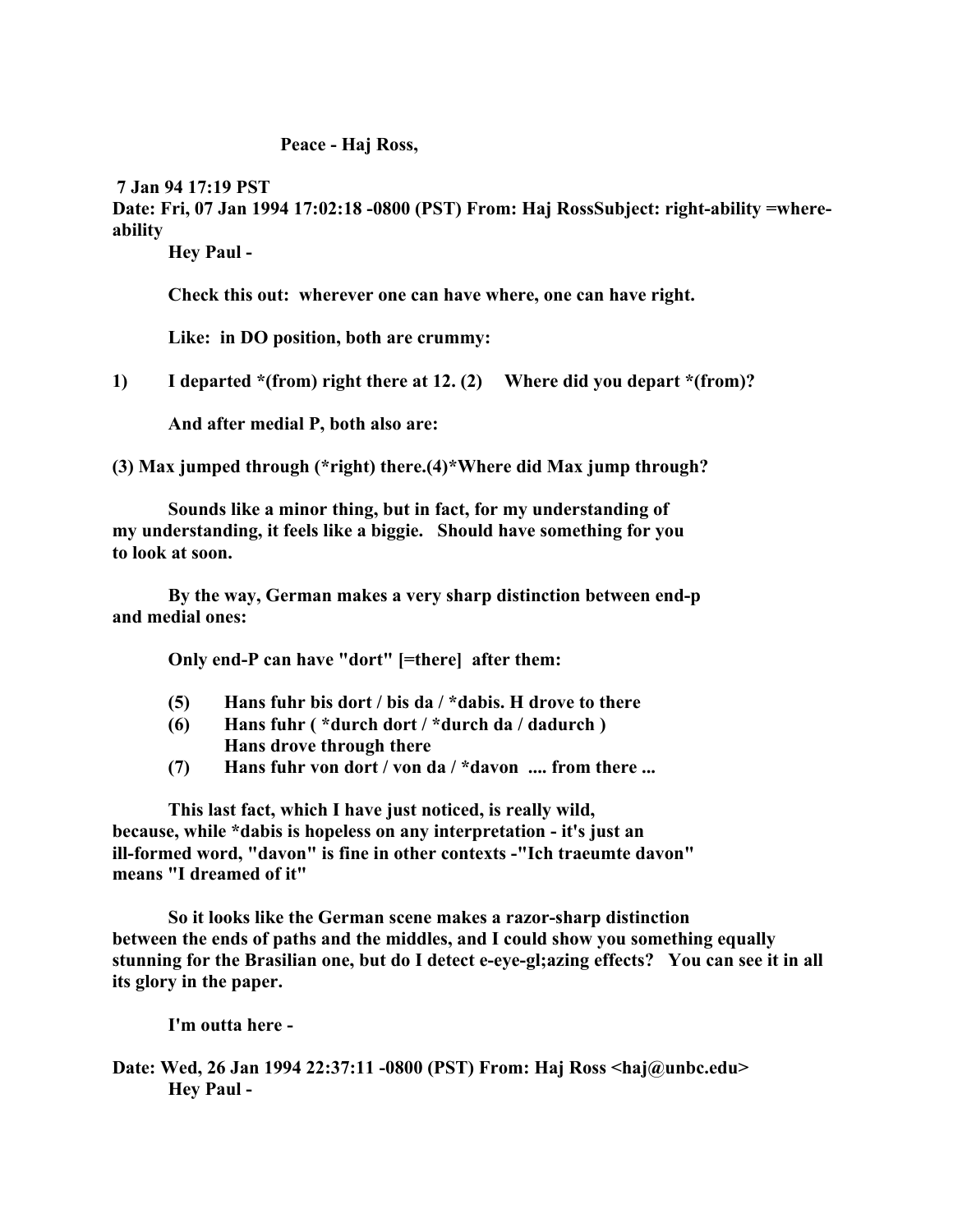**Look at this: when you deprepositionalize (a catchy little neologism, which will doubtless go over like the fart in you know who's helmet) "leave from NY," getting "leave NY," you get an NP that can't passivize (\*NY was left by noon), pronominalize (\*I hated to leave it) or be whered - compare: Where did you leave \*(from)?**

**Now look: you also can't get things like these:**

**Travelers were leaving \*(from) everywhere/place somewhere/place**

**So the generalization is: medial legs (things headed by "through," "by," "along," etc.) and DePed (short for deprepositionalized PP's can't have adverbial nonspecific indefinite quantifiers. That is, the restriction on "where" that I originally noted is much more general - it blocks any kind of adverbial quantification (NB - not NP quantification: Travelers were leaving (from) every city, Maniacs were jumping (from) everything / \*(from) everywhere).**

**What I like about it is that it now makes a weird kind of sense: don't do this restricted kind of quantification into environments that are too inaccessible.**

**So youretort: why should DePing inaccessibilize (to coin another lovely) an environment? There you spit me, I twist slowly in the wind. I have no story to tell about that - do you have anything metagraphic?**

**Too late to go on much more here. One Q: have you ever looked at "back"? Like: I hit him back / he came back / back on the road again / she fought back / I kicked (\*back) Judy - kicked Judy back vs I kicked (back) at Judt - kicked at Judy (\*back)? There are at a conservative estimate seven consecutive life sentences in there, looki ng at that sucker - has anyone started?**

 **1 Feb 94 14:32 PST Date: Tue, 01 Feb 1994 14:28:38 -0800 (PST) From: Haj Ross <haj@unbc.edu> Hey Paul - From: Haj Ross <haj@unbc.edu> Subj: Rippabilities out of clefts**

**Your e-note made me think about the problem a bit, which I have been for a number of years, to no avail. The list (always a great breakthrough. lists) of rules which can yank out the rippee of a cleft is:**

**Question Formation (whether conjunctive or disjunctive), also wh-ever rules, whether they are the kind which fill a slot in the matrix (as in "I'll eat whatever you fry up"), or whether they are the absolutive, no matter wh- kind: (as in "Whatever you fry up, I'm going to the races")**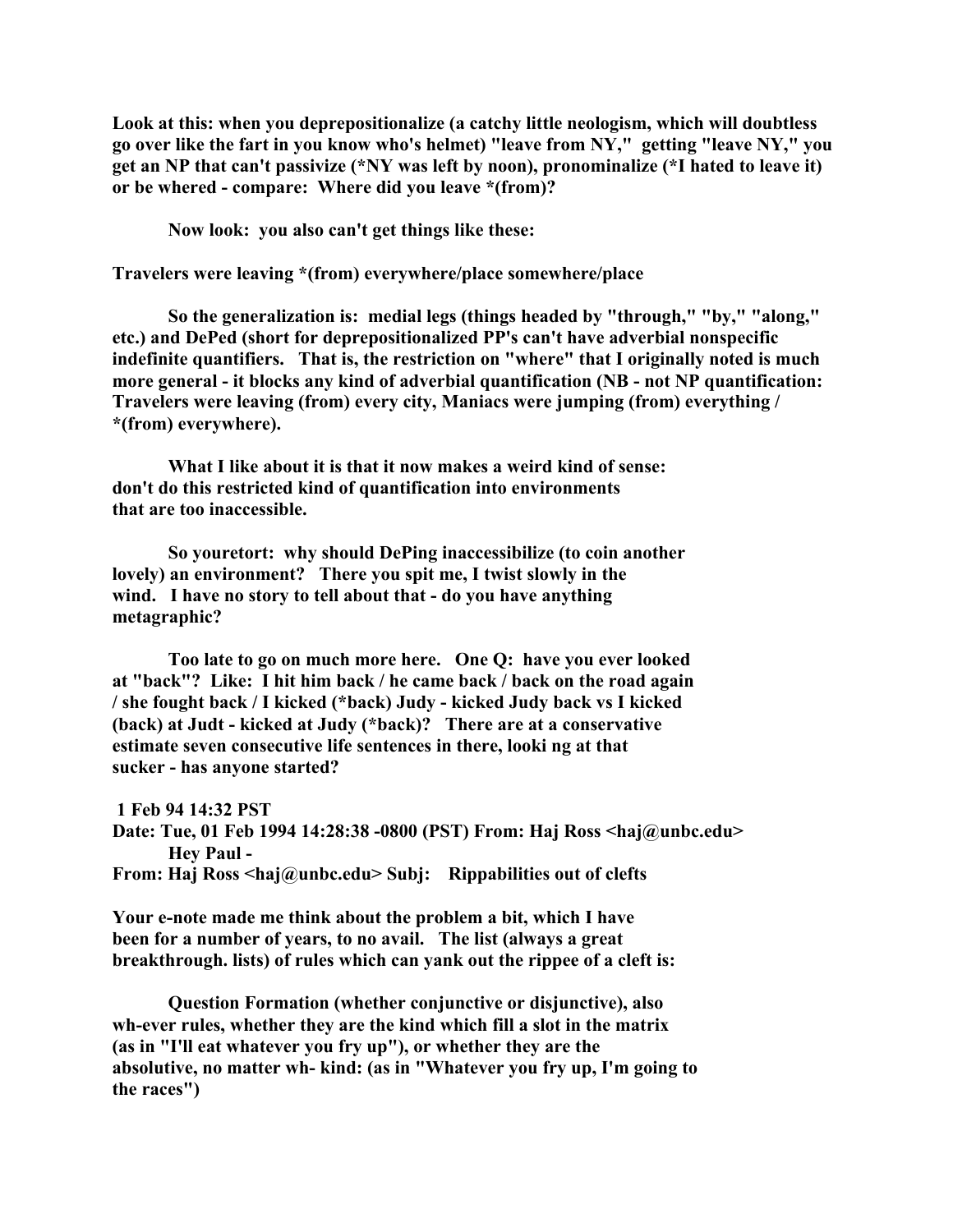**Topicalization: Beans it was that he fried up. NO THIS IS IRISH OR**

**NB: won't work with negative cleftees, which are pretty sick even untopicalized:**

**??I think it was never that he filled out a check right.**

**\*Never do I think that he filled out a check right.**

**I think it is few students who can follow the intricacies of Sid's thought. Peacer -Haj Date: Thu, 17 Mar 1994 22:04:28 -0800 (PST) From: Haj Ross <haj@unbc.edu> Subject: where o where o where? Hey Paul -**

**Just to prove to myself that I'm still lost in syntax, here are some impenetrabilities:**

- **(1) Paris is similar to everywhere I have always lived. where we used to live in Newark. ?here.**
- **(2) \*\*Where is Paris similar to?**
- **(3) ?Your house is similar to everywhere I have always lived. \*face**

**The contrast between (1) and (3) is doubtless mumblable about in terms of "place nouns," etc., noting such contrasts as you have pointed out between sorta "obligatory" place nouns, like city and country names, cf.**

**(4) ?That city was never escaped from.**

 **country \*Duluth \*Ecuador**

**But what is going on with (1) allowing -where-words at all? They are supposed (by me) to only be good inside paths - since when is the "to"-phrase after similar (lotsa NP\* predicates have similar sicknesses different from, differ from, like - while we are scratching our heads, however, let's not forget to do so for**

**(5) \*Paris and where I have always lived are similar. Bloody but unbowed, I can still imagine finding something to say about those, maybe, but \*\*WHY\*\* should there be a difference between QF with "where" and all other -where-**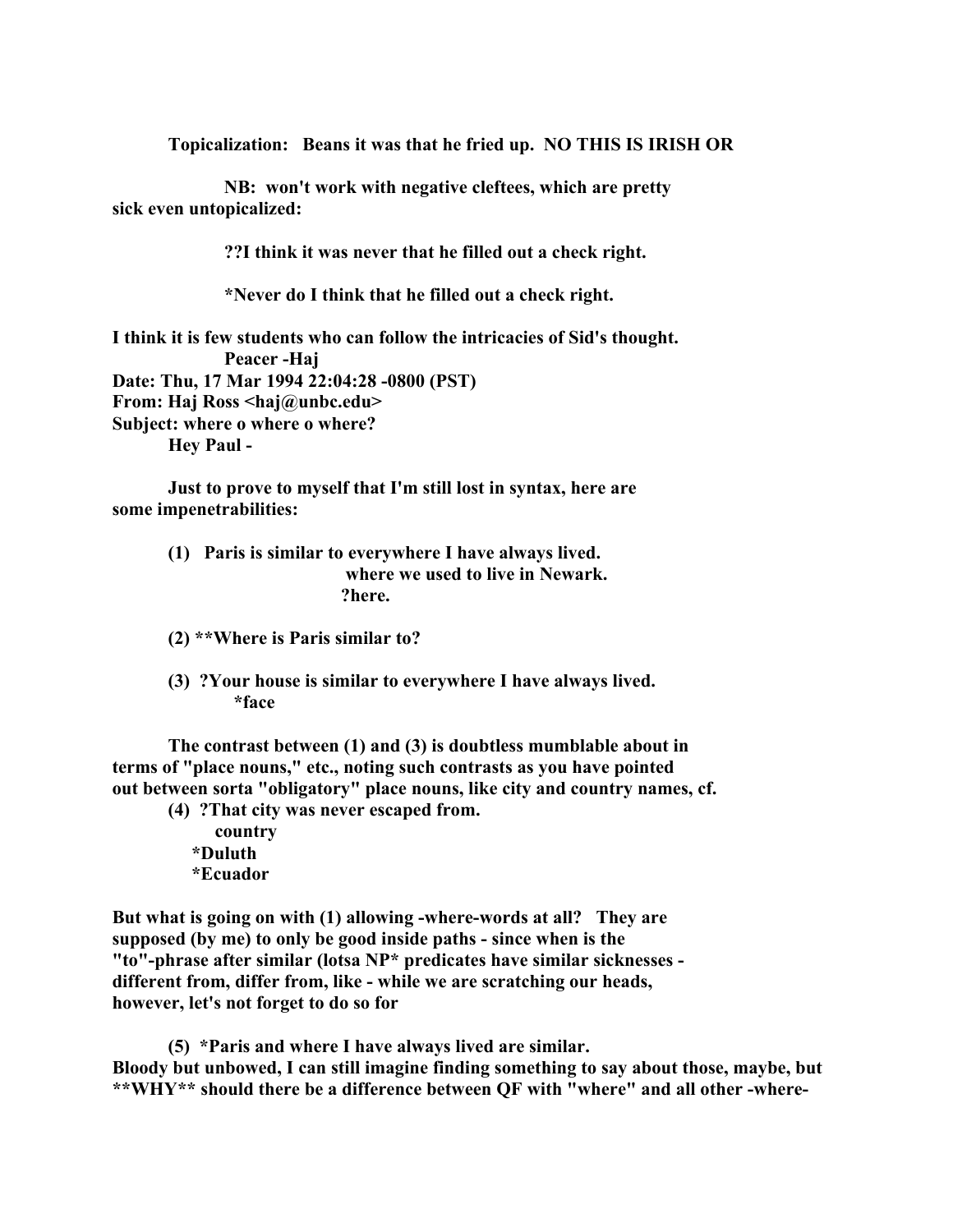**words after "similar"? I hereby gape at these facts, and await their instant elucidation by your esteemed Eminence.**

**Out of a northerly it - Haj**

**Date: Sat, 19 Mar 1994 11:30:12 -0500 (EST) From: djohns@watson.ibm.com Subject: EC's revisited To: POSTAL Paul --**

**I was thinking about the discussion with Ivan on the above. It occurred to me that the MGG and HPSG positions are in some ways quite similar -- that is neither postulate ECs. Of course the question is what counts as an EC. The answer for HPSG (and LFG) seems to be that an EC is a kind of phonologically null "surface structure" category. In HPSG, Ivan has**

**explicates so-called ECs as values of a feature (arc label) "SLASH". This is not part of the "constituent structure" i.e., "surface structure", and hence there are no ECs.**

**Similar story for LFG, which has two separate "data structures" for syntactic structure: c-structure (= surface consitituent structure") and f-structure. There are analogs to ECs in f-structure, just as there are analogs to ECs in HPSG's SLASH features.**

**The MGG analog to HPSG/LFG constituent structure would seem to be for a given M-graph, the collection of NONerased arcs.**

**Now the precise EC analog in MGG depends on the analysis -- that is, whether**

**one simply has erasure of an overlapping arc, as in older versions, or whether one always introduces a separate arc whose head corresponds to an EC. But in neither case can one find a phonologically null node corresponding to an EC in the collection of NONerased arcs ... on the assumption (I'm not sure what your current position is) that all such arcs are erased. (Alternatively one could define constituent structure as all nonerased arcs with certain R-signs.) That is, under this reasonable correspondence between frameworks, MGG has no ECs either.**

**SFG has an analog that corresponds well to HPSG too. Instead of the Erase relation, a collection of null R-signs are postulated. An "EC" is simply the head/target of an arc whose label ends with one of these null R-signs.**

**The SFG constituent structure (surface tree) is the collection of all arcs whose**

**labels do not end with a null R-sign (= MGG nonerased).**

**There are no "null consituents" in the surface tree either.**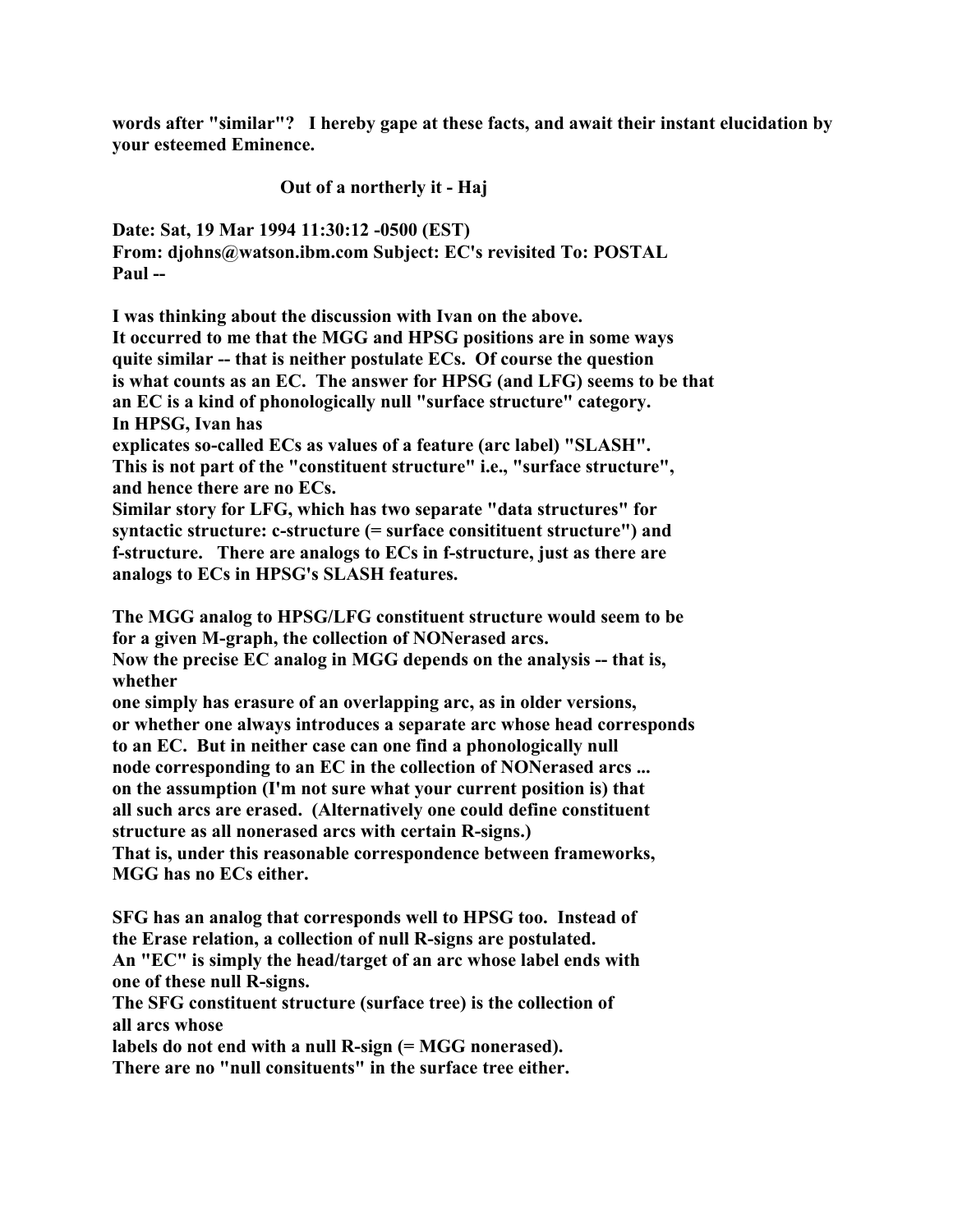**The only difference is that in HPSG the "null R-sign" has been "broken out" into a separate SLASH feature. To SUM UP:**

**\*VERY ROUGHLY\*: I will use "node" to mean the relevant structure rooted by "node" -- typically a (sub)graph or (sub)feature structure.**

**Pretheoretic Notion: "(surface) EC"**

**GB: kind of phonologically null node in S-structure**

- **HPSG: kind of node occurring as value of SLASH feature (arc labeled SLASH) but not occurring in corresponding position of feature structure defining constituent structure.**
- **LFG: kind of node in f-structure but not in corresponding position in corresponding c-structure**
- **MGG: a kind of node that is the head(target) of an erased arc.**
- **SFG: a kind of node that heads an arc whose label ends with a null R-sign.**

**What do you think? I was gonna send this to Ivan but wanted your feedback first. David**

**From:djohns@watson.ibm.com" 20-MAR-1994 12:09:12.78 To: POSTAL"Subj: "That del" data judgement query memo**

**Date: Sun, 20 Mar 1994 12:00:26 -0500 (EST) From: djohns@watson.ibm.com Subject: "That del" data judgement query memo**

**Paul -- Could I trouble you for some more judgements? It's obvious Mary lied. It's apparent Mary lied. It's evident Mary lied. It's likely Mary lied. It's seems Mary lied. It's clear Mary lied. It's obvious to Jack Mary lied.**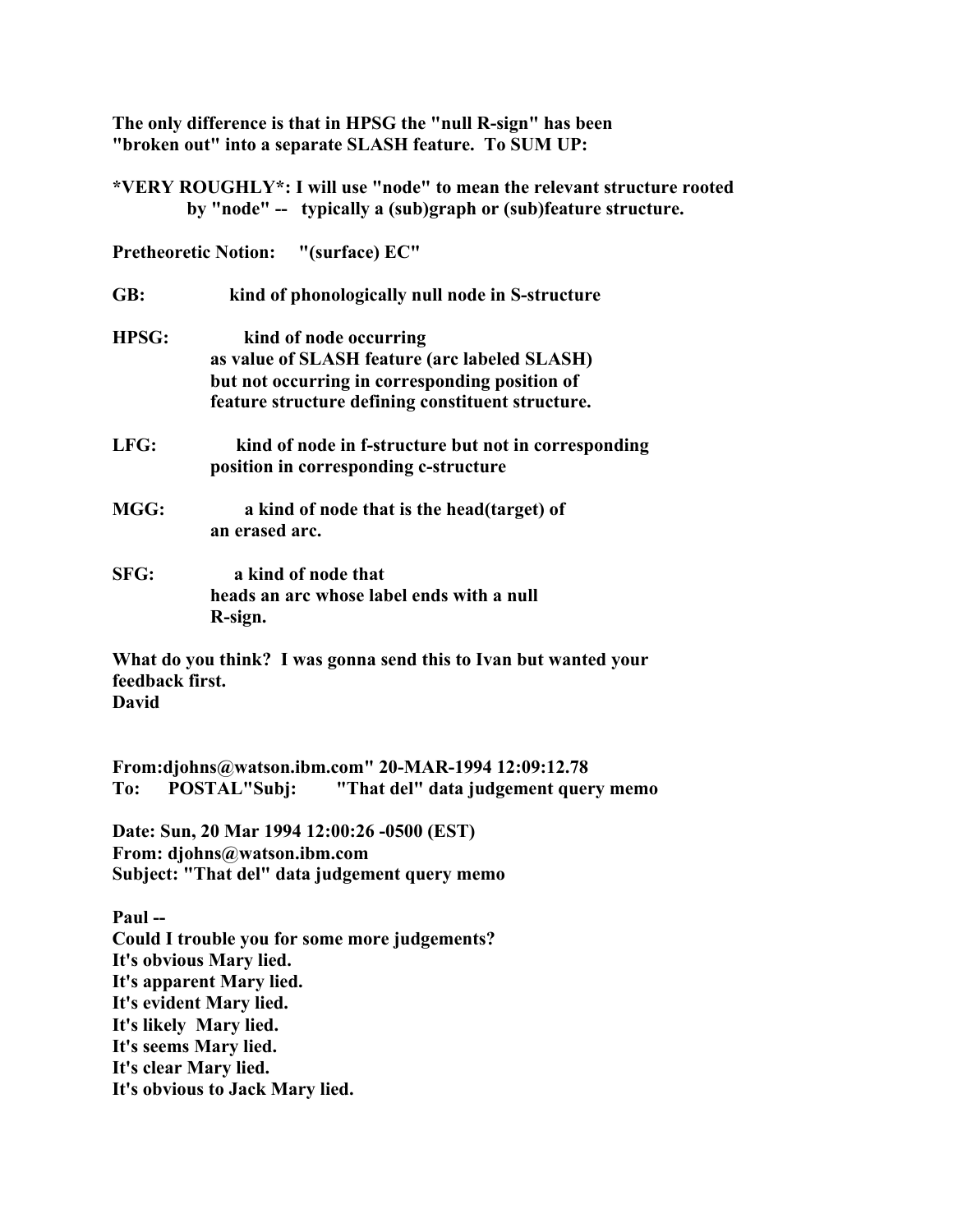**It's seems to Jack Mary lied. It's apparent to Jack Mary lied. It's evident to Jack Mary lied. It's clear to Jack Mary lied. It occurred to Jack Mary lied. It's obvious even to Jack Mary lied. It's apparent even to Jack Mary lied. It's evident even to Jack Mary lied. It's clear even to Jack Mary lied. It occurred even to Jack Mary lied. It's seems even to Jack Mary lied. Mon, 21 Mar 94 09:45:46 EST Date: Mon, 21 Mar 1994 09:38:10 -0500 (EST) From: djohns@watson.ibm.com Subject: that again**

## **Paul --**

**Thanks for note: yes, the bit about "even" etc. requiring "that" was one of the things I noticed. The other is that "that"-or-not seems generally less straightforward than GB literature would let on. I'm wondering if there isn't a squib or something there ...**

**In an earlier judgement query, you reported something I take to be a mistake, viz.:**

**(1) \* It seems the world is flat.**

**You didn't really mean this did you?**

**I think I am going to spruce up my EC comments and send them along to Ivan...**

**Actually, I have read a good hunk of Move Alpha: it's the Duke of York phenonemon running amok that most struck my eye!!**

**See you soon, David Date: Mon, 21 Mar 1994 16:52:00 -0500 From: djohns@watson.ibm.com Subject: EC's in HPSG, MGG and other frameworks To: SAG@CSLI.STANFORD.EDU**

**Ivan,**

**It was good seeing you at the CUNY conference. After the discussion on the above topic, I had the following thoughts. Here I will use the modern term for the framework Paul and I developed -- Metagraph Grammar (MGG), but all my remarks hold for the earlier**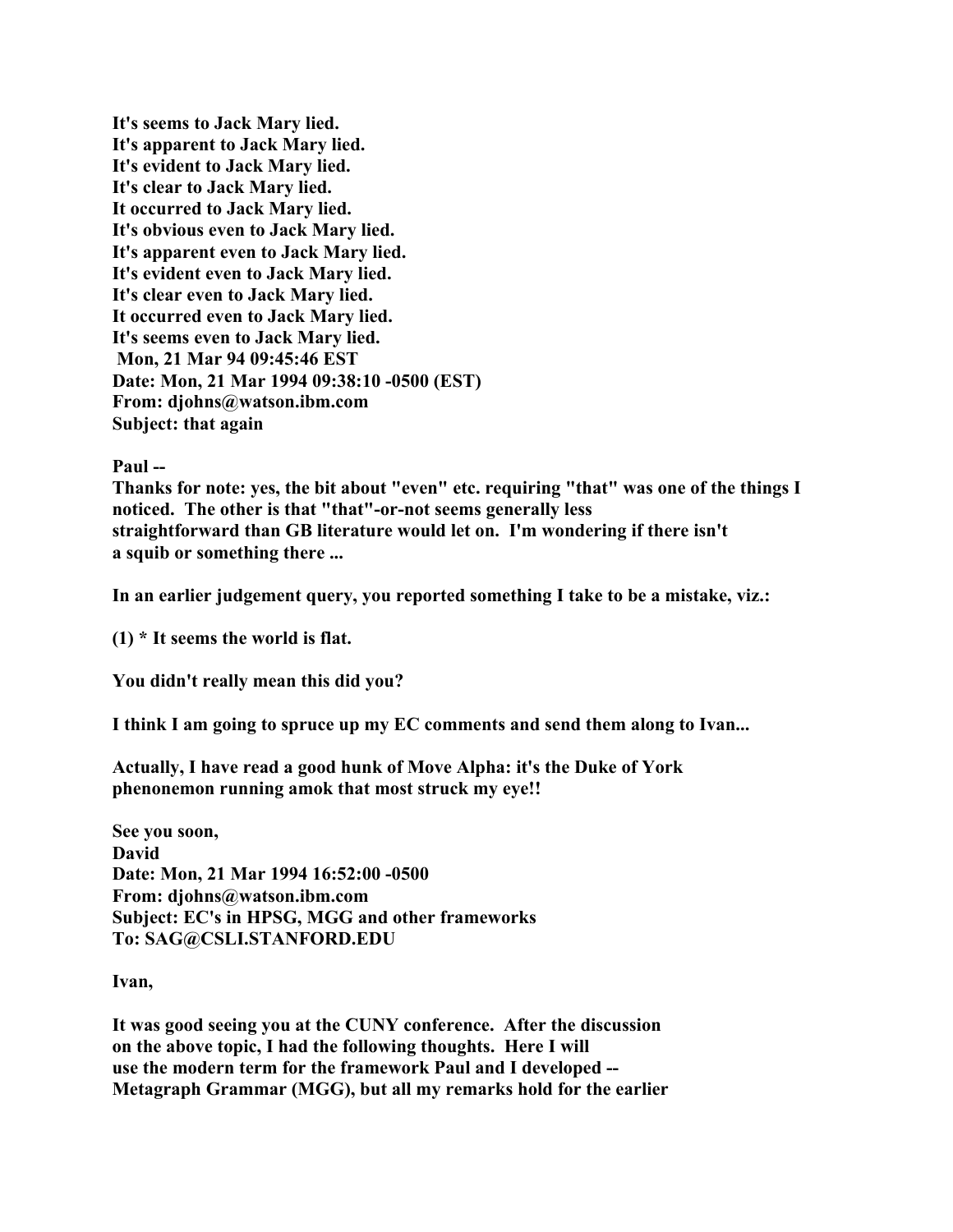### **APG version.**

**(1) MGG has no notion of EC, if one takes this to mean a phonologically null (terminal) element in surface/constituent structure. The reason is simple: Analogs to ECs in MGG all head arcs that are ERASED and hence do not, by general definition, appear in the SURFACE GRAPH, defined for a fixed METAGRAPH as the collection of all NONERASED arcs. See, e.g., Arc Pair Grammar, p. 78, pp. 88-89. The MGG concept Surface Graph corresponds to others' surface/constituent structure - they are trees, their terminal nodes correspond to phonological entities and they are the locus of linear precedence constraints.**

**(Recall that in MGG the primitive relations on arcs, Erase and Sponsor, permit the definitions of two subgraphs of the entire Relational-Graph "embedded" in a metagraph (= all the arcs plus the two relations Sponsor and Erase). The collection of Nonsponsored arcs (= Self-Sponsored arcs in APG book) consititutes the so-called Logical Graph (MGG's predicateargument structure). Essentially, then, Sponsor and Erase mediate between two distinguished subgraphs of an entire Metagraph.)**

**As Paul has amply shown over the years, judicious use of Sponsor and Erase allows MGG to formally characterize a large body of facts requiring ECs in, e.g., GB, without appeal to this notion. Paul's notion of a Type II Successor (where a sponsoring arc erases the arc it sponsors) permits the equivalent of metaphorically percolating information up linguistic structure using features such such as SLASH. That is, elements in embedded phrases can affect the properties of elements in higher up phrases without the former showing up in the higher "constituent structure".**

**(2) It occurred to me that the MGG and HPSG positions are in some ways quite similar -- that is neither postulate ECs in the intended sense. In HPSG, you explicate so-called ECs as values of a feature (arc label) "SLASH". This feature (equivalently, arc labeled with this feature) is not part of the "constituent structure" -- hence there are no ECs.**

**Similar story for LFG, which has two separate "data structures" for syntactic structure: c-structure and f-structure. There are analogs to ECs in f-structure, just as there are analogs to ECs in HPSG's SLASH features, and analogs in MGG's relational graph (all the arcs in a metagraph). But no ECs in c-structure.**

**The RG/MGG variant developed by Larry Moss and me -- stratified feature grammar (SFG) -- has analogous mechansisms and no ECs. Instead of the Erase relation, a collection of null R-signs are**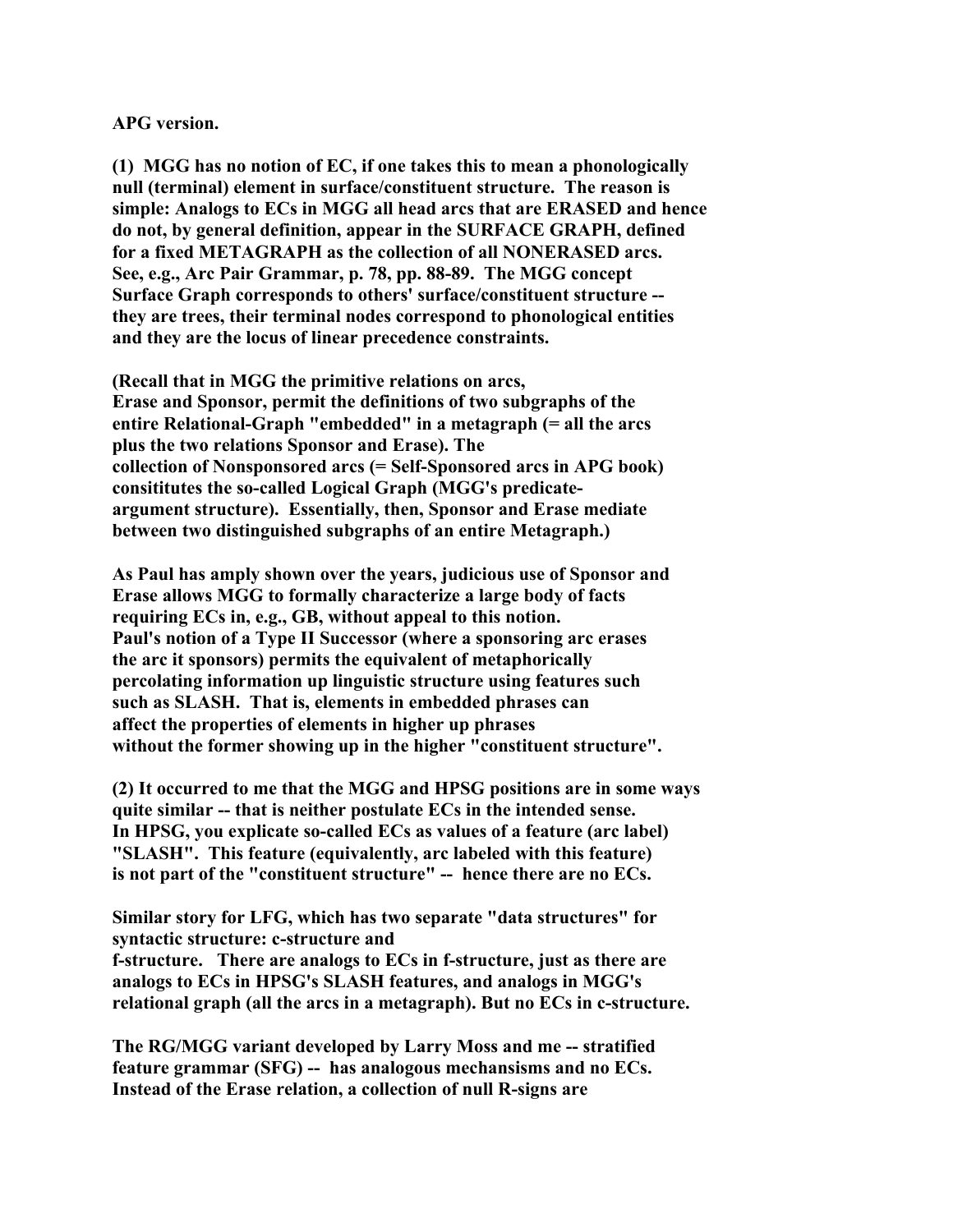**postulated, e.g., 0 -- for bounded cases; /L for left extractions; /R for right extractions. This represents a conscious blend of MGG and GPSG ideas. Analogous to MGG's notion of S-graph, SFG defines the collection of arcs whose labels do NOT end with a null R-sign. (Recall that SFG labels are sequences of R-signs). The resulting collection is stipulated to be a tree, is the locus of linear precedence constraints, etc. -- i.e., it represents constituent structure. In SFG, the analog to an EC is simply the head/target of an arc whose label ENDs with one of these null R-signs, e.g., [2,/L] signifies a direct object constituent C that has been left-extracted. In HPSG, C would show up as the value of SLASH. Hence, following the early lead of MGG, SFG has no ECs either.**

**(3) I am left wondering what substantive differences there might be in this area? Presumably they exist, but the convergence is striking.**

**To sum up my rough observations, using the term "node" to mean the relevant structure rooted by an appropriate node:**

**CORRESPONDENTS TO GB's ECs in HPSG, MGG, SFG, LFG**

| GB:             | EC: kind of phonologically null node in S-structure.                             |
|-----------------|----------------------------------------------------------------------------------|
| <b>HPSG:</b>    | kind of node occurring                                                           |
|                 | as value of SLASH feature (arc labeled SLASH)                                    |
|                 | but not occurring in corresponding position of                                   |
|                 | feature structure defining constituent structure.                                |
| <b>MGG/APG:</b> | kind of node that is the head (target) of an erased arc.                         |
| SFG:            | kind of node that heads an arc whose label ends with a null<br>R-sign.           |
| LFG:            | kind of node in f-structure but not in corresponding<br>position in c-structure. |
|                 | What do you think?                                                               |

**Seems to be an intriguing convergence in at least this area, and thus it would also seem the tact Paul and I took in 1977 (the year APG was written; published 1980) is now indirectly receiving quite wide support.**

**Best wishes, David Date: Tue, 22 Mar 1994 15:59:19 -0800 (PST) From: Haj Ross <haj@unbc.edu> Subject: fyi (fwd)**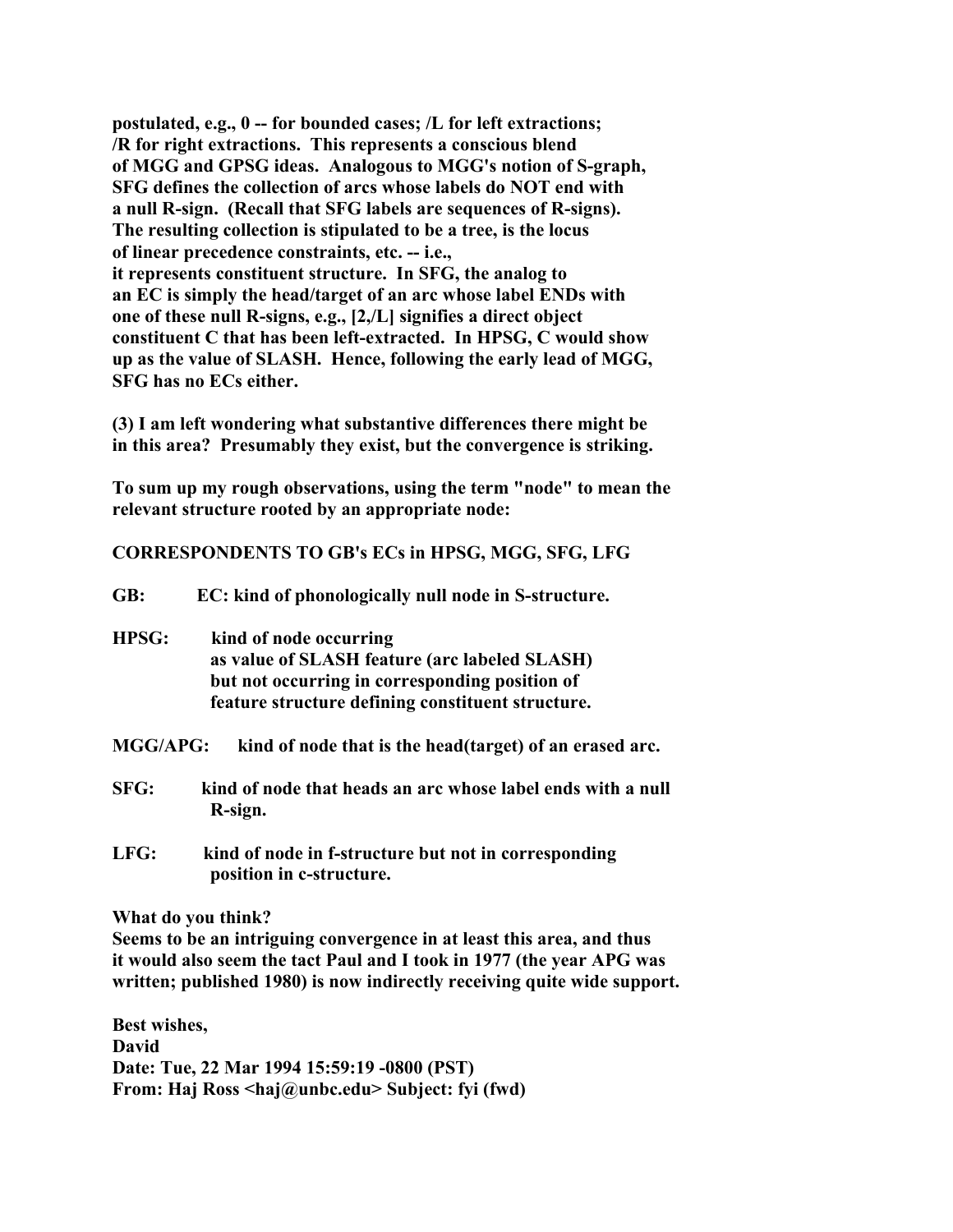**Paul -**

| <b>Adverbial ones</b>          | NP-ones (like after describe, etc.) |
|--------------------------------|-------------------------------------|
| I live (right/down/back) where | I described (*right/*down/*back)    |
| I work.                        | where I work.                       |

**I think that the evidence is good for a deletion analysis of the adverbial ones - to wit, the deletion of "at the place," a la Mike Geis.**

> **NB: I live (up/down/in/out/back/around/\*on) (at the place) where you work.**

**Since there are a bunch of parentheses, let me tell you: the p[repositions which, like in/out/up/down/ etc. can modify "at the place" are just those which can modify adverbial where-clauses. The ones which can't modify "at the place" (like on/beside/between/under/etc.) are also0 crummy before adverbial where-clauses.**

#### **P.P.S.**

**There is this recurring problem: nothing modifies wherever-clauses. (\*I will work back wherever you live(. This feels, does it not?,like a sort of factivity violation: "wherever" makes the location a non-specific indefinite, but the guys like "right/back/down/etc." seem to make it factive, if you will pardon the term. Why should this be? Why can't I know thatr you are going to move somewhere below me in the valley and say**

**I will visit you (\*down) wherever you move to.**

**Baffling. English has been designed by cretins (do you know that the etymology thereof is "Christian"?), am seeking a language non-made by committee.**

**From: Bill Poser <poser@crystals.stanford.edu>To: haj@unbc.edu Subject: fyi**

**Is your manuscript 213 words too long with the deadline in 10 minutes? Do the last two citations run over the 10-page limit? Are your lines already running off the page? Is the move from 5-point to 4-point looking inevitable?**

 **-\- NO MORE -/-**

**Now, No-Knuthing Technologies presents SquishTeX, the first typesetting program with a compression coefficient, alpha, that allows**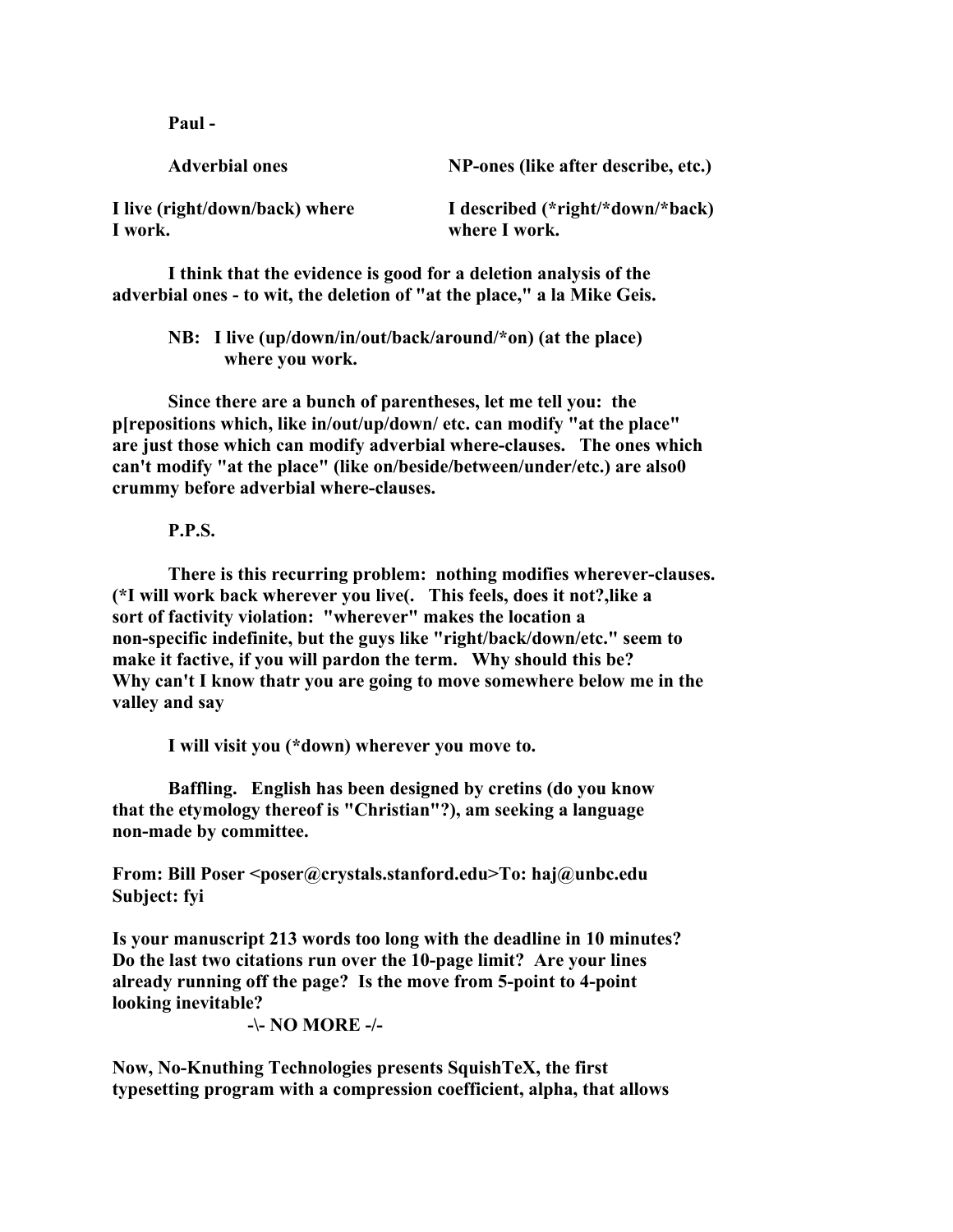**you to continuously vary the length of your document from original size to zero without ever violating journal submission guidelines. If alpha = 1, SquishTeX performs in the same uncompromising, idyllic fashion as the original TeX.**

**As alpha is decreased towards 0, SquishTeX uses a variety of proprietary devices to cleverly condense your text.**

- **\* Substitution of almost-equivalent citations, but with shorter names and fewer authors. Elimination of citations of authors unlikely to be on review boards.**
- **\* Elision of unnecessarily pompous literary devices: adjectives, adverbs and prepositions, for instance.**

**\* Automatic use of thesaurus to find short equivalents of long words: relativistic - fast superlative - rad 1.56 \* 10^37 - a lot**

- **\* Elimination of vowels and consonants that seem "obvious enough".**
- **\* Wide-scale deletion of mindless drivel.**
- **\* Use of the "you can guess the rest" syntactic construct.**

**Turn a 200 page thesis into an 8 page conference paper (alpha = .04)! No document is too complex. New users will marvel at the sophisticated foreign air about their papers!**

**Come, test SquishTeX at this week's**

**GIRL SCOUT BENEFIT** 

**to be held at 5 p.m. on Friday, March 4th, 1994, in the Cordura foyer, where we will drink a toast to Donald Knuth.**

**Paul -**

**Gotcher thing about Richard (as I think Andy Rogers called the "looks like" Raising rule) aand Regular Copper-Clad All-Amurrican Raisin' - and I think you're right. Certainly your facts hold for me - how do these do for you?**

**I remember that fake NP's in general don't like to raise twice:**

**1) It seems that track was said to have been kept of his comet.**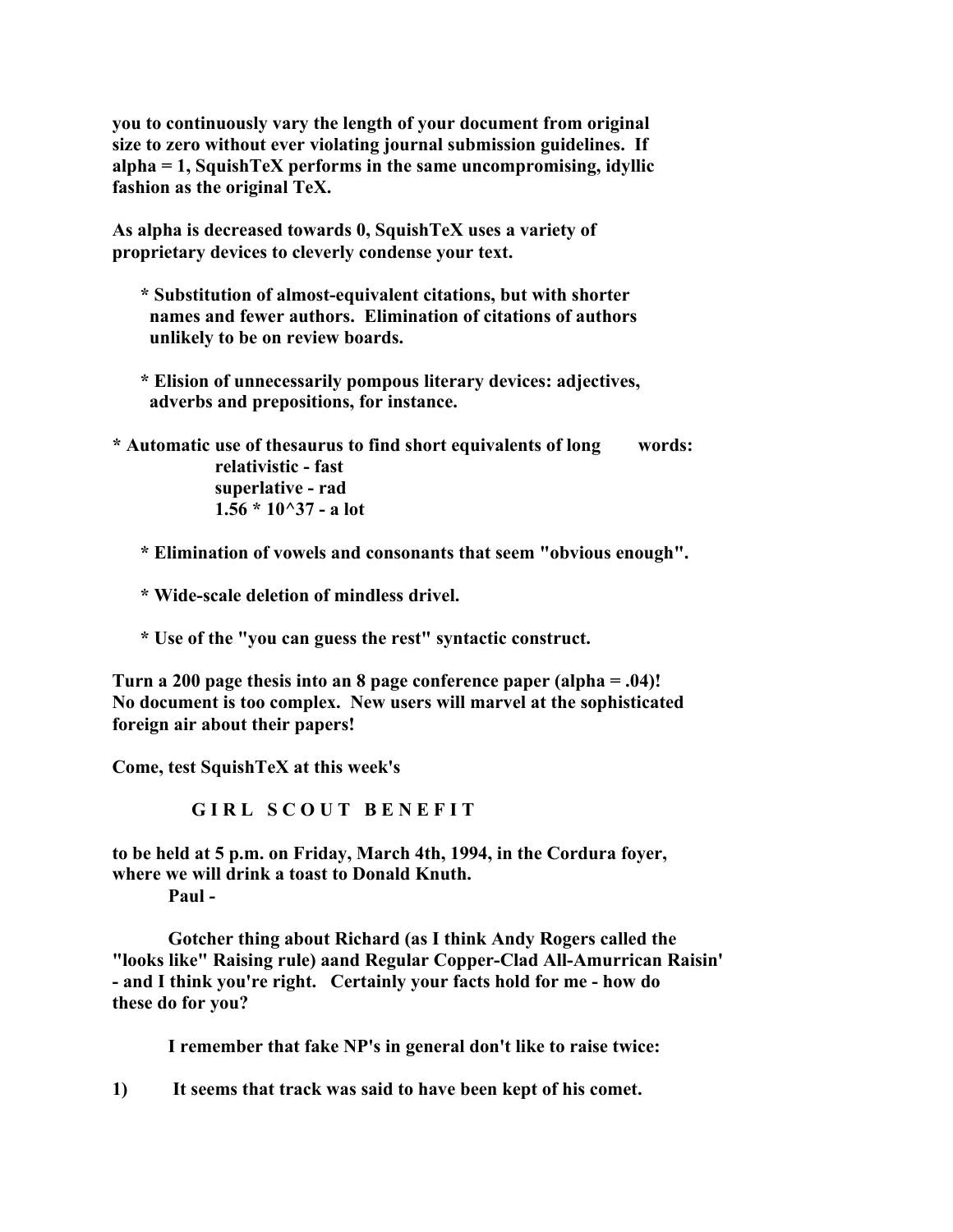**(2) \*Track seems to have been said to have been kept of his comet.**

**Exceptionally, "there" can raise twice, at least in some contexts:**

**(3) There seems likely to be an investigation.**

**Though note that without the "to be" being zapped, (3) would have been the questionable ??(4):>**

**(4) ??There seems to be likely to have been an investigation.**

**So anyway, pending the six end-to-end theses that all this would require to get this stuff tied down right, let's say that you can't double-raise either with "there" or with fakes. Now observe that as PMP would predict, Richard and Raising work identically (well purty near) with respect to this restriction:**

**(5) ?It looks like tabs seem to have been kept of his campaign spending.**

**(6) \*Tabs look like they seem to have been kept of his campaign spending.**

**Q. E. partially D., no?**

**Peace - haj**

 **30 Mar 94 09:41 PST Date: Wed, 30 Mar 1994 09:12:23 -0800 (PST) From: Haj Ross <haj@unbc.edu> Subject: Russians, crossover, apartments, Texas, exceptives, other things, some under the sun, some not**

**The facts about "nobody but" etc. are magnificent. Intuitively, it is obvious that in "Nobody but Max left," there should be/have been some clause like "Max left" somewhere around.**

**Query: if "\*Nobody but Bob admires him" is a crossover violation, is also "\*Bob admires him"? I don't immediatley see how you are going to pull off this prestidigitation for the exceptive - would it extend to the "plain" reflexive too?**

**And hark! (or some helpful interjection): shouldn't (1) be crummy for des raisons de crossover fort aussi?**

> **(1) \*None of the students but the Mazeltov twins kissed each other.**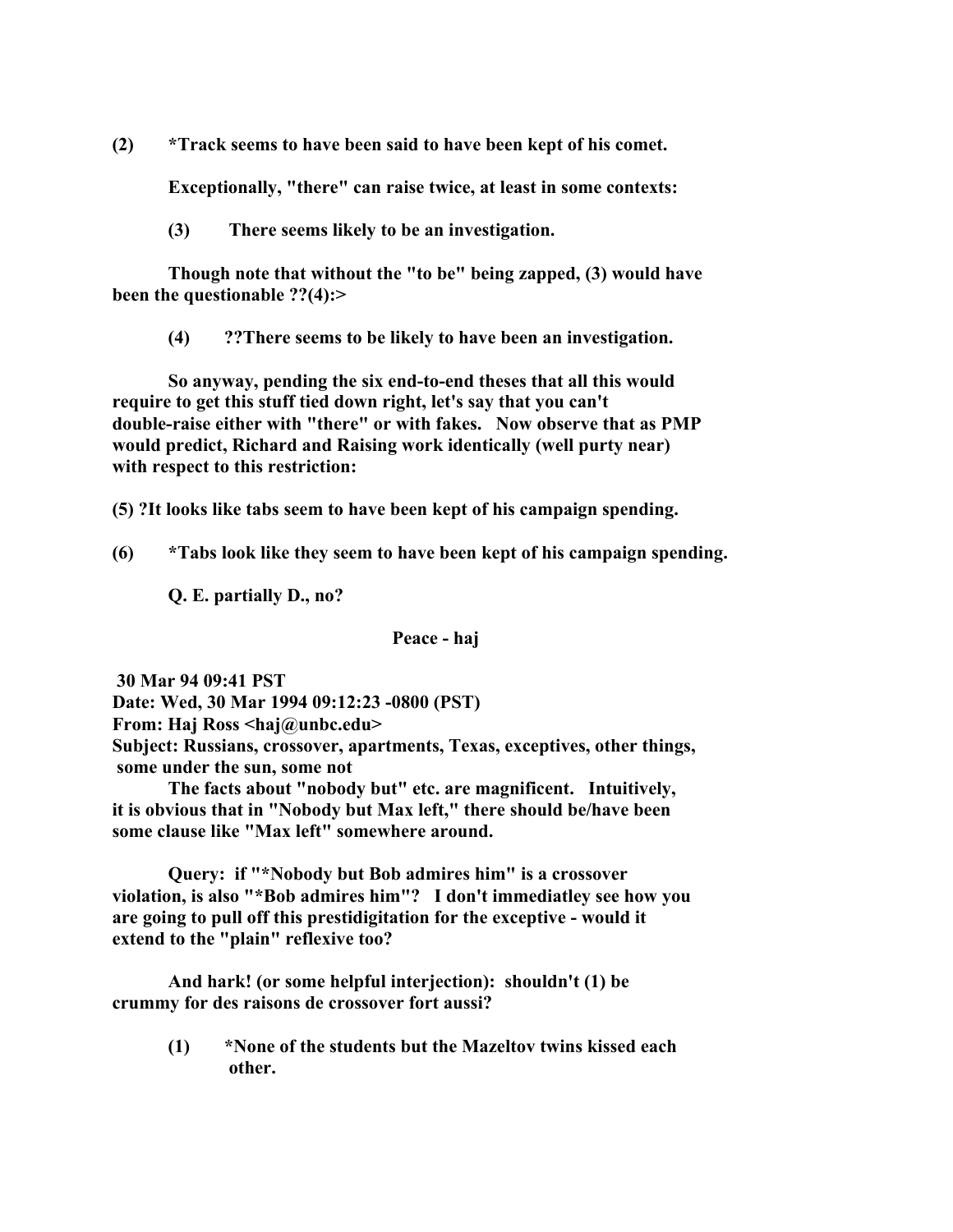**It \*is\* bad, right? My mind is a bit clouded by la peste this AM, but I think it's foutu.**

**And on this cheery note - ah non! Permet-moi de dire que of course I would love to coauteur a squib on any topic which is even slightly legal. Fusing Raising and Richard is certainly a candidate.**

**Not even close to "by" the way - but have you ever noticed things like:**

**(2) I realized that wow/well/hell/damn/fuck \*I\* could be drafted too.**

**Note that verb class is critical - these mommas are out with "hope," "doubt," "be surprised," etc. Also, such clauses are crummy subjects:**

**\*That wow he had never telephoned was soon realized.**

**Resembling thus the squid, retreating while leaving behind a murky cloud, je recule (probably unrelated to "cul," though who but you knows?/?doesn't know?)**

**Peace -Haj**

**Date: Thu, 31 Mar 1994 12:08:13 -0800 (PST) From: Haj Ross <haj@unbc.edu>To: Paul Postal** 

**Thanks to you for that Edwin sentence (\*What did you hop from the table to the bench to?), I think I understand what is going on. Edwin's sentence shows that these double-to S's are coordinate; note that they require that the initial from be there:**

**(1) I will go \*(from LA) to SF to Seattle.**

**What I have discovered is that Brasilian and German (and I bet french etc.) don't have the double-to construction. They have to say:**

**(2) Ich werde von LA bis SF \*(und von dort) bis Seattle gehen.**

**But they can say:**

**(3) Ich werde von LA bis SF und dann bis Seattle gehen.**

**So all (???) languages have a rule, called Chained Source Deletion, which will make things like (3), and then English goes one step further, and allows the and then (or things like it) to delete, assuming**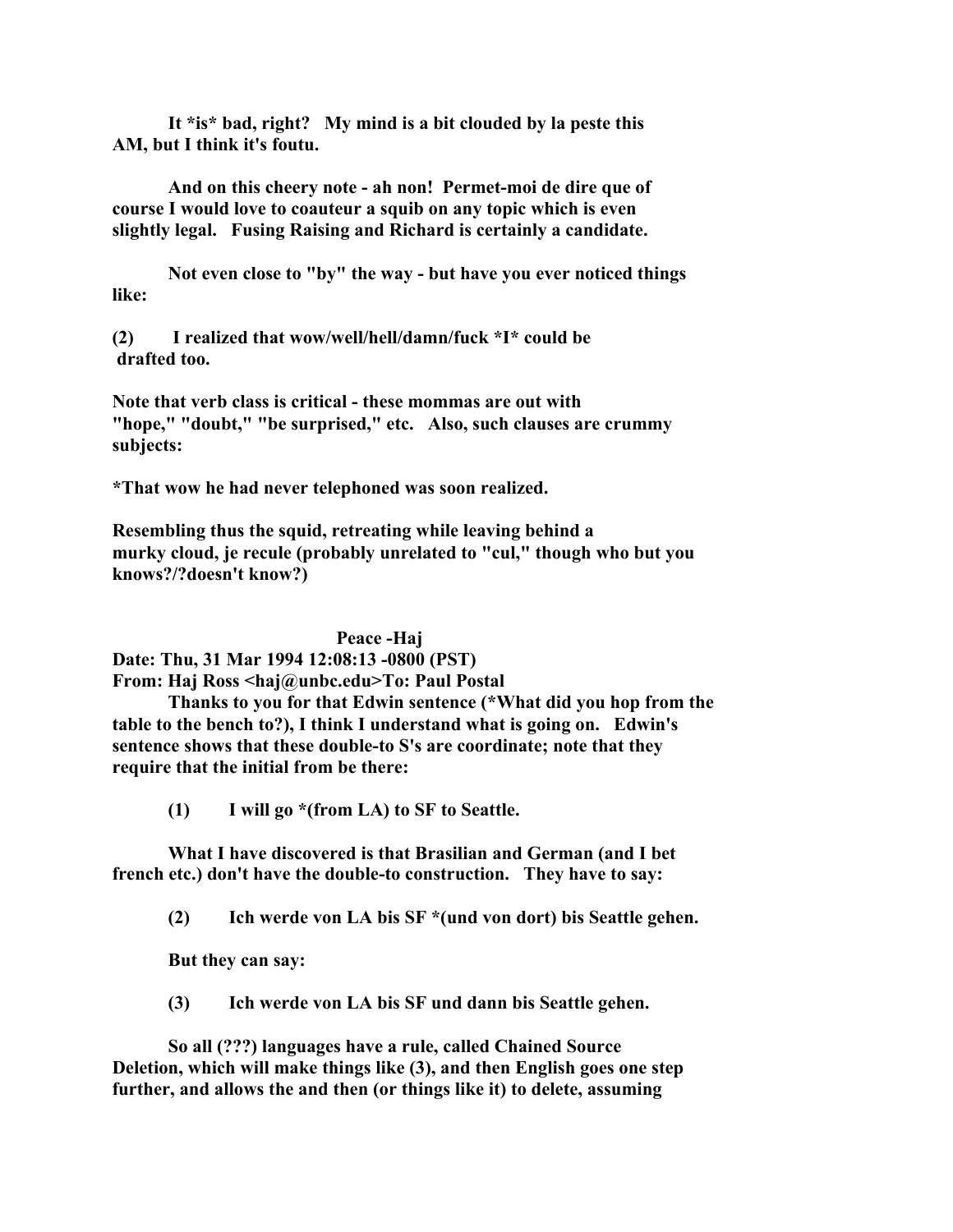**that there is a preceding from-phrase (Cf. (2)).**

**I would love to find some context in which this latter rule refuses to work - all suggestions rewarded with a quarter if they work, and a footnote in the patent application.**

**Peace - Haj Date: Fri, 01 Apr 1994 21:48:59 -0800 (PST) From: Haj Ross <haj@unbc.edu> Subject: Remember the What?**

**There is one immense momma of a topic which our squib in embryo might latch onto: the squish, pardon, between Raising and Equi, visible in such facts as the one (\*) that (1) shows what "will" useta mean:**

**(1) God's will that man eat Twinkies**

**namely "desire", a solid Equi citizen, and that fact that it now let's stuff through like (2)**

**(2) There will be an inquest into this parking ticket.**

**which presumably shows that some form of "will" is now a Raiser. Or take Dave's facts about two "begin"'s or whatever. There are lots of things which show that old transitives turned into Raisers, in addition to facts abot some verbs which suggest that they are stuck halfway in the middle, allowing some Raisings, but not all:**

- **(3) This problem is now able to be solved computationally.**
- **(4) ?That he left early is now able to be written.**
- **(5) ??This tack is now able to be taken.**
- **(6) \*There is now able to be a makeup exam.**

**Etc. but now I must fleee, and will reconvene, after fleeeeeing a bit - Haj**

 **4 Apr 94 09:33 PDT Date: Mon, 04 Apr 1994 08:50:05 -0700 (PDT) From: Haj Ross <haj@unbc.edu> I have some stunning news on the AC front. Consider:**

- **(1) Mike ran up/down the stairs/\*them.**
- **(2) The book is on/by/under/etc. the stairs/\*them.**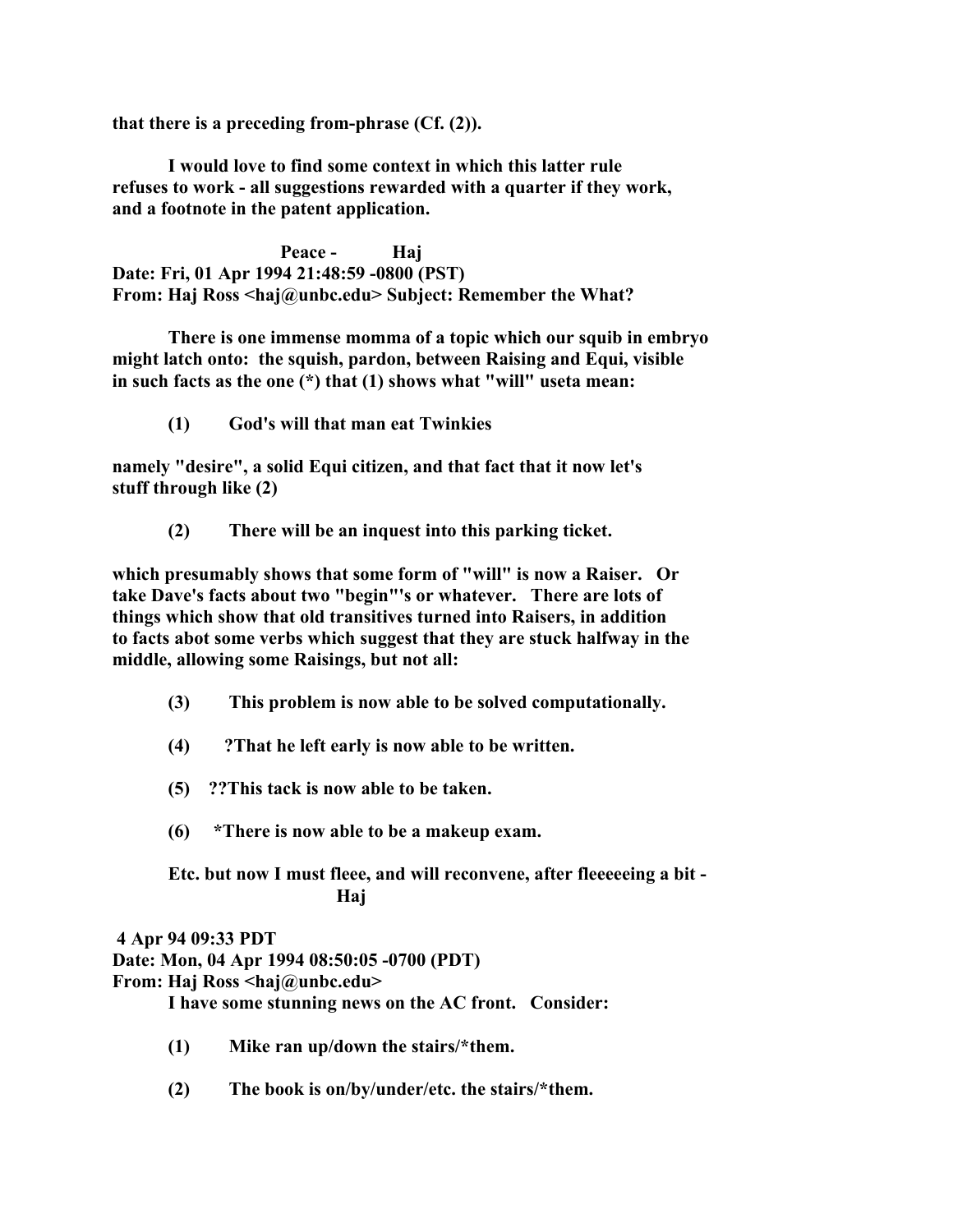- **(3) Zack skipped from the stairs/\*them to the sink.**
- **(4) The Mounties reached the stairs/\*them in a trice.**
- **(5) The silkworm left the stairs/\*them.**

**But in not all of stairs usages are pronouns crummy:**

- **(6) The stairs/They are steep.**
- **(7) I fixed the stairs/them.**

**So, hard to belively, this splendid noun refuses to be a wdp, or whatever you call them, \*\*just when it is used adverbially\*\*, or as some scholars would say, when it is part of a path.**

**Note that there are a lot of doubtless related crumminesses revolving around various plural impossibilities:**

- **(8) These stairs need a coat of paint.**
- **(9) Don't go up these \*(stairs).**
- **(10) Many \*(flights of) stairs needed patching up.**
- **(11) Mort loves to photograph (the) stairs.**
- **(12) Mort always leaves albums on \*(the) stairs.**

**Rosalia points out that there are other what I will insightfully call fake locational plurals which have (doubtlessly only partially similar) weirdnesses: check out shelves, salt flats, surroundings, environs, city limits, outer reaches of the galaxy. The maximally yechy noun, thus far, seems to be "crossroads," which may not ever be plural at all, depending on how you feel about stuff like:**

- **(13) Near the/?\*those crossroads was a KFC.**
- **(14) The crossroads are/?is poorly lighted.**
- **(15) Gloria photographed the crossroads/\*\*them.**

**This doubtless?(ly) ties in with something which one of us told the other on some occasion now lost in the mists of time/\*them about "whereabouts", and note also, as this fucker keeps expanding outward at**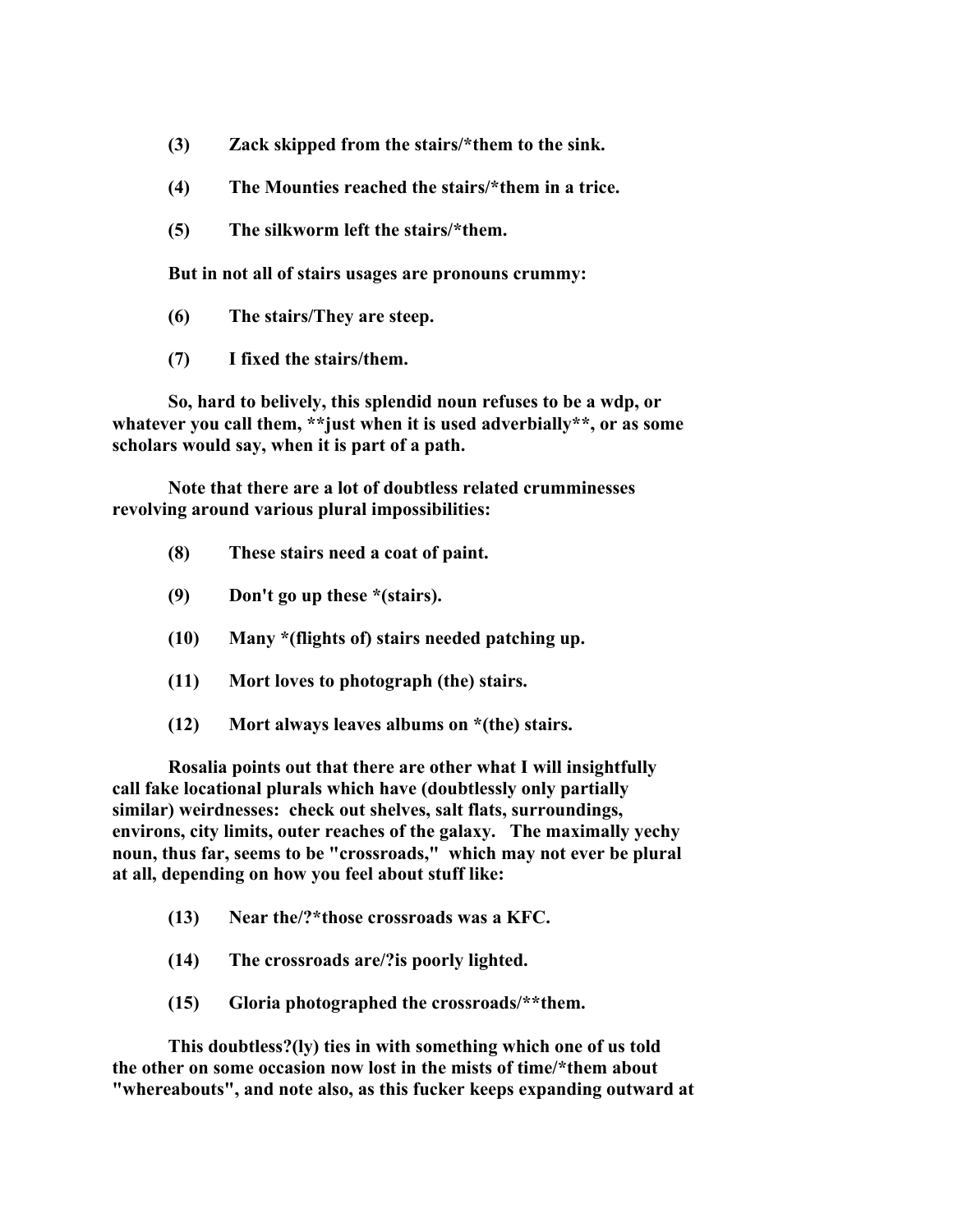**the speed of light, that there are lotsa other languages (like French, Brasilian and prolly even German, to achieve maximal typological separation from English) in which the (partially) same mess rears its ugly head: think of les environs, nos confins [= in-the sticks, boonies, q.v.], can't find any German examples now.**

**Anyway, this looks like a fertile ground for you to mine with your AC goggles on.**

**Flash! "Grounds" is one too:**

- **(16) The grounds/They are fenced in.**
- **(17) Mark takes care of the grounds/?them.**
- **(18) Opossums (Opossa??) have been sighted on the grounds/\*\*them.**

**And note the metaphorical spinoff:**

- **(19) The grounds for making this distinction/They are clearcut.**
- **(20) He resigned on the grounds that he was being unjustly made to work/\*\*\*them.**

**Doubtless (note how little doubt this e-mailing seems to be containing) something along these lines/\*them can be said for**

**(21) She likes to work evenings/\*\*them.**

**We end our little tour through the vastnessses/\*them of Uncharted English with the demonstration of a Rule which will doubtless attain new heights of popularity on the banks of the Charles/\*\*them: the Much Beloved Rule of Print-Deletion.**

**First, note the NP (or sumpn) incorporation involved in**

- **(22) She is mean like an East Texas Hooker.**
- **(23) She is East Texas hooker mean.**

**This is in fact quite general, works with lots of adjectives, is formulable, etc. But now note the sentence, actually observed on the fly, in Life, an article about Edith Wharton:**

**(24) Lenox is Currier and Ives lovely.**